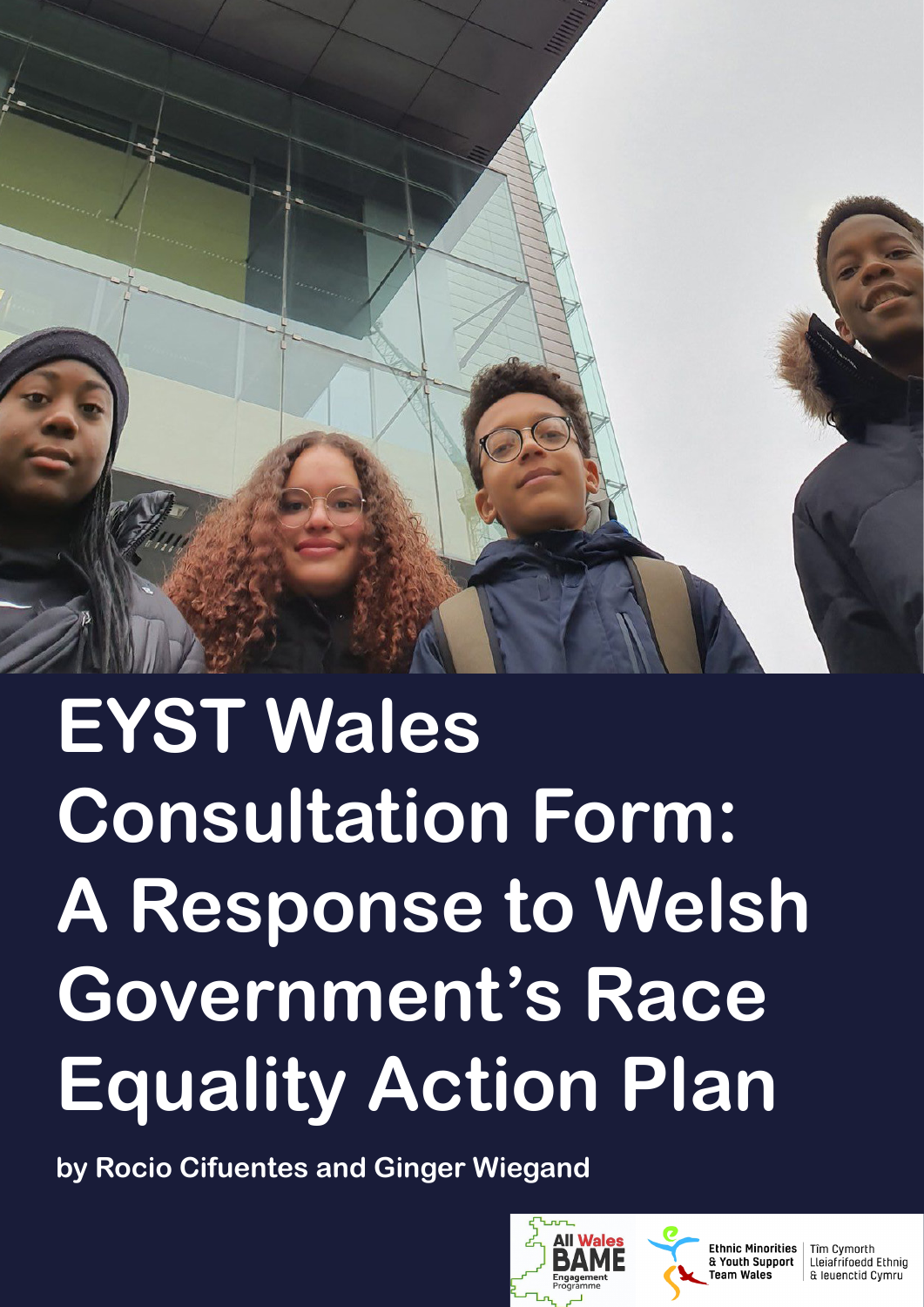# "Although it is a big goal to achieve, the measures they are planning to do will help achieve the goal."

# Introduction

This response collectively draws on the feedback and learning from several consultation events held by EYST Wales between May and June 2021. A total of 6 separate consultation events were hosted, focusing on gauging feedback on the proposed Race Equality Action Plan from distinct sections of the black and minority ethnic population in Wales. A total of 183 people took part in these consultation events. With additional intelligence from EYST's wider programme of work, this paper was established as a means to understand and collate comments on the focus areas that still needs much work and development.

We welcomed the opportunity for young people, older people and community members to focus and respond to priority areas mentioned in the plan. These include: leadership and representation, local government, health services and health outcomes as well as social care. It is important to note that this list is not exhaustive and themes are more than likely to be cross-cutting, making it near impossible to comment on one area exclusively without commenting on another area.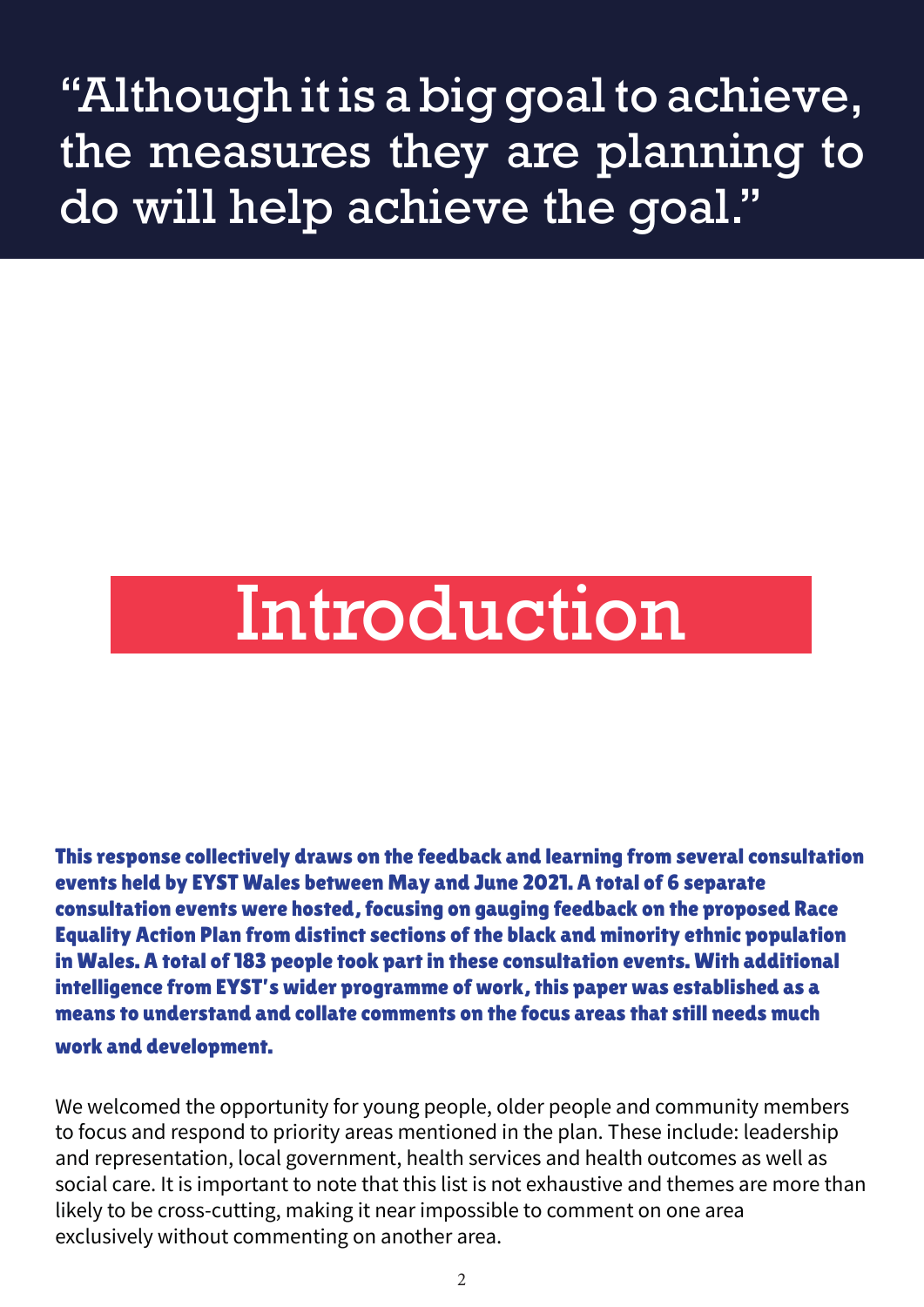**1. Does the vision, purpose, values and the imagined future to 2030 reflect what you would like to see achieved by 2030? What may get in the way to realise the vision and values? What may help to realise the vision and values?**

# Response from our Consultation

- The overall response to this question from consultees was that yes, broadly, the vision purpose and values to reflect what they would like to see achieved.
- However, the main feeling was the plan lacked clarity and specifics on how to get there. Secondly, there was thought to be a lack of accountability in the plan. Consultees in our General Consultation noted that the unclear on who would be held accountable – especially as it is not a bill or an Act, and that consequently sanctions are important.
- Consultees felt that the Action Plan would be better if it were to be enshrined in law and have clear links to relevant sections of the law to uphold and reinforce its points.
- One of EYST's consultation sessions for young people specifically addressed this question, with one young person commenting "Although it is a big goal to achieve, the measures they are planning to do will help achieve the goal."

# EYST Organisational Response:

We welcome the proposed vision, purpose, values and imagined future presented within the Race Equality Action Plan. However overall, we believe the following barriers may prevent their realisation:

- Lack of clarity of proposed goals and actions.
- Lack of accountability, democratic structures and scrutiny over its governance and implementation.
- Lack of resources to implement actions.
- Lack of commitment and buy in at all levels from senior civil servants to middle managers and front-line workers.
- Passive and active resistance to the REAP's vision, values and imagined future from some sections of the public including some civil servants and public sector workers.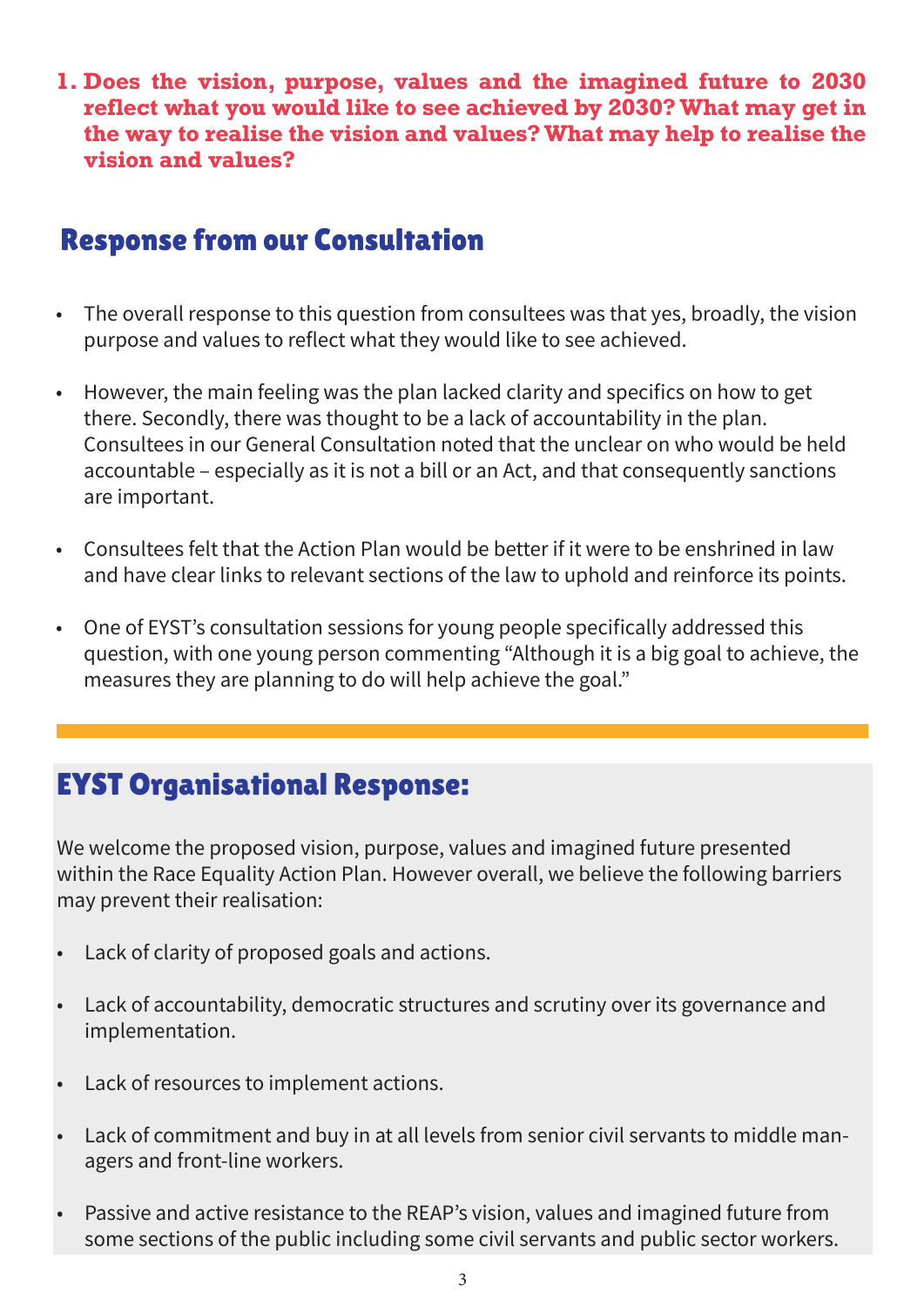These risks to progress may be mitigated by:

- Creating a clear framework for action with SMART (Specific, Measurable, Achievable, Realistic and Time-bound) goals, actions and priorities.
- Creating a clear and democratic governance framework for scrutiny of implementation of the REAP and building accountability into Job Descriptions and Performance Measures of Senior Civil Servants to ensure its delivery.
- Ring-fenced budget for implementation of the REAP for at least the current WG term.
- A sensitive and ongoing process of engaging across WG (and from 'top' to 'bottom'), hearing concerns and responding to critique and feedback.
- Ongoing training and dialogue about 'race' and equality issues within a clear social justice framework, supported by an effective public communications campaign.
- **2. We would like your views on the goals and actions. To comment on some or all of the goals, actions and outcomes please reflect on the below:**

**(a) Does the explanation (narrative / background) make clear why we have chosen the goals and actions in this policy area?**

**(b) Is it missing any priorities, background or other information?**

**(c) Do you agree with the selected goals and actions? What would you add or take away in relation the actions?**

**(d) Will each goal and associated actions create the desired outcomes we have stated? If not, what would you want to change so that we achieve changes that are truly anti-racist in the time scales stated?**

**(e) How could the positive or negative effect be increased, or mitigated?**

### Response from our Consultation

- In general, attendees to EYST's consultation sessions viewed the goals as ambitious and worthy, but critiqued the associated actions as being too vague, and in need of more specific commitments, exact timelines and measurements, and the need for 'SMART' (specific, measurable, achievable, realistic and timebound) targets.
- In addition, there was an overarching question of whether and how the action plan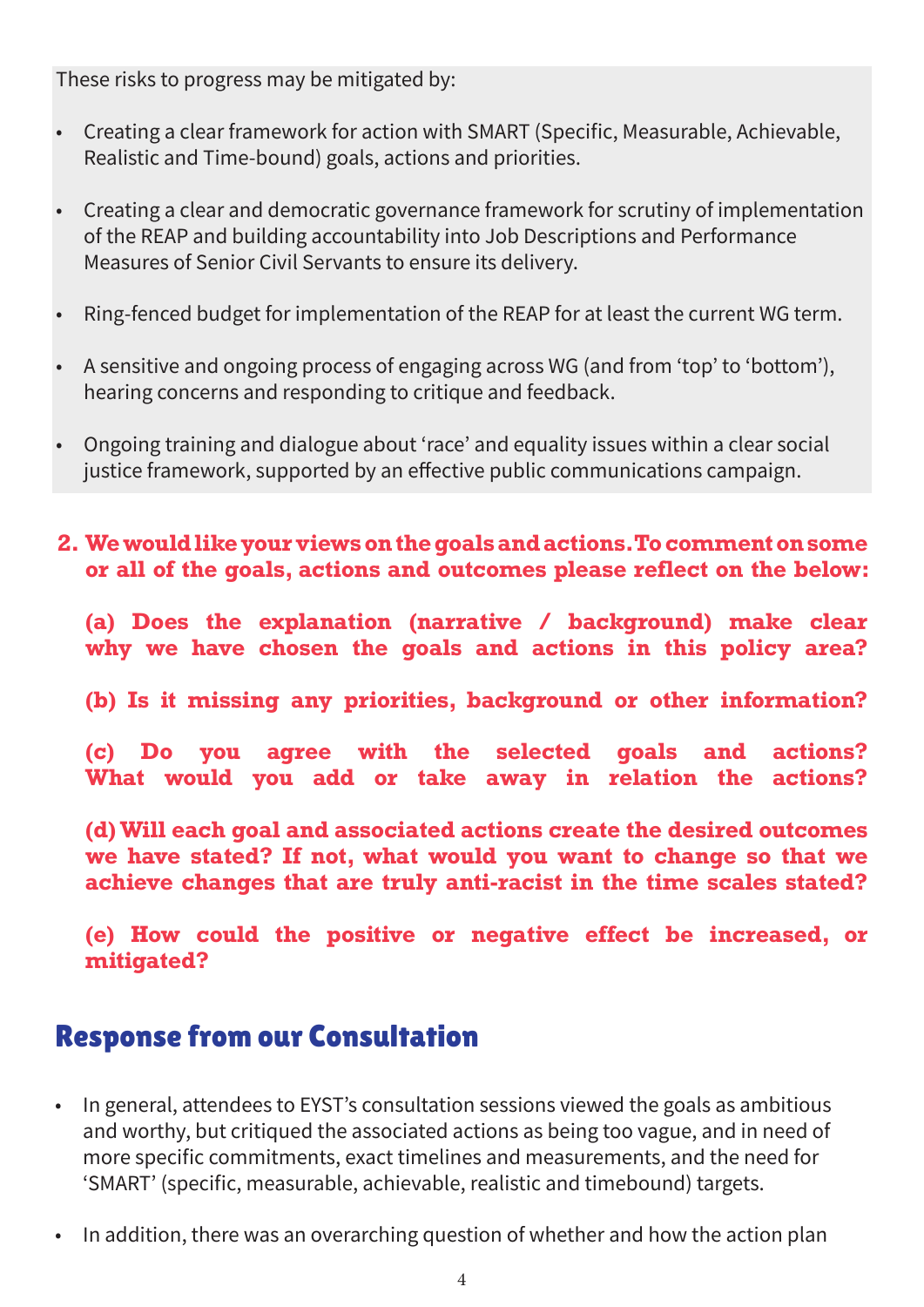would be properly resourced? Many of the goals will require significant resources for learning and development, including EDI training. Provisions for organisations/ departments to be able to access additional funds to act on the plan needs to be made so that finances do not become a barrier to execution.

# EYST Organisational Response:

• Many of the actions seem to be initiatives that are already underway, with some having been in process for quite some time. To be transparent, we recommend that the action plan differentiates between established initiatives which Welsh Government commits to continuing or improving and new initiatives within the action plan.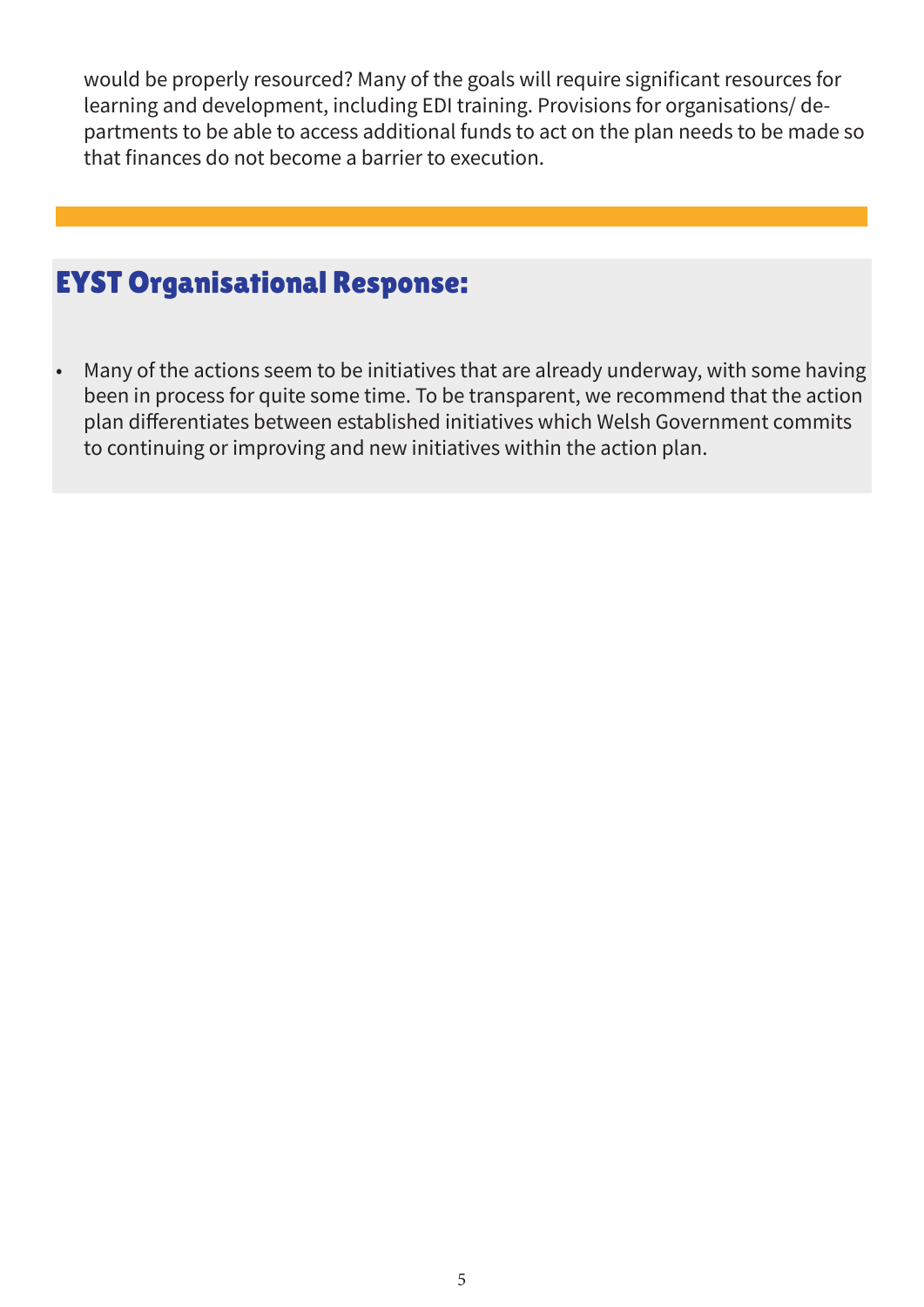We will now comment specifically on each the Policy Themes contained within the plan below:

# Leadership and Representation

# Response from our Community Consultation:

GOAL: The public sector workforce in Wales at least properly represents the population it serves.

- Relating to the first action point in the leadership and representation section there was consensus that there must be resourced programs to support transition into public/ political life in order to help represent the Welsh population. There should be something to ensure processes to being on boards are accessible. Commitments, provisions, and direct support for individuals through mentoring would also be helpful in the career progression and support of BAME professionals in the public sector.
- Participants lamented however that the action plan is too broad and vague. They commented that, there must be sufficient diversity at all levels, but especially a focus on tackling diversity in the middle tier.
- Additionally, it was noted that there is no clear definition on the scope of positive action – it seems to be seen as just target setting in the ways the actions are written. It was further suggested that the action should go further than seeking key heads/ CEOs to 'understand positive action' to mandated implementation.
- Participants noted the action regarding high quality learning and development for upskilling and empowering under-represented groups to be very vague and not specific.
- Anti-racism training is specified for Ministers and Cabinet members, however, why not for everyone? The point should be expanded to include all staff and made mandatory, it needs to be equally valued to Health and Safety/ Confidentiality training.
- Referencing the commitment to eliciting role models, there must be cautions taken to prevent and avoid the interplay of tokenism and saviourism.
- Furthermore, the action plan comments on appropriate gender balance but does not have consideration of LGBTQ+/ disabled people.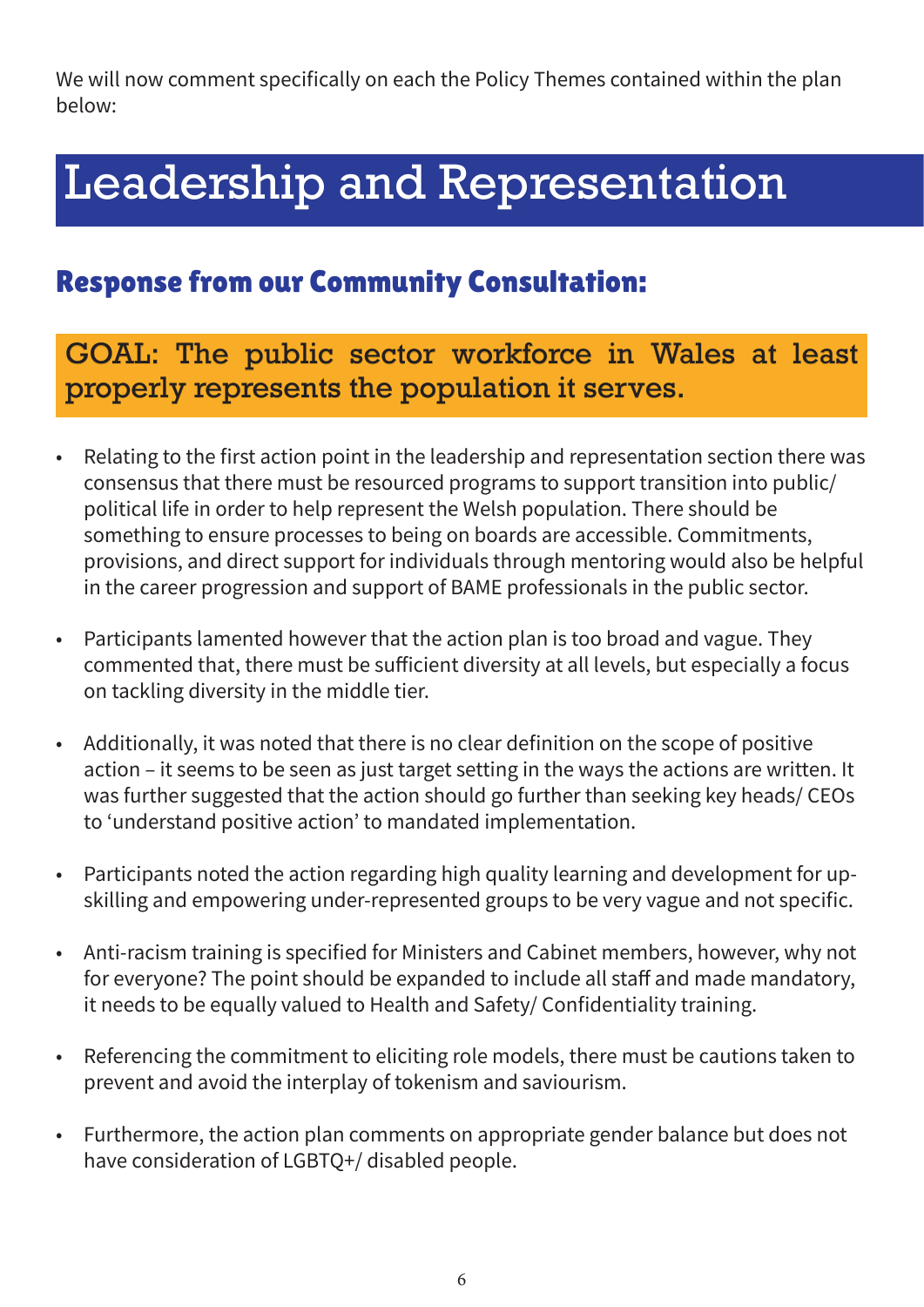### GOAL: Senior leadership is representative and inclusive, as are all Boards of public bodies.

- Senior leaders should also have anti-racism in their performance management as stated for board members.
- Regarding change in corporate culture, it is disappointing that it is seen acceptable that CEOs only need to identify one inclusion and diversity objective with focus on antiracism – if CEOs, as leaders, are to be held responsible for delivery, then more than one objective is needed.
- Having one diversity and inclusion champion on the board moves away from CEO/ entire board responsibility. Remit of this 'Champion' must be clear and ensure that tokenism is not expected / nor representation of all marginalised people and to make provisions that their role is advisory. The board should retain responsibility for implementing the necessary changes.
- Regarding resources, it should be made compulsory that a certain percentage of the board be from ethnic minority backgrounds.

GOAL: People in public bodies in Wales are anti-racist, with zero tolerance of any form of discrimination or inequality (in the workplace, in the provision of services etc) and provide a safe and inclusive environment for ethnic minority people.

• The proposed Action Plan learning points needs to be directed at middle managers in addition to senior leaders above and board members. In fact, why not expand it to make it be mandatory for all staff?

### GOAL: Public bodies use their spending power to improve leadership and representation across the public, private and third sectors.

- Conditions of grants and public procurement should go beyond incentivising equity by mandating it and making it a clear eligibility criterion that if not met, means the contract cannot be given.
- The action in here about data collection for ethnicity pay gap reporting is not clear in what it has to do with procurement and needs to be expanded and clearer.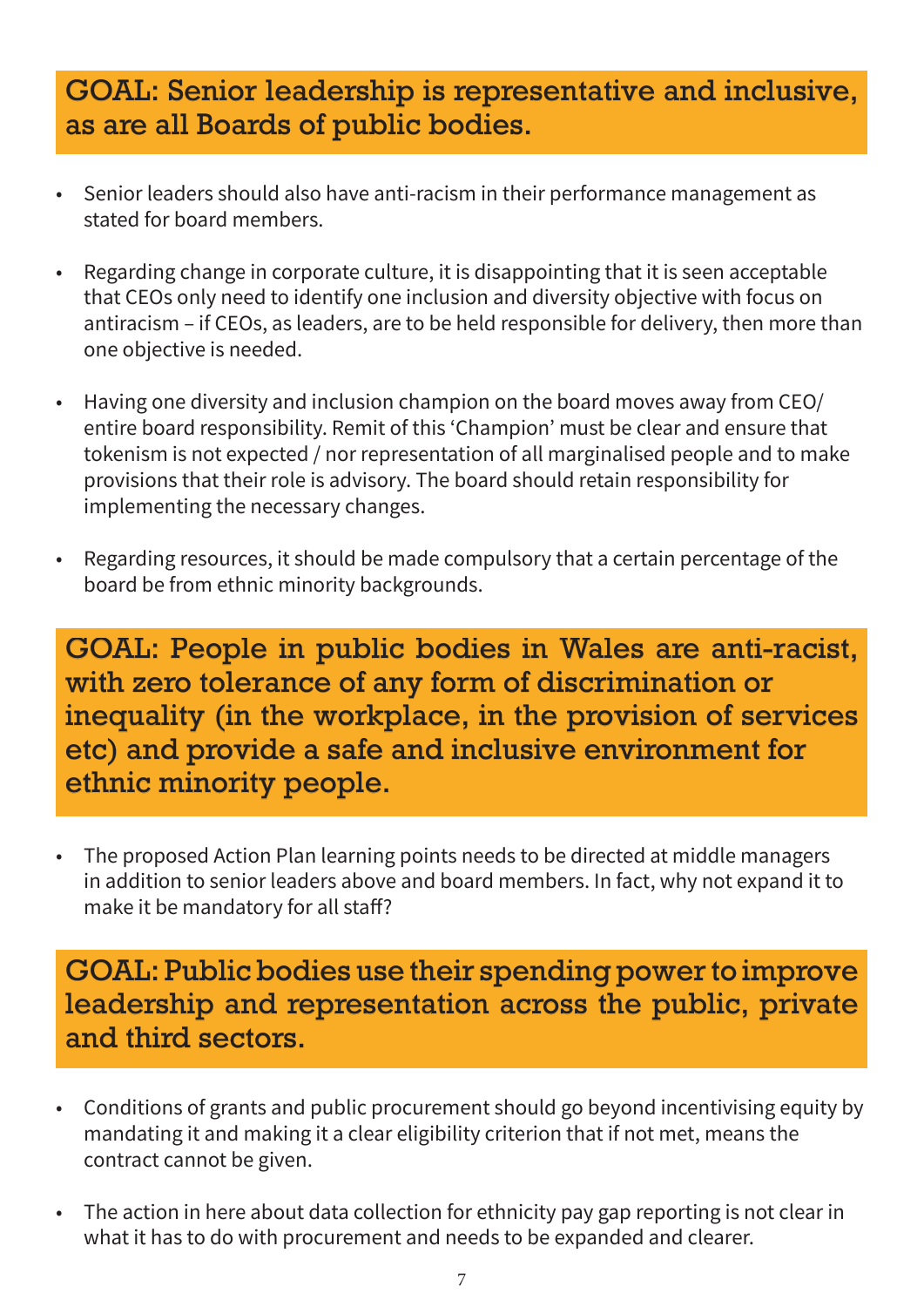GOAL: Ethnic minority community leadership in Wales is supported by enabling the development of Black, Asian and Minority Ethnic community leaders in Wales, with the intention of creating a wider offer for community leaders from ethnic minority groups.

- There needs to be a concerted effort to engage with people from communities (not just via leaders), to support into positions to ensure that mandatory positions are taken up. Additionally, they should ensure access to community intelligence for where communities are meeting, where to promote positions.
- Also, there should be an expansion of provision for increased opportunities beyond community leaders to community members.
- Lastly, organisations need to ensure direct clear promotion of opportunities to and for BAME candidates and employees.
- Although there are pockets of success, there is not always a clear link between third sector run pipeline schemes and a connection to opportunities in public and political life. There may need to be stronger commitment from or requirement for public body chairs and appointment panels to taking people in from that pipeline.

- Overall, we welcome the focus on and foregrounding of the Leadership and Representation Theme, as we view it as pivotal to the success of all other actions and outcomes. Although it is referenced as a cross-cutting theme, we would welcome the inclusion of specific goals and actions on achieving a more representative workforce and leadership to be included in each policy section – currently it is in some sections but not all.
- Furthermore, the focus should be on empowering community members and groups, not just individual 'leaders. There is a danger in public bodies investing too much authority in individuals as leaders and representatives rather making time and resources to fully engaging with communities. Many leaders are self-appointed and don't represent the interests of a whole group. For instance, many of the selfappointed leaders are male and don't convey the interests of women from that community, disabled people, LGBTQ+ and so on.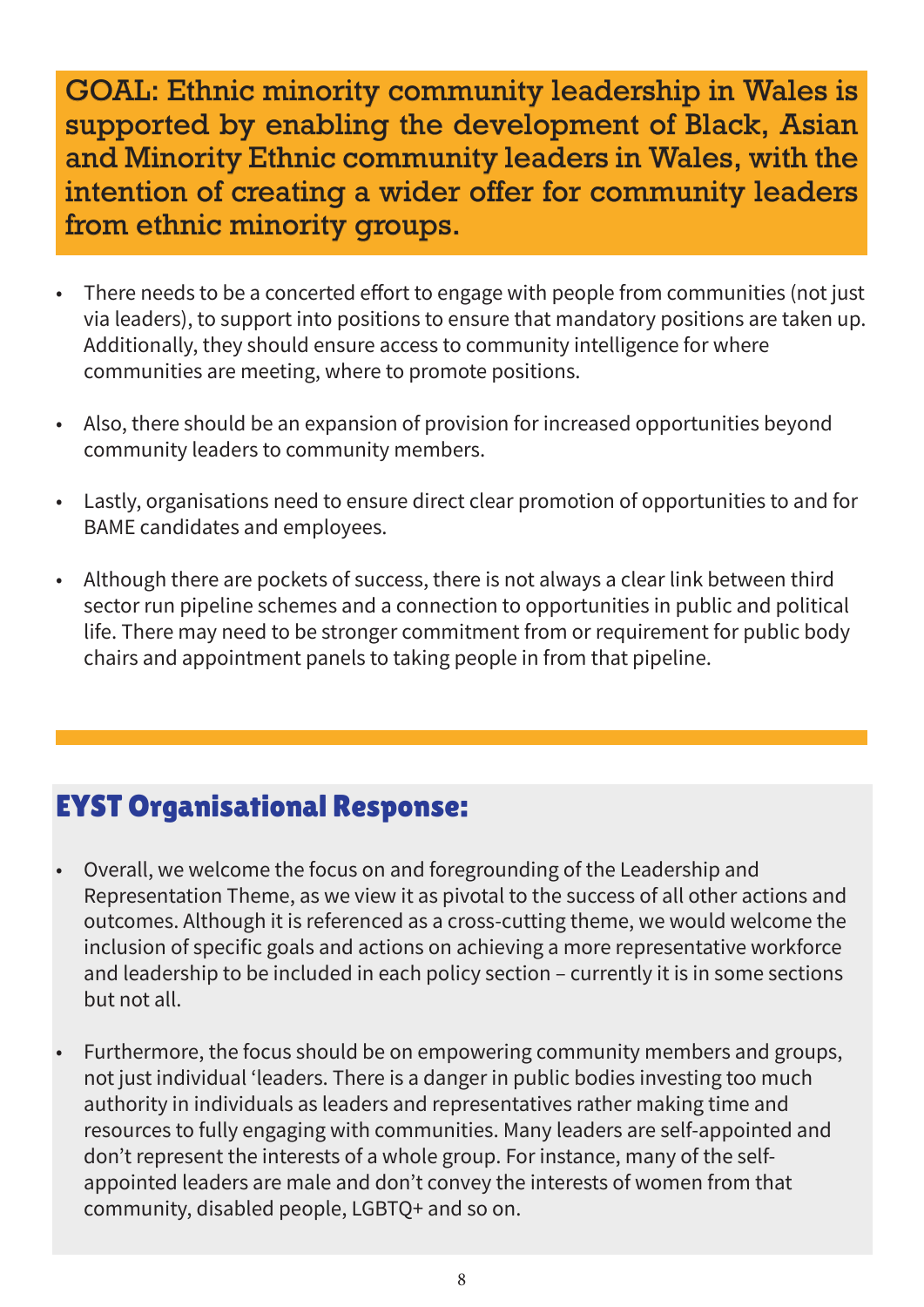• To truly achieve representation at all levels we believe that WG should make it mandatory not just aspirational to have staff and boards which reflect the local or national demographic profile (whichever is the most diverse), positive action should be undertaken, and targets should be in place for this, which should be reported on and scrutinised by regulators.

# Local Government

# Response from our Consultation

*Our community consultations did not focus or comment on this theme Local Government.*

- Overall, we welcome all the goals and actions in this section, however while the introduction to this section notes the important role of education in informing young people to be active citizens in our democracy, there are no associated goals or actions focused on education. EYST's experience delivering the Make Your Mark 2021 campaign to enlist young ethnic minority voters in the 2021 Senedd elections highlighted the huge gap in young people's awareness and understanding of local and national democratic structures in Wales.
- Furthermore, we note that while the plan mentions working with WLGA, One Voice Wales and Academi Wales to strengthen mentoring schemes, it does not say anything about working with and supporting existing successful mentoring schemes such as EYST's BAME routes to public life mentoring scheme which has run successfully for the last 3 years and will shortly launch as a new intersectional mentoring programme in collaboration with WEN Wales, Disability Wales and Stonewall. We would suggest a specific action on supporting and expanding existing ethnic minority-focused mentoring schemes would be beneficial.
- We would also reference Race Alliance Wales' in-depth report 'Do the Right Thing'<sup>1</sup> on experiences of racialised people in public and political life which gives a range of further specific recommendations including the recommendation to introduce quotas for ethnic minorities in political parties, as also recommended by the Diverse 50/50 Coalition partners which include EYST, WEN Wales, Electoral Reform Society Cymru and Race Council Cymru.
- 1 https://racealliance.wales/wp-content/uploads/2021/01/RAW-Research-paper-160121.pdf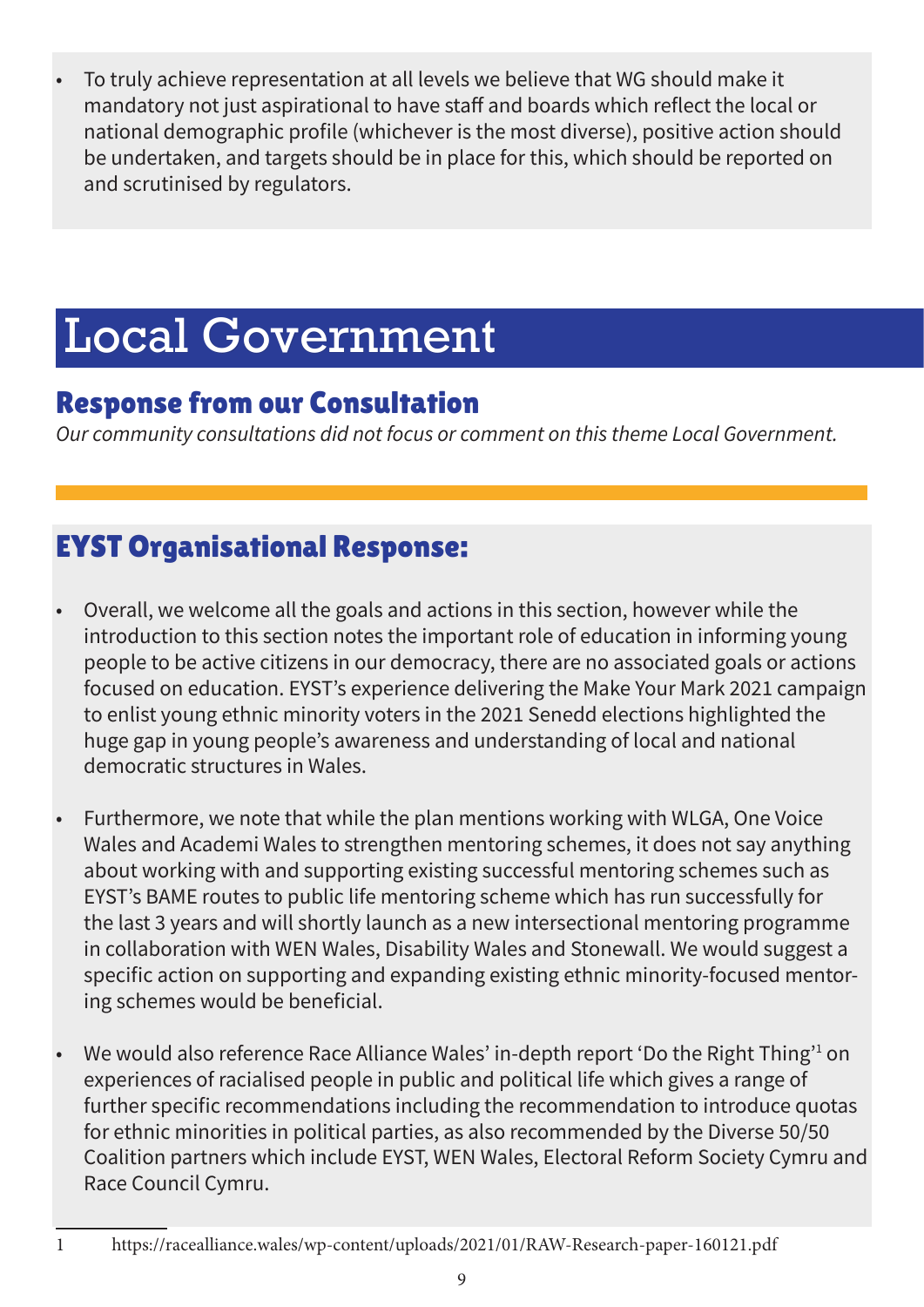# Health Services and Health **Outcomes**

Health and Social Care Goals were discussed in three of EYST's six consultation sessions: General session, Older People, and North/West/Mid Wales. As with many policy areas, attendees generally agreed with the goals, often describing them as ambitious, but are critical that the accompanying actions are vague and without specific targets. Also noted, the opening text makes several references to improving policy design, but "you can have 100 policies" which "mean nothing" without effective practice. Participants also noted a challenge to align BME specific policies with those for Wales' general population. The following comments relate to specific health-related goals and actions:

# GOAL: Leadership and Accountability:

- There was agreement that people need to identify with their leaders and agreement that achieving goals hinges on leadership at the highest levels but critique that the first two actions are very vague.
- Appointing one diversity champion risks removing the holistic EDI responsibility from the chair and entire board. It should be clear that this role is advisory, and all board members retain responsibility for implementing the REAP.

# GOAL: Workforce:

• Participants recognised the importance of a diverse workforce at all levels but criticised that "things are changing very slowly." One attendee working in healthcare in North Wales referred to "representative workforce" as a buzz word in fashion with many sectors, but with little to show for. They added, "As with Police, it's ticking a box. The communities don't have any belief in what these campaigns are doing."

# GOAL: Data & Intelligence:

• There was critique of actions that referred to measuring targets as there is no starting baseline in health boards and organisations. Data collection relating to ethnicity has been poor or non-existent, and without a baseline, how can an organisation measure progress?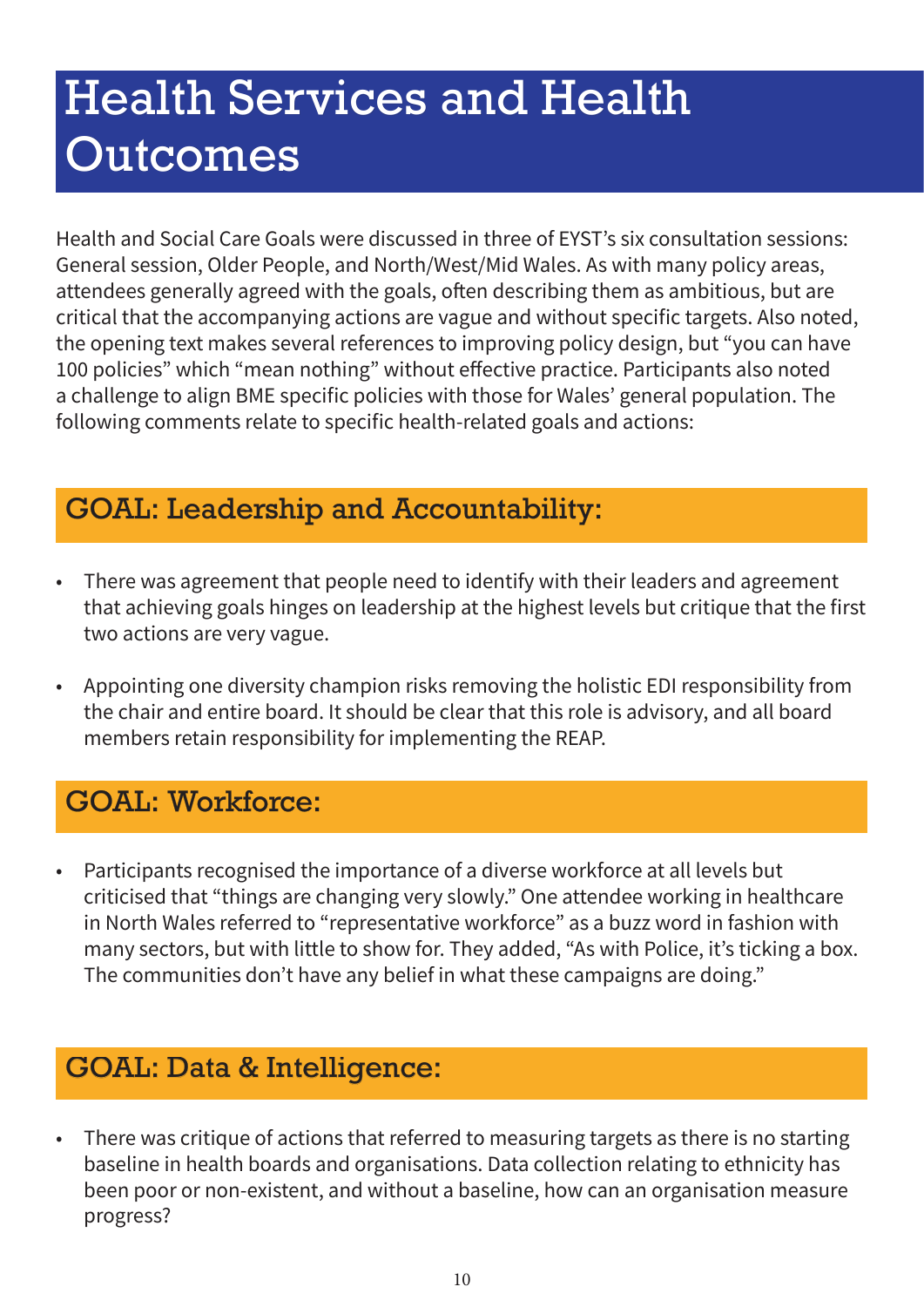• One attendee noted two distinct challenges: 1) data isn't transferred between different health organisations – i.e. GP to acute care to hospital, making analysis difficult and 2) with data gaps on a mass scale, how do health organisations know who they are treating?

### Access to Health Services:

- Participants agreed that accessibility needs to be at the forefront of the action plan but stressed that more explicit and urgent actions must be applied to this goal.
- There must be specific actions relating to effective, consistent provision of interpretation and resources in languages other than English and Welsh.
- 'Language problems' should be referred to as 'Language support needs.' There must be a shift in thinking and recognising that there is a diverse population as a starting point; instead of thinking of it as the (White) Welsh population and then the BME population.

# Tackling Health Inequalities

- The actions relating to access to services must be more specific with greater urgency.
- Consultation attendees especially called for more explicit actions and outcomes in relation to early access to mental health and dementia care.
- Participants in the Older Person's session stressed the urgent need for a more effective complaints systems and that will require actions beyond "more awareness of putting things right." Participants noted that complaints systems in their current form are not working for BAME people (even when they do complain) and called for BAME Specific Advocacy Services funded by Welsh Government as permanent fixtures in the public/ third sector.
- Participants also noted that tackling health inequalities will require effective engagement with specific communities, e.g. Gypsy, Roma, Traveller communities. One participant referred to 'Unknown unknowns', stressing that to identify the gaps, they need to ask the right people. A representative noted that Hywel Da and other Health boards are now employing outreach workers for engagement work with ethnic minority communities, and she sees initial promise in this approach.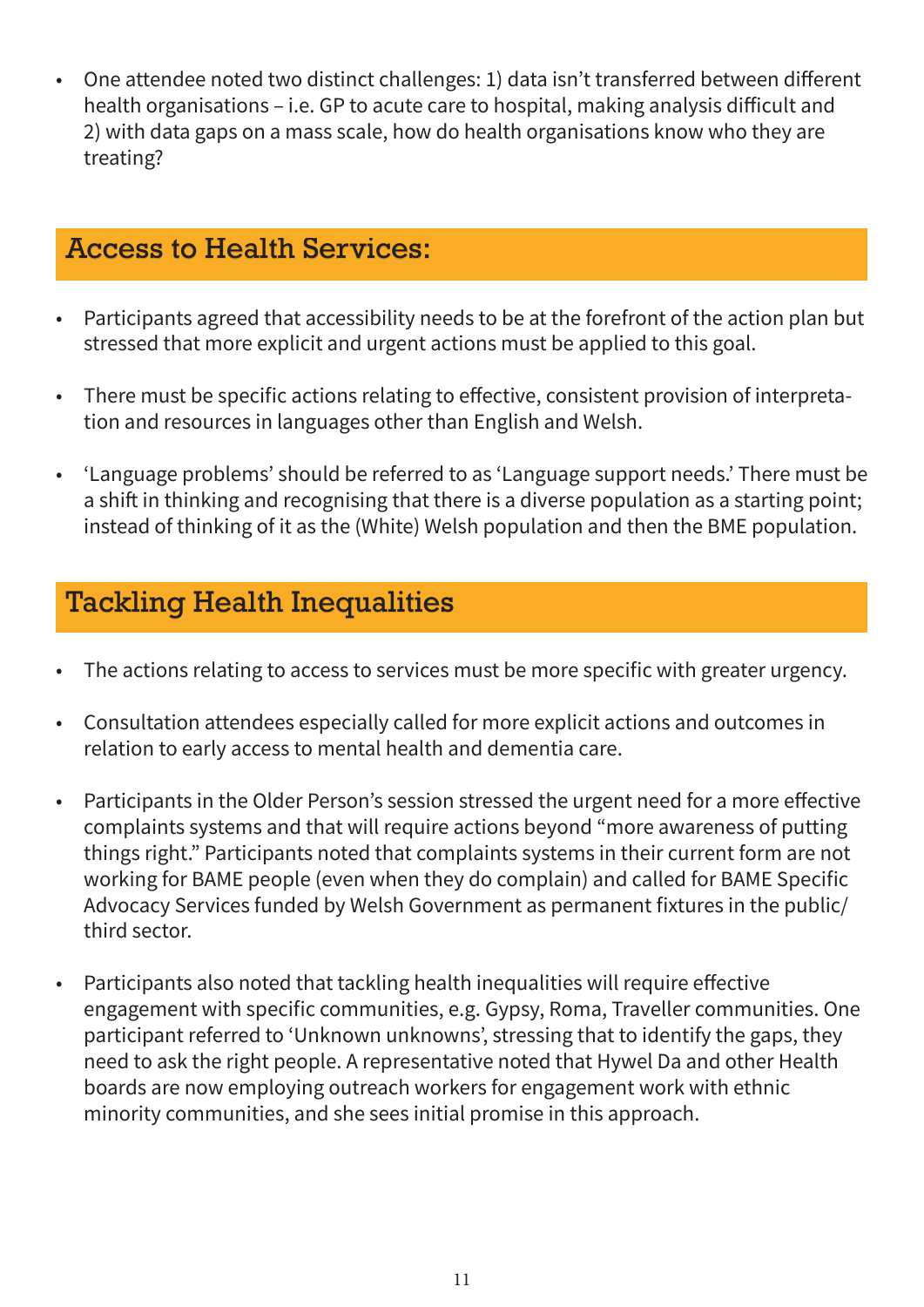# EYST Organisational Response:

# The five goals do encompass the key priority areas required for transformation. We bring attention to these following points about specific goals and actions:

#### *Leadership and accountability:*

- First action "review accountability frameworks for the NHS to make clear the requirements to address racism in all its forms" with an outcome that "there are more levers" – it's impossible to evaluate the potential impact of a review that hasn't taken place.
- Re: Action on building a robust pipeline for public appointments by working with Academi Wales and Public Bodies Unit. WG must also work on this with established and previously successful public life mentoring programmes, most especially the "Equal Power, Equal Voice" collaboration between EYST, WEN Wales, Stonewall Cymru and Disability Wales.

#### *Data:*

- The actions around workforce data and intelligence seem quite sound, and we appreciate plans to use both statistical and qualitative data. We also welcome action on the established Workforce Race Equality Standard (WRES) which some reports say has been effective in England.
- However, the actions around service user data and intelligence are very vague and undefined, especially given the scale of the problem. As such, it is difficult to access this action or comment on whether it is deliverable or will be effective in its current form. We would argue that a project to combine qualitative data based on lived experience and quantitative data may go some way to filling gaps. Certainly, there will need to be training of staff around data collection and also building of community trust to provide data.

#### *Access to services:*

- The first action "Senior Directors in Welsh Government Health and Social Services Group will establish an internal Challenge Board to include external challenge to monitor progress against actions to improve access to services for ethnic minority people" is very unclear as to what it actually means. We would also question the composition of those challenge boards and would welcome the inclusion of individuals external to WG as well as ethnic minority community members.
- The action on maternal health should be included in tackling health inequalities rather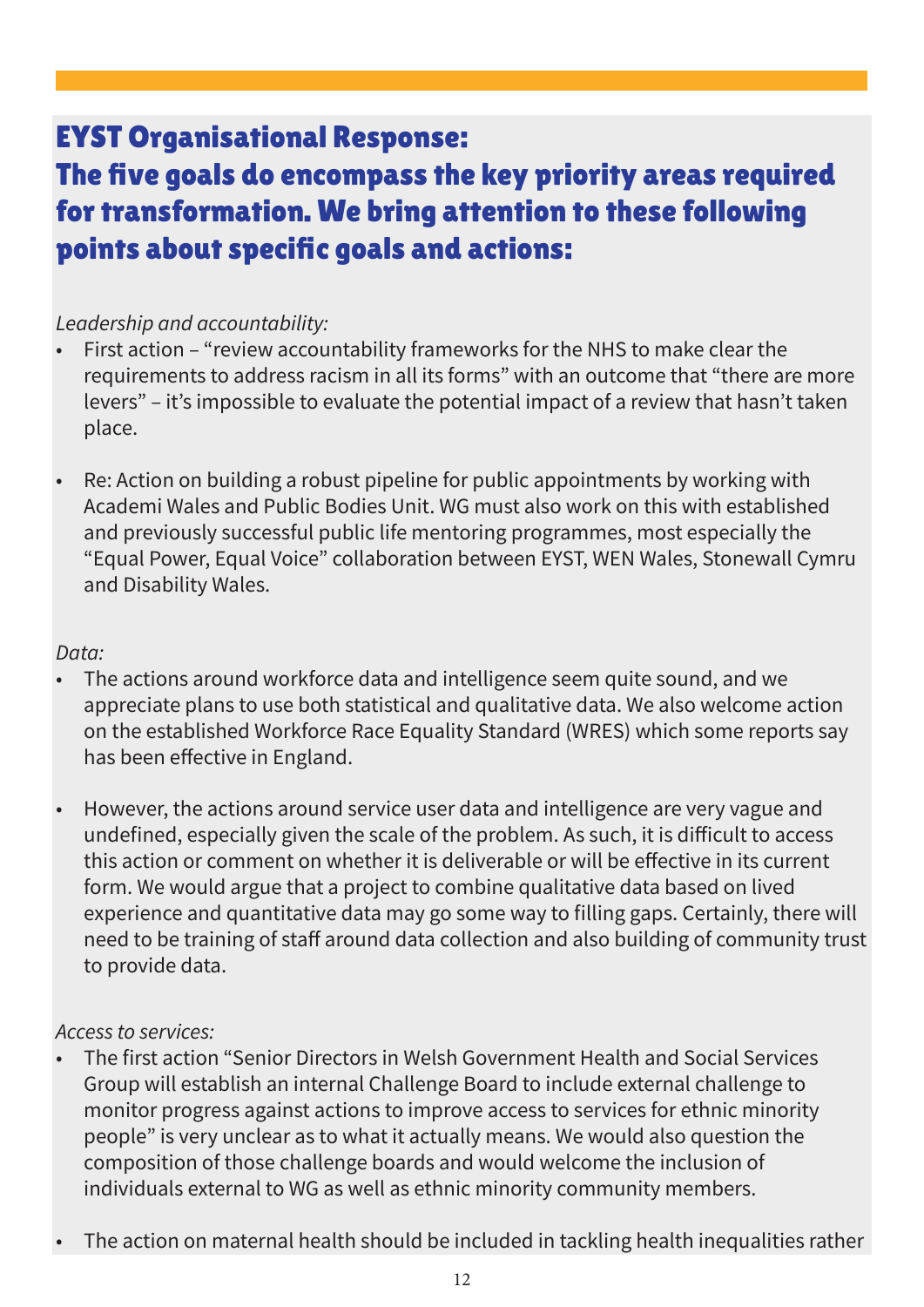than access to services, as it encompasses not only access to services but also clinical outcomes and equitable care within a service. Likewise, relevant health authorities should pay close attention to the current Birthrights Inquiry, implementing relevant recommendations which come out of it and to the extent still possible, ensure Wales practitioners and service users are represented in that inquiry. If not already done, a report on the current state of equity in maternal care in Wales should be published, along with improvement targets and followed by a specific plan.

#### *Health Inequalities:*

- We appreciate the actions relating to the MH task and finish group and the Time to Change Wales work. However, the action relating to early entry to mental health and dementia must be more specific and carry urgency. "Exploring ways for earlier entry to mental health and dementia care" is undefined and vague with a timescale of medium term to three years. In addition to a medium to longer term review, immediate and informed stop-gap actions must take place in the interim.
- The action 'Welsh Government will develop strategies to determine whether the short term and medium term actions have led to improvements in issues such as diversity of the volunteer base for the CVB, and the number of people who feel supported if they consider that they have a race related complaint which they wish to make to the NHS or a Local Authority' - is very vague, and the timescale 'long-term' lacks the urgency which should be afforded especially to people making a race-related complaint.
- The action 'Welsh Government will develop sustainable mechanisms to engage with young people from Black, Asian and Minority Ethnic communities to understand issues of access to health services' is very vague and it is not clear what exactly is meant by this, or what is meant by 'short-term'. Engagement with ethnic minority young people cannot happen in a vacuum and if this action is to have substance, there needs to be commitment to resourcing community groups which already engage with ethnic minority young people.
- An additional action is needed around undertaking a review of commissioning procedures and commissioned health services, bearing in mind the current under-resourcing of specific health conditions which disproportionately affect ethnic minority people – for example Sickle Cell and Thalassemia.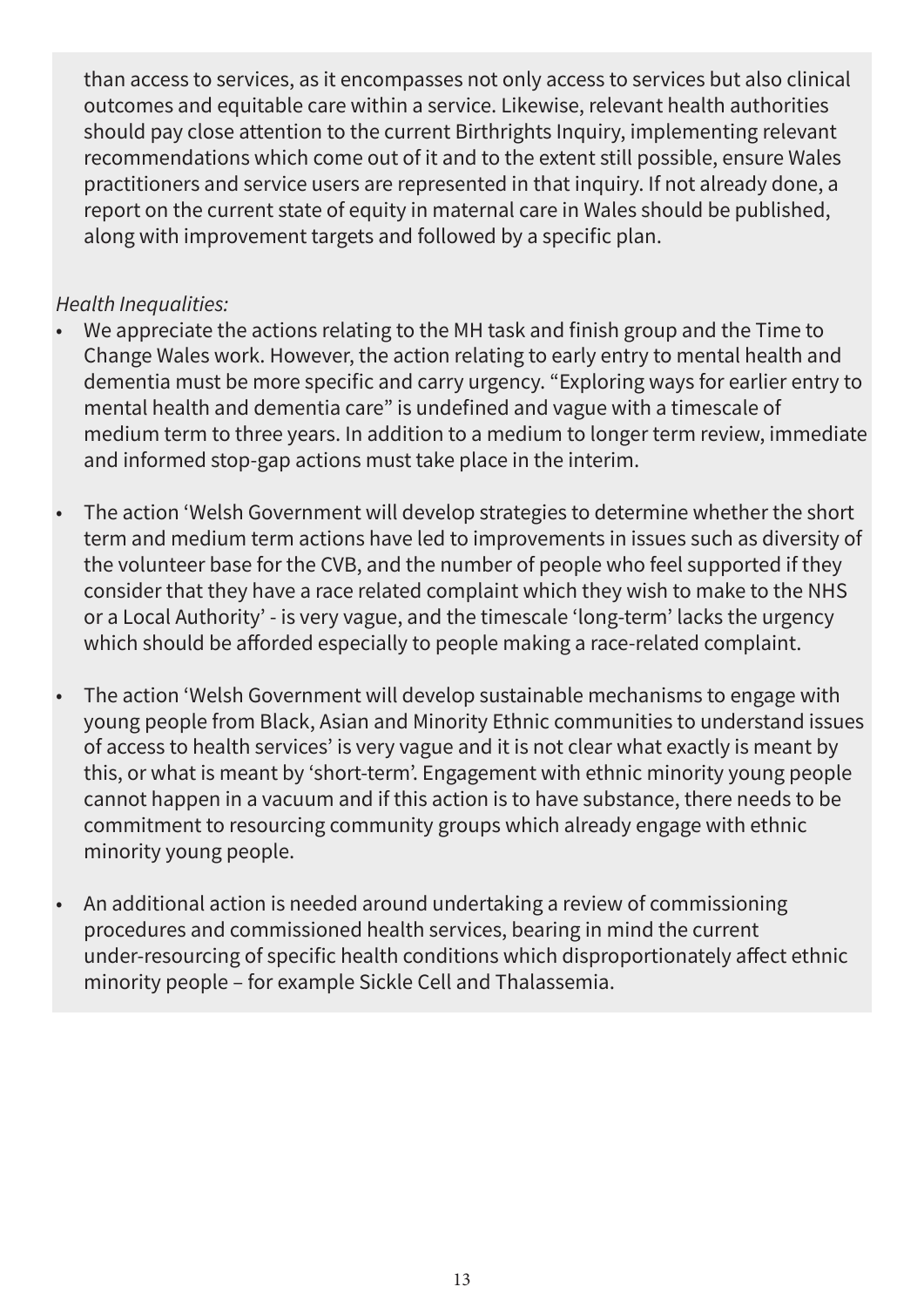# Social Care

Social Care Goals were discussed in three of EYST's six consultation sessions: General session, Older People, and North/West/Mid Wales. As with many policy areas, attendees described the goals as ambitious and agreed they encompassed key areas. However, they found many of the associated actions and to be vague and called for set targets and strict deadlines for change. Participants said the following about specific goals and actions and target oriented outcomes in the plan:

# GOALS 1 and 2 - Access to and provision of social care services:

- There was consensus throughout the forums that unpaid carers need more explicit action points. "Unpaid carers are left to deal with minor to serious matters on their own, even young carers." The Social Services and Wellbeing Act 2014 guarantees a carer needs assessment, but participants reflected that organisations like Carers Wales cannot fully engage with ethnic minority carers and there are many bridges to build.
- Participants in the older person's forum called for a review of quality of care in outsourced private care homes which they deemed to generally "put profit over people." Some asserted that ideally, Local Authorities should reclaim outsourced private care, but at the very least there should be strong oversight and monitoring of this.
- Attendees agreed that cultural competency is essential to providing person centred care. A few attendees noted that for many BAME people, they may only get positive experiences if staff or service provider is willing to go "above and beyond", as their needs may be complex, or the service provider may need to take extra steps or put in extra effort to understand or meet their needs. Service providers who are willing to do that are the exception rather than the rule. They noted that this does put pressure on service providers who are already stretched. However, participants argued that "going the extra mile" should be ingrained in organisational culture and expected of every worker.
- Focus should be on equality of outcome as well as equality of service. "Equality of service does not mean equality of outcome. It should be the day job to go that extra mile where it is needed to work towards equality of outcome for the individual."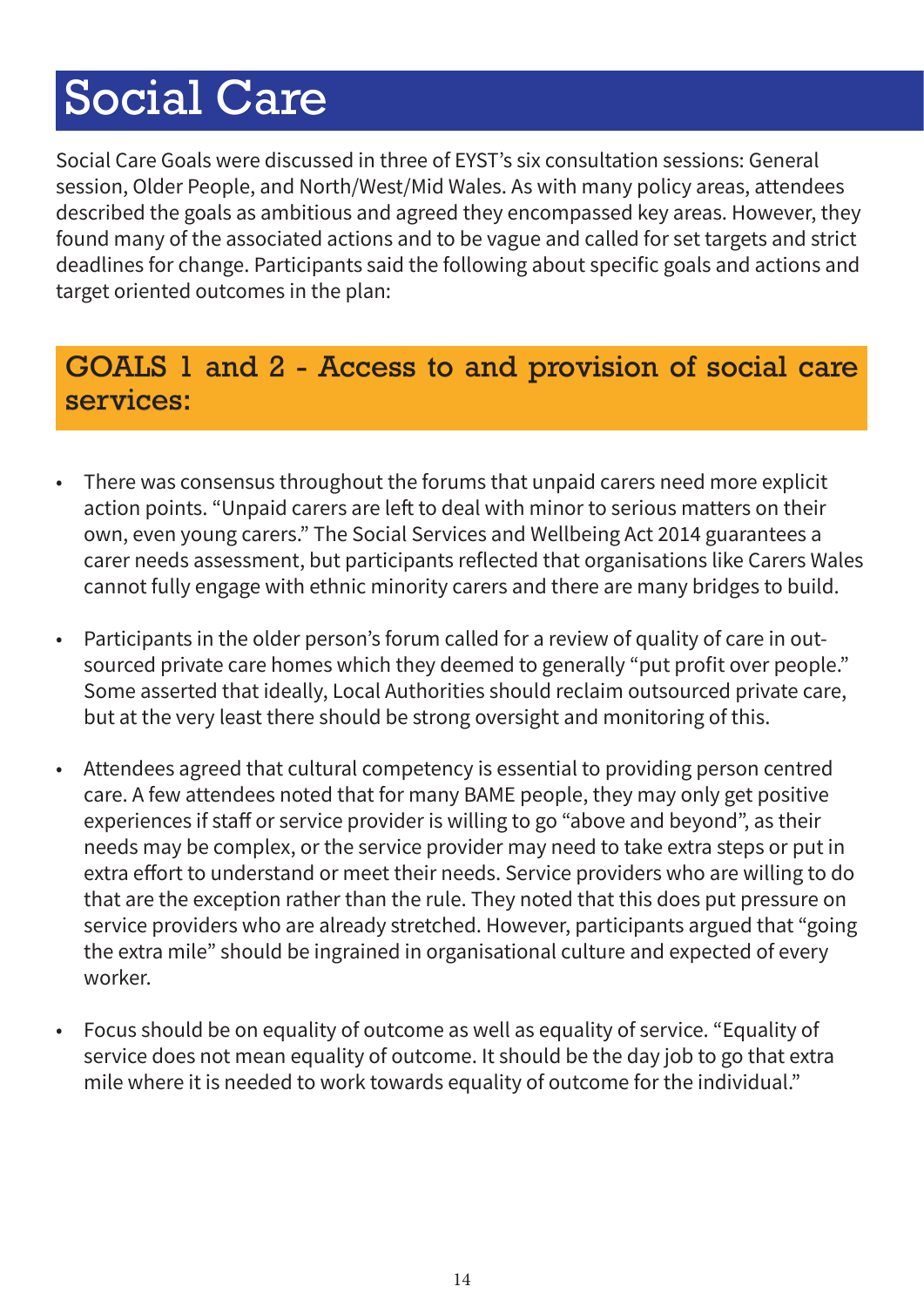## GOAL 3 - Workforce:

- Must be clear about a commitment to a diverse workforce at the senior level and make provisions to support ethnic minorities' in-career progression and moving through the workplace channels.
- Must require a commitment to eradicating micro-aggressions in the workplace and the current culture of disbelief around allegations of racism.
- Lot of the goals are linked we need diverse social care workforce (at senior levels too) to make services more accessible and people feeling treated with equality and dignity.
- In parts of Wales, many organisations have a policy that speaking Welsh is a prerequisite for employment (or to hold certain roles), which impacts on diversity in workforce and representation in leadership. "It's lacking and it's not representative ... there's no representation at board level." There should therefore be an action to encourage and support ethnic minority individuals to learn Welsh.
- There is a strong argument for positive action in recruitment around race, gender, and disability. For instance, some political parties have run all-female candidate lists. How far can we go in the public sector to redress embedded imbalances? Completely balanced practices such as anonymised applications and equal opportunities monitoring only reduce inequality at a very slow, incremental rate.
- Census data is coming out soon. We need to look carefully at that data and be very transparent about our current board composition.

### GOAL 4 - Leadership:

- There was agreement that definitely, we need more ethnic minority people on social care boards.
- There was consensus that ethnic minority people in social care workforce often find career progress difficult. Organisations need to address why BAME people leave.
- Ethnic minority people face barriers to career progression for example they are regularly told "You're not quite ready yet", by a management team which is entirely White, so decisions are made for BAME people by White people. "We as people of colour are not represented and we're not allowed in positions of management."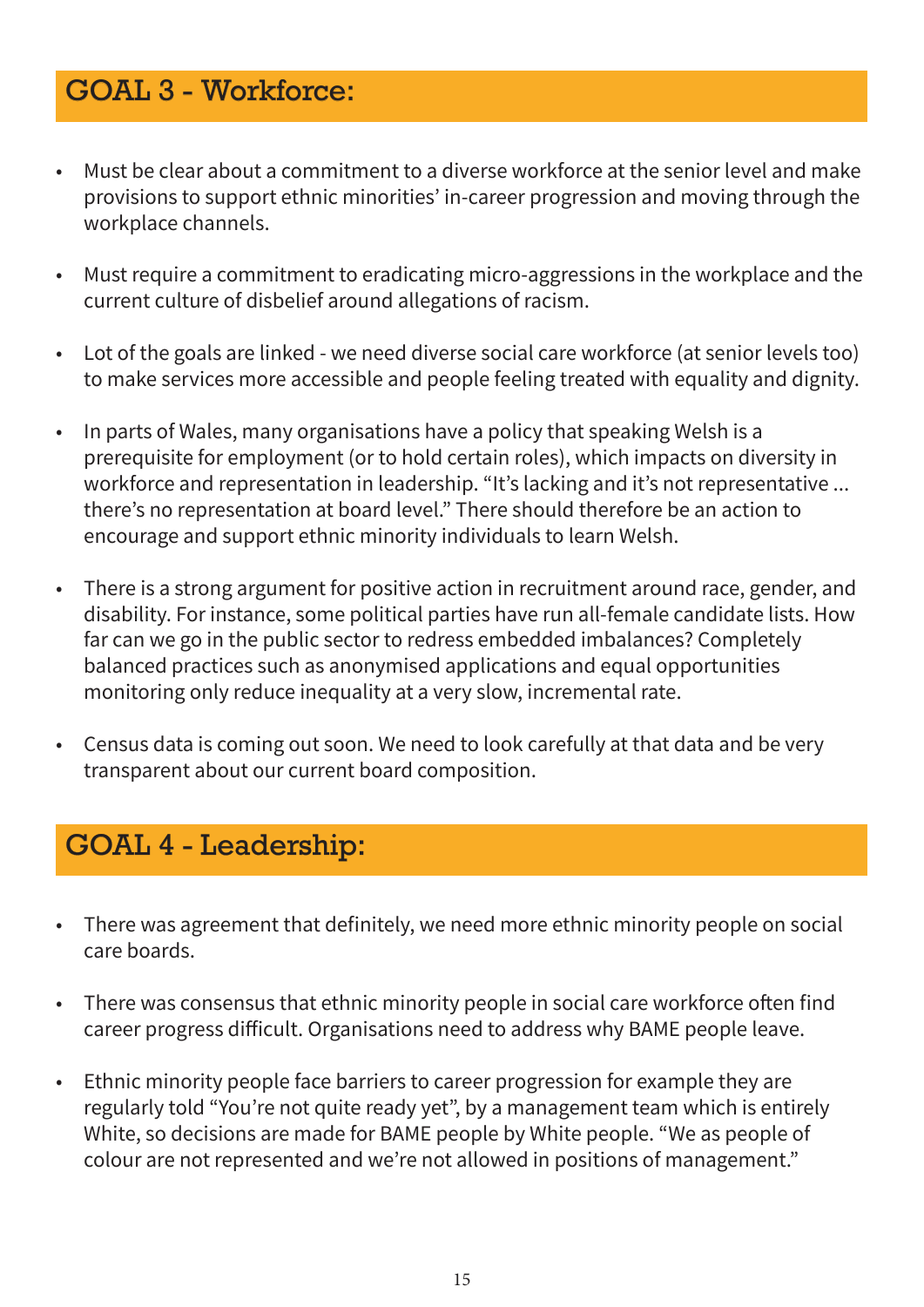## Goal 5 - Accountability:

- Robust, transparent and speedy complaints system. There were calls for resources for dedicated advocacy services "for people to be heard better." There was also a call for commitment to spreading the word about the powers of the Public Service Ombudsman for Wales and encouraging people to use that office when possible.
- "Very often Social Services seem to be a law unto themselves; a group is required to support users to hold them accountable."
- Participants also stress the need to address organisational culture and culture of disbelief of BAME experiences in the social care sector and underrepresentation of BAME people in EDI roles and as evaluators in complaints. One person said, "People in power do not like BAME carers or elderly asking questions or challenging them." Most often the people who judge complaints about racism are White, do not understand what racism is and are remiss to understand an experience as racism, more often taking the side of the social care worker or organisation. When there is a battle of perceptions, the default is that the (White) worker or organisation wins.
- There were calls for more mandatory checks on Public Care homes and Private care homes to ensure policies and practices are in line with guidance and regulations. Private homes in particular should be under more scrutiny.

### Goal 6 - Data and analysis:

• There were no specific comments on data and analysis relating to social care, many of the comments in the health section above would apply here.

### EYST Organisational Response:

We appreciate the emphasis on improving data and including lived experience within that endeavour. We also appreciate the dual emphasis on developing the workforce and improving experiences for ethnic minority users of social care services and recognition of the urgent need to close the legislation and policy implementation gap. However, we would note the scale of these issues is large and will require sufficient resources and attention at all levels of social care as well as clear targets and effective monitoring systems to achieve.

• A forthcoming report by EHRC will show the segregation of BAME social care workers into lower paid and less secure positions with private providers (as opposed to local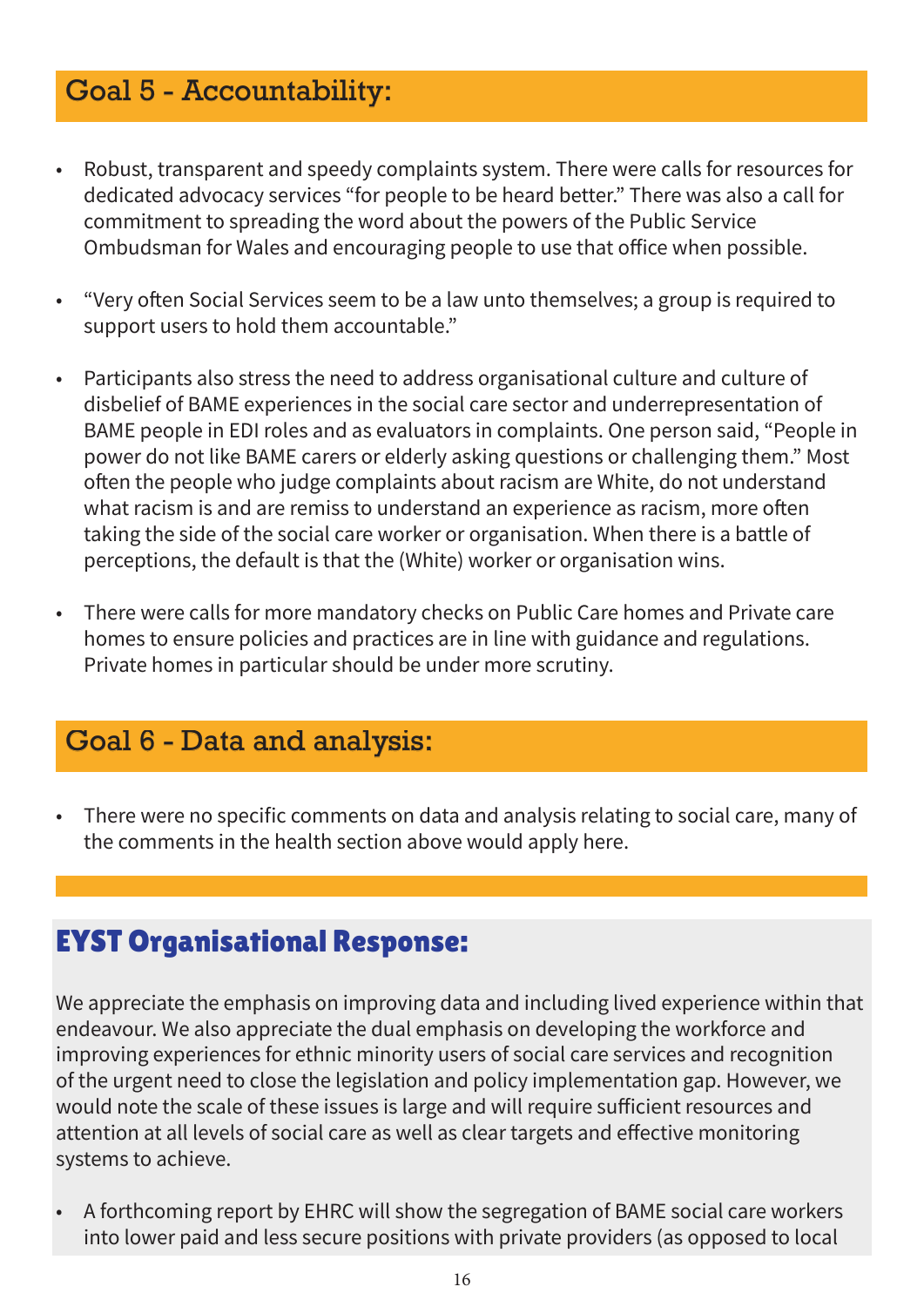authority or NHS). A specific action must address this dynamic – both addressing the fact of this stratification and why it is happening but also addressing the larger structural issue that care workers on public vs. private contracts get paid differently (and have differential job security) for the same work.

- We call for specific actions around supporting the progression of ethnic minority workers in Social Care (not simply increasing diversity in workforce). EYST's previous engagement and research shows that ethnic minority health and social care workers are often passed over for promotion and feel unsafe to raise any grievances or put their head above the parapet in any way for fear of dismissal or recrimination by their employers.
- The REAP pledges commitment to tracking BAME leadership on relevant boards such as SSIW and taking action where they find they need to. We are surprised that hasn't already taken place considering that the Reflecting Wales in Running Wales strategy has been in place since 2019 - this raises the real possibility that the REAP will become another strategy on a shelf which then lacks any meaningful implementation.
- We suggest that in order to achieve the first goal of ethnic minority people feeling confident to access social care services, a specific action is needed around resourcing effective advocacy services for ethnic minority people to raise complaint and seek redress when they feel that social care services have not met required standards of care.

# Education

The education goals were discussed in most of EYST's consultation sessions and when polled, attendees identified education as one of their top priorities amongst all the policy sections. There was broad agreement with the goals overall, however, participants also called for clearer, sharper actions, outcomes and deadlines relating to training and implementation of new practices. They asked the questions – Who is monitoring? Who is implementing? Below are some of their comments as they relate to specific education related goals and actions.

GOAL: To improve the experiences of Black, Asian and Minority Ethnic learners and teachers in schools by taking an inclusive and anti-racist approach to teaching and school experience.

**On racist incidents in schools:** Stronger mechanisms and increased competence to address racist Incidents and racial bullying in schools were extremely important to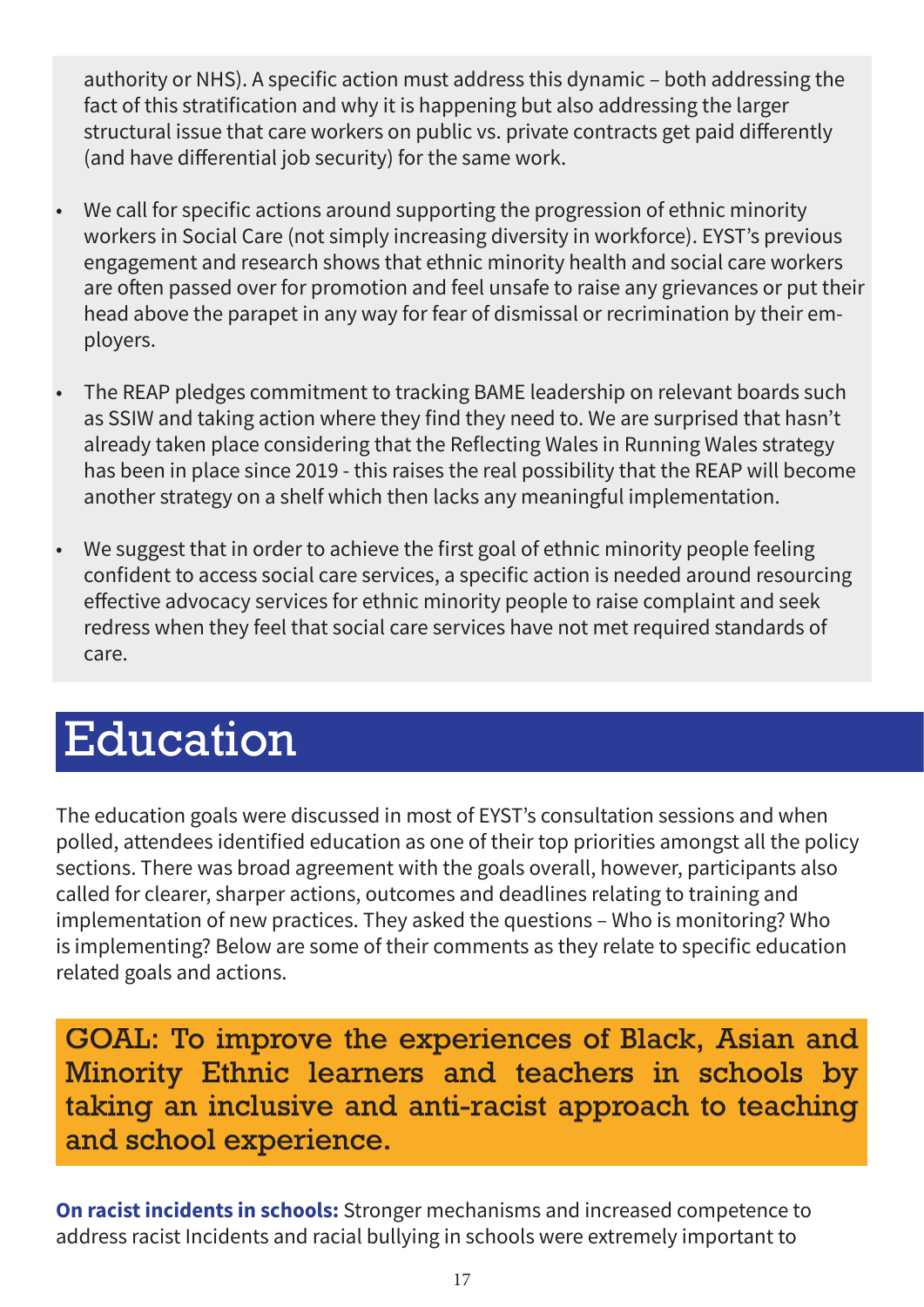participants in all of EYST's consultation sessions. One pupil who attended EYST's session for under 18s said, "My goal is to go to school but not receive any racism." Another child called for "more teachers who can deal with racism." There were many comments about the repercussions of teachers not understanding, failing to perceive or ignoring racism in schools and assertions that teachers must be trained to deal with racist incidents with competence and compassion but also that their worldview and attitudes need to change to understand the impact on pupils and the importance of addressing incidents head on each time. Importantly, several people noted that some teachers can be racist, with one child sharing that his friend had experienced racism from a teacher. It was noted that many children are scared to tell teachers that they are getting bullied. One mentioned that reporting can spur on worse bullying and being labelled a "snitch." Children fear being ostracized and having to deal with the social repercussions which is worse for minoritized children in the classroom/school. There was consensus therefore that the "Rights, Respect, Anti- Bullying Guidance" should be strengthened with the following additional points:

- To acknowledge how hard it is for children to come forward to report racist bullying and therefore to underline the importance of robust and safe mechanisms to report bullying in the school structure, which needs to become mandated by the Welsh Government. There was explicit mention of a need for safe spaces where pupils can go for help and a need to make sure that children know who to go to and how to get help.
- A group of young people felt that experiences of discrimination and racism shouldn't be labelled as teasing, or regular bullying and that there should be a specific guidance for racist incidents, separate from the bullying guidance. They stressed that schools need to introduce safety and protection to the students, because the racism and discrimination makes them feel dismissed, ignored and unsafe.
- Having people who are trained and know how to facilitate necessary discussions on race and racism is very important.

#### **On Curriculum:**

- Consultation participants agreed with the actions around ensuring that ethnic minority pupils see themselves reflected in curriculum content and that all pupils in Wales learn about the contributions of diverse people to Wales' society. There were many calls for more recognition within the classroom, both so pupils of colour have role models and to foster increased respect and understanding amongst all school children. There were also calls for teaching and celebrations of non-Eurocentric culture to go beyond tokenism or brief lip service. One child said, "We [celebrate] Christmas for the whole of December, but it would be nice if Eid and other celebrations were a lot more acknowledged."
- Another child noted that "Schools should teach pupils about different hairs and cultures", which also underlines the need to address uniform policy to take account of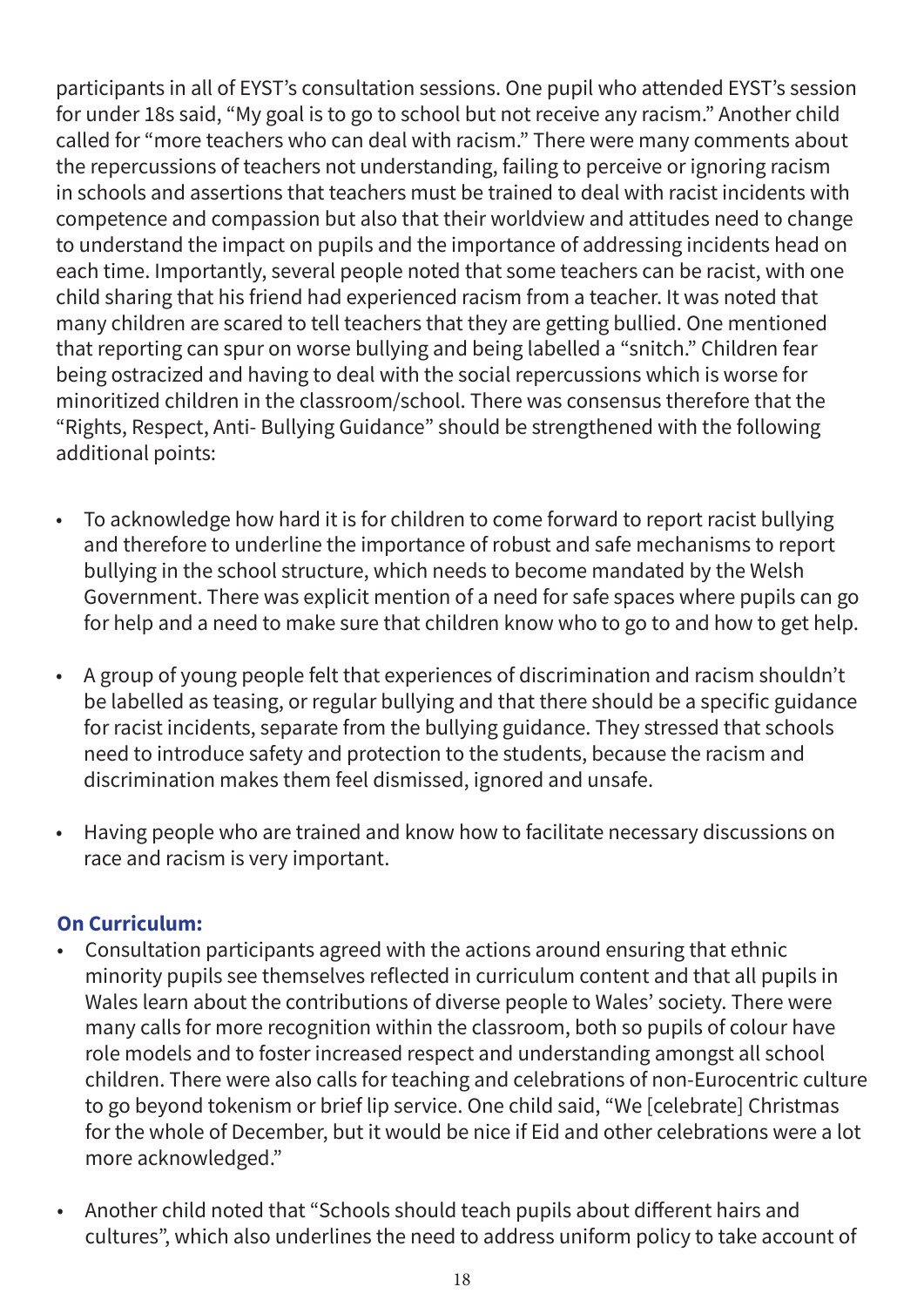the diverse experiences of racialised students and their cultural and ethnic needs, for instance hair braiding.

- Children also called for anti-racism and anti-bullying education in the classroom and also for bystander training in order to help bullied children who are scared to talk.
- Participants in a young person's session want more talks dealing with racism such as microaggressions, but noted a challenge relating to this goal in that their teachers tend to avoid subjects around racism.

#### **On Attainment:**

- There was a query about how Gypsy, Roma and Traveller people would be consulted in the plan to raise their attainment.
- Several people called for an action specifically addressing the impact of Covid, school closures and online learning on attainment. They noted the disproportionate negative impact on pupils in low income families, asylum seeking families, in overcrowded houses or who were digitally excluded. One child said, "I found it hard for learning online because I didn't have any help." Another said, "Since lockdown I feel everyone including me and my friends are running at different paces."

# "My goal is to go to school but not receive any racism."

# GOAL: To improve the diversity of the teaching workforce and embed anti-racist professional learning

- EYST consultation participants generally welcomed this goal and agreed this is an important goal to achieve, with particular focus on this from young people and children. One child said, "I would like a lot more diverse teachers ... a lot more."
- Participants also called for teachers to be better educated, trained and have better understanding regarding race and racism as well as current issues, with one child specifically referencing the need for culturally competent teachers.
- Attendees also stressed the importance of training for teachers to respond to racist incidents. However, many attendees wanted to see clear timelines for development and implementation of this training.
- Consultees also called to see plans for positive action on recruitment.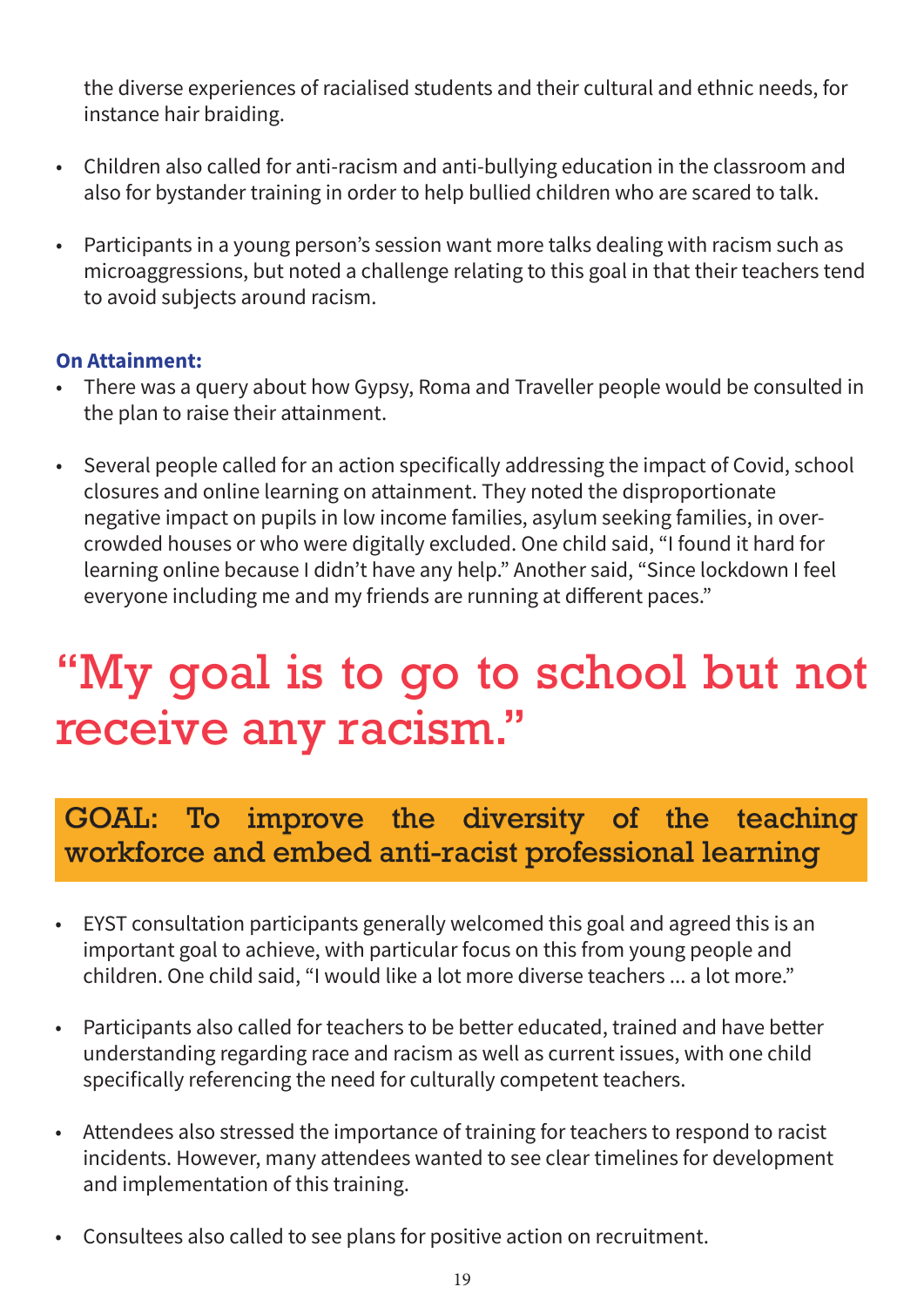### GOAL: To improve understanding of diversity and racism in the wider education sector

- Consultees stressed the point that SMART targets, assigned responsibilities and effective evaluating and monitoring mechanisms, including ESTYN inspections, will make or break the realisation of education related goals in this action plan.
- They agree the manner in which ESTYN evaluates diversity, inclusion and equalities in schools must be overhauled. To date, ESTYN inspections have given short shrift to equalities considerations, even though it has been a field they should have been evaluating.
- Staff in the wider education sector, including ESTYN staff, should also become more diverse through positive action in recruitment if necessary.
- Schools should teach pupils about different hairs and cultures including expanding uniform policy to take account of the diverse experiences of racialised students and their cultural and ethnic needs. Examples such as hair braiding, long hair for Sikh men and henna.
- Gaslighting is also common in the classroom and needs to be addressed as it makes the classroom experience for BAME students tiring and uncomfortable.
- In our youth consultations, there was explicit mention of a need for safe spaces where ethnic minority pupils could go and get help, and that these should possibly be facilitated by youth workers instead of teachers, as these relationships need to be based on trust.
- More voices of the communities are needed for example as governors to highlight cultural needs, however, there is the need to remember to implement policy as it means nothing unless it is implemented rigorously by organisations.

# GOALS relating to Further Education

• Participants in EYST consultations didn't specifically reference the goals around further education.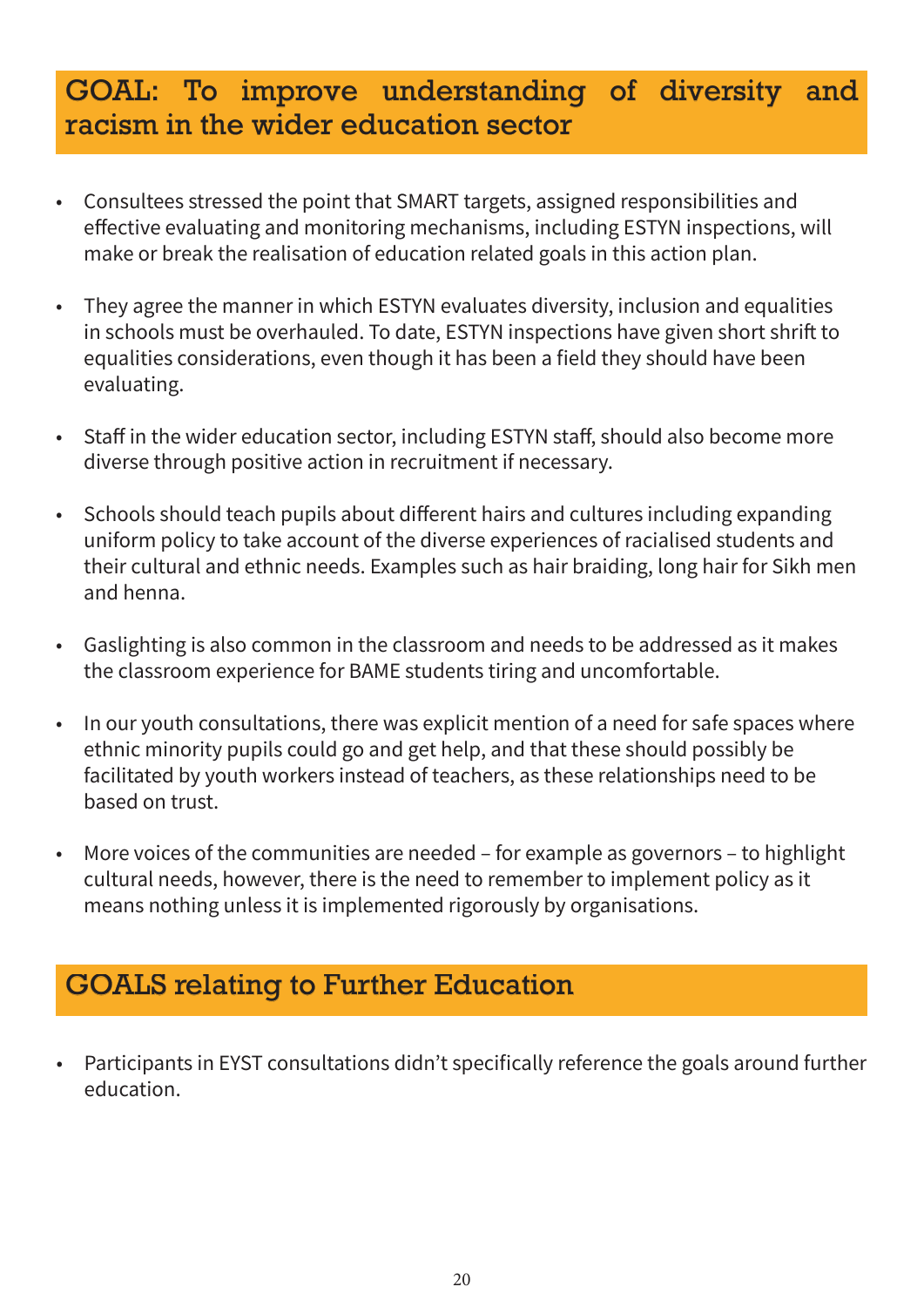# GOALS relating to Higher Education

- One young consultation participant suggested University scholarships should be made available specifically for low-income ethnic minority people.
- Another young person observed that websites where young people can report sexual harassment anonymously have been known to work, so employing similar tactics for racial discrimination in universities will shed a light on what is occurring in HE institutions in Wales.
- The overall concern was that Universities and education systems should be held more accountable for racism in their institutions and there should be a clearer framework in place to address it, as well as a stronger regulatory framework including HEFCW, ESTYN and other public bodies.

- We are glad to see several of the recommendations that EYST made in its 2018 paper "Experiences of Racism and 'Race' in Schools in Wales<sup>2</sup>" reflected in the REAP's education goals and actions, including actions on decolonising the curriculum and strengthening teacher training around racial literacy, as well as actions around strengthening schools' response to racist incidents, regular anti-racism education and diversifying the workforce.
- The actions in the REAP also show welcomed synergy with recommendations put forward in Race Alliance Wales' recent paper "Show us you Care: Exploring the cumulative impact of racism on racialised young people in Wales' education system.3 "
- The biggest gap in terms of current actions is that there is insufficient focus on improving the response of schools to racist incidents. We suggest that:
	- Guidance to schools on how they should record and response to racist incidents should be clarified – Welsh Government should mandate the recording, reporting and monitoring of racist incidents in schools, even if it requires a change in legislation.
	- Training on implementing the guidance should follow.
	- There must be more awareness and empowerment for students to report racist incidents, including as bystanders.

<sup>2</sup> Wiegand, G., & Cifuentes, R. (2018). Experiences of Racism and 'Race' in Schools in Wales. EYST Wales: http://eyst.org.uk/assets/experiences-of-racism-and-race-in-schools-in-wales.pdf

<sup>3</sup> Abramson, et al. (2021). Show Us You Care: Exploring the Cumulative Impact of Racism on Young People in Wales' Education System. Race Alliance Wales: https://racealliance.wales/wp-content/uploads/2021/04/Show-Us-You-Care-Full- Report-1.pdf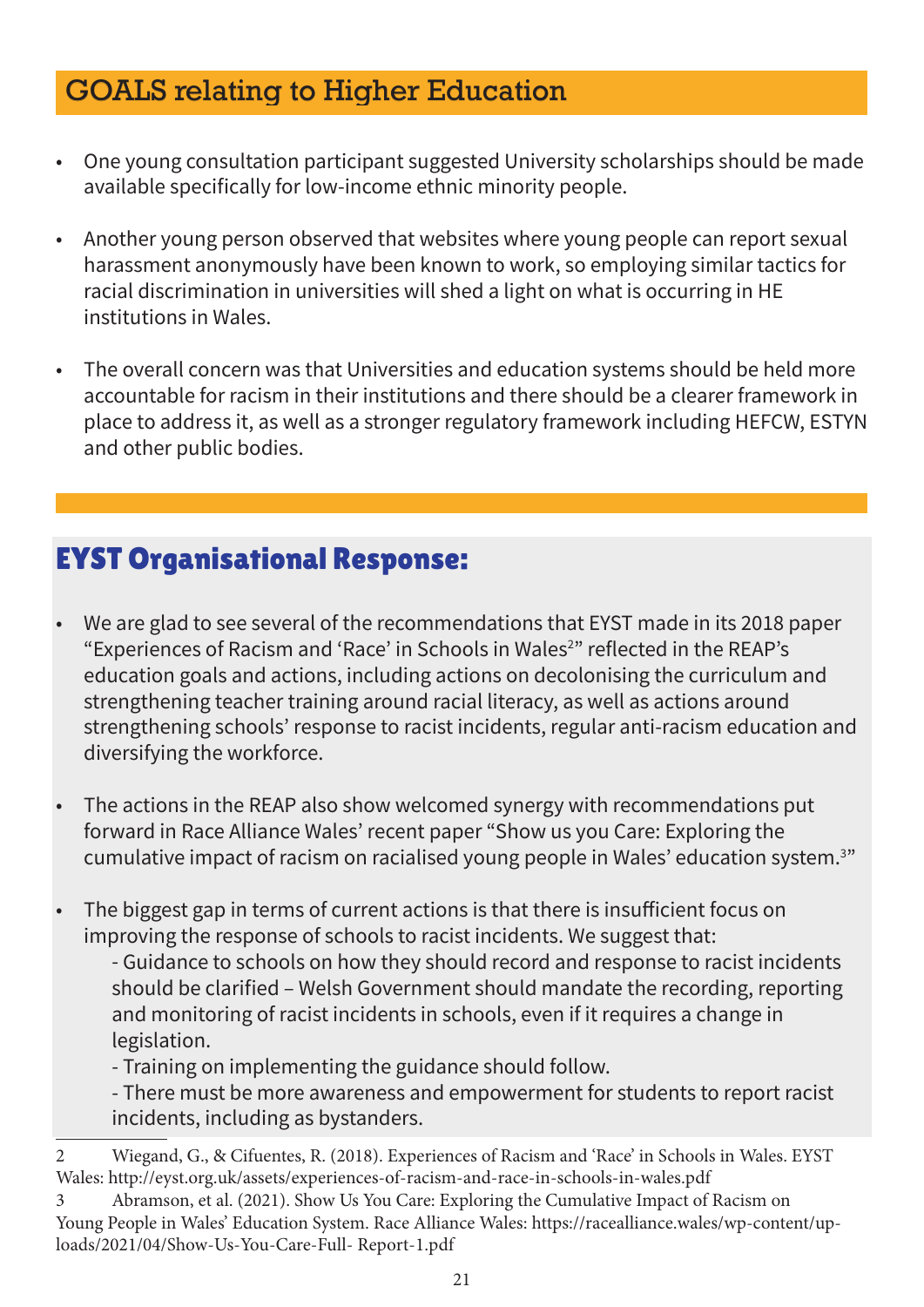- The guidance should be clearer on discipline and sanctions relating to racist incidents. EYST team members regularly hear about ethnic minority pupils being disciplined when they have been victims of racist attacks – that needs to be addressed in guidance.

- An independent body should be created which can support both schools and pupils or parents when cases need to be escalated.

- We welcome the proposed action on a working group on disproportionality in school exclusions and the proposed inclusion of ethnic minority school pupils – this group needs to sit within a strong governance and accountability structure if it is to have any power to achieve anything.
- We welcome the specific action acknowledging the important role of youth work. EYST's long history of providing targeted youth work programme to ethnic minority young people across Wales supports this stance, however such work needs to be sufficiently resourced through ringfenced funding for Youth work within Local Authorities – WG may wish to review current funding arrangements with Local Authorities on youth work.
- EYST welcomes the acceptance and commitment to implement all recommendations from the "Contributions and Cynefin" working group chaired by Professor Charlotte Williams, an important report with a holistic and cross- cutting set of recommendations. However it is crucial to adequately resource this work, to link it with existing wider work on diversity in the curriculum, to publish transparent milestones and deadlines for its implementation and to effectively monitor and regularly report on progress. Evaluation should include parent, pupil and teacher voice as well as objective measures.
- We welcome actions around Welsh medium education most especially the action about the challenge to partners such as Urdd to ensure they promote and embody racial and ethnic inclusivity when promoting the Welsh language. Equally, specific steps need to be taken to give more ethnic minority people accessible opportunities to learn Welsh – especially given recent WG announcement that ALL future jobs will require basic Welsh skills. EYST is currently working on a commissioned piece of work by Coleg Cymraeg Cenedlaethol to explore attitudes to and experiences of Welsh language amongst young people including Welsh and non-Welsh speakers.
- Teacher training and diversifying workforce should be two separate goals they are quite different and entirely separate.
- Teacher training this must be ongoing, properly resourced and there must be a way to measure effectiveness that includes pupil and parent voice as well as independently evaluated objective measures such as quality of curriculum content, handling of racist incidents, etc.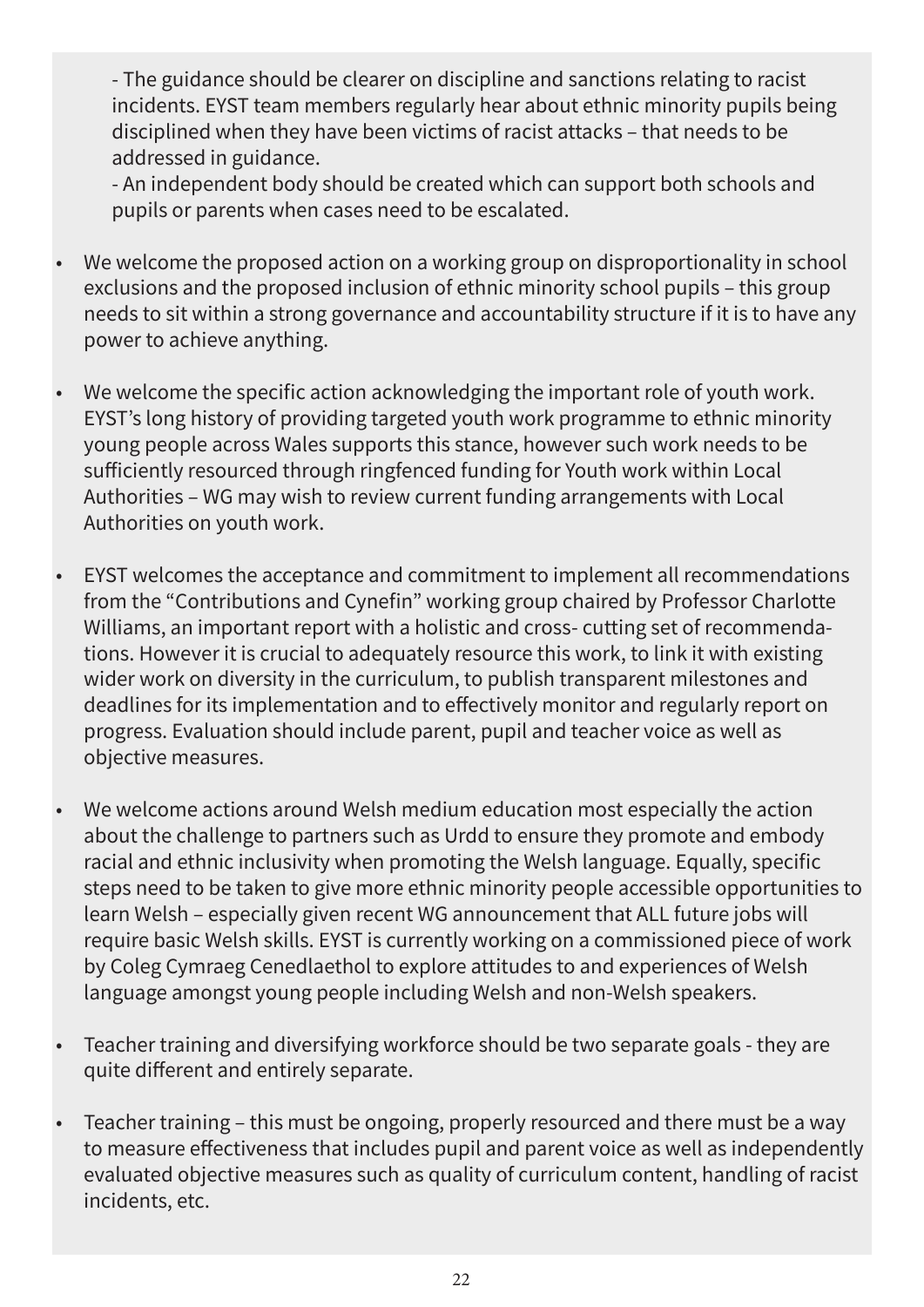- On diversifying workforce we should not underestimate the opposition (amongst some teaching professionals) to BAME teachers. Like other manifestation of institutional racism, it can be hard to spot, but is often entrenched in the institutions, and clearly felt by many BAME teachers. We have heard examples of BAME teachers who can't get their ideas to be tried whereas even junior White counterparts get their ideas taken up, etc. In the words of one previous educator, "Getting hired is hard – being taken seriously, treated with respect and progressing in career is even harder."
- The aim to diversify workforce through whole of Wales is welcomed, but this should be done incrementally with an initial focus on achieving that diversity within those areas with most diverse pupil populations.
- The proposed action 'We will also make increased use of digital means to increase the number of learners who are taught by Black, Asian and Minority Ethnic teachers' may be counterproductive in the long run, as it may be used as a quick win, lowering efforts to increase the diversity of school teachers.
- Currently, the majority of the BAME workforce in education is at lower levels, such as teaching assistant - there should be a specific action around progressing and supporting teaching assistants to become qualified classroom teachers as well as financial incentives for ethnic minority people to enter the teaching profession (similar to the financial incentives offered to science and maths graduates).
- Due to a lack of current opportunities and restricted accessibility of the opportunities which do exist, there is a brain drain of young BAME teachers – going to London or other parts of England. WG should clearly communicate how valuable BAME teachers are particularly in schools with high BAME populations, and schools should in turn communicate that to the teachers themselves.
- Low turnover in schools means few progression opportunities. The hierarchal structure of schools leadership and decision making is in itself holding BAME junior teachers back.
- In addition to providing PSED and anti-racism training to school governors, there should be an action around recruiting more Black, Asian and minority ethnic governors.
- On mental health and well-being initiatives in schools for ethnic minority pupils, it will be beneficial to fund specialist BAME organisations to deliver these. There is evidence that BAME pupils are less likely to access mainstream counselling services, and often get referred to third sector organisations (like EYST) to support.
- An additional action required is for public bodies and education institutions to conduct reviews on school and education-related policies, with a requirement to amend policies which result in direct or indirect racism for pupils according to their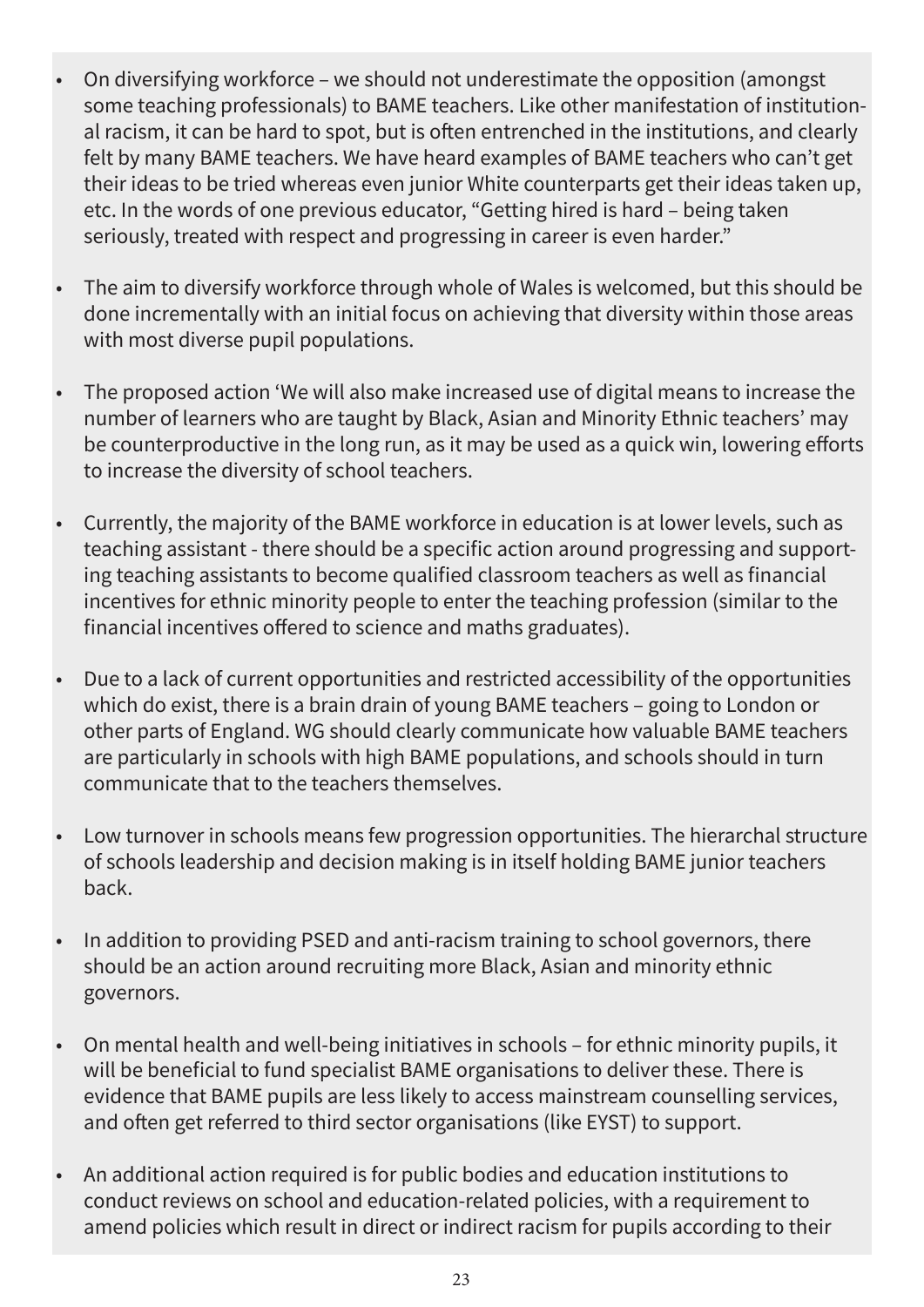ethnic and cultural needs and identity. For instance, we know some schools in Wales have had uniform policies that unfavourably impact Black pupils, particularly in banning specific hairstyles.

- Relating to Higher education: It is imperative that institutions and departments within institutions create action plans for addressing attainment gaps and that annual data are posted on attainment gaps (at both institution and department level) as well as outcomes for graduates of each Welsh HE institution.
- EYST team members with a great deal of experience working in schools have emphasized that it is important not to underestimate "the heavy weight of the status quo" in terms of making transformations in education. This applies in relation to transforming the curriculum, training teachers to be racially literate and effective at recognising racism as well as treatment and progress of ethnic minority educators. They stress there is a vast amount of distance to be travelled, that there will be some leaders and teachers who are resistant to change and that culture change is required in addition to policy change. The schools that are likely to be most resistant are those that have the farthest distance to travel in becoming anti-racist organisations.
- SMART performance indicators on every level, effective monitoring systems and ongoing support will be key in implementation of the action plan.

# "Getting hired is hard - being taken seriously, treated with respect and progressing in career is even harder."

# Employability and Skills

Employability was discussed at the following EYST-organised consultation sessions: the general session, and one session with younger people. The most salient message received was the need to consider the divergent needs of different ethnicities and not treat them as a homogenous group.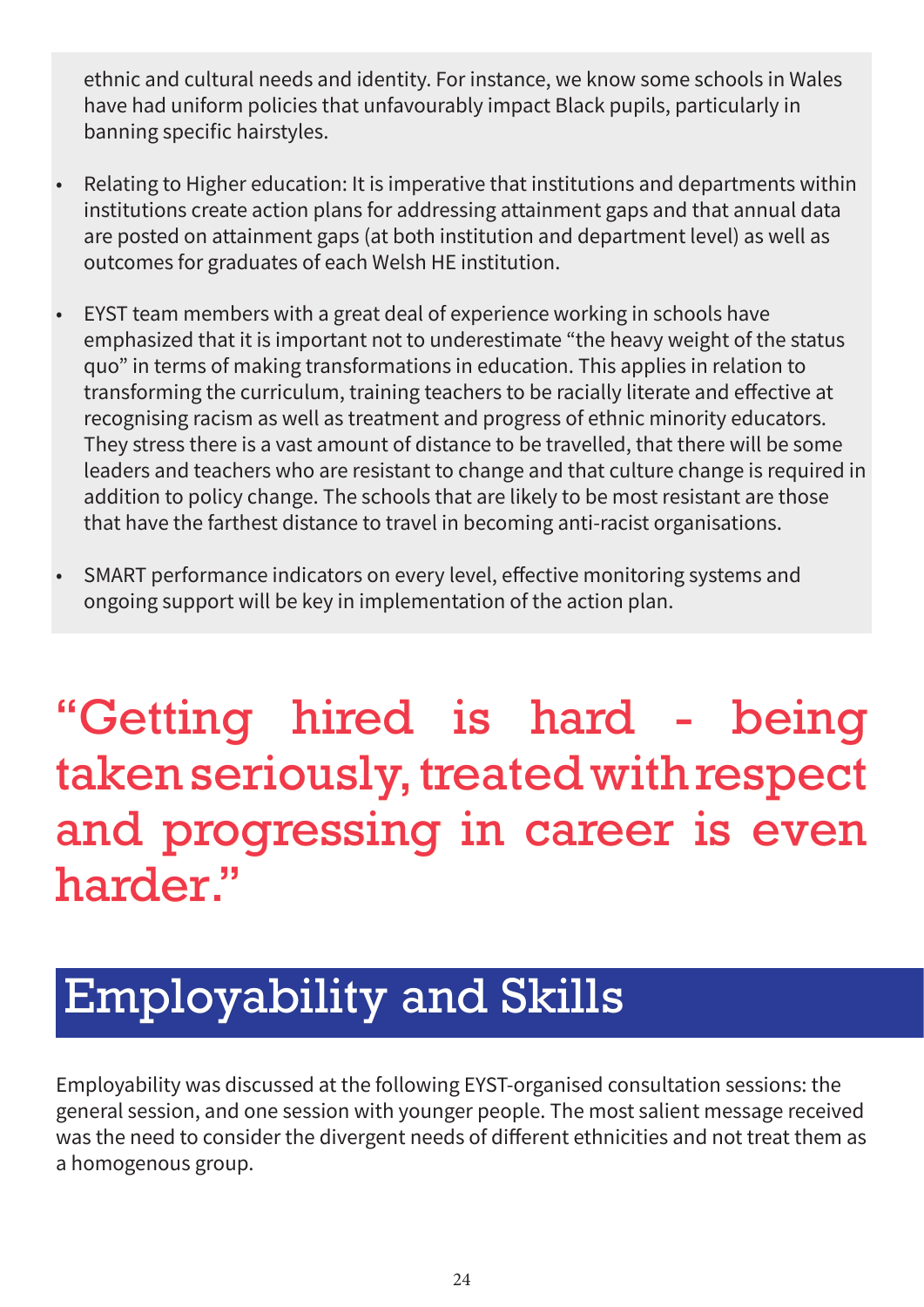# GOAL: To improve accessibility, relevance and performance data associated with programmes to deliver better outcomes for ethnic minority groups in relation to Welsh Government Skills Employability programmes.

- Regarding looking at the statistical data that Welsh Government and associated bodies currently hold, the plan needs a clear remit on what specific data has been and will be measured – for example, the experiences of Bangladeshi men differ from that of other ethnic groups and also from Bangladeshi women. Is there capability to explore what kind of data has been collected and if it can be disaggregated in such a way as to be meaningful and not lump people together? If so, stipulations for such need to be made in the action plan.
- As well as gathering statistical data and making comparisons, Welsh Government and associated bodies also need to look at that data with expert race equality organisations to understand the story behind it, so we can further understand how to change it. Getting into the data is not just about counting, it's also about making meaning, which requires an understanding of people's experiences and situations.

# GOAL: Supporting people from Black, Asian and Minority Ethnic communities through Community Employability Programmes.

- One participant argued that employability programmes should be paid, especially for those from lower socioeconomic backgrounds.
- The way Employability programmes are marketed can be a barrier employability programmes are often marketed as for those with no employability skills, but there are people who join then who do have significant skills and experience, but perhaps gained in another country.

# GOAL: Support ethnic minority people undertaking Apprenticeships.

• One participant stated that for apprenticeships "Where WG advertises and how is important" – there are many opportunities for engaging young people, especially from low socioeconomic backgrounds. For instance, the wage may be low, but they can build transferable skills – however the current advertising is not being done in the right way.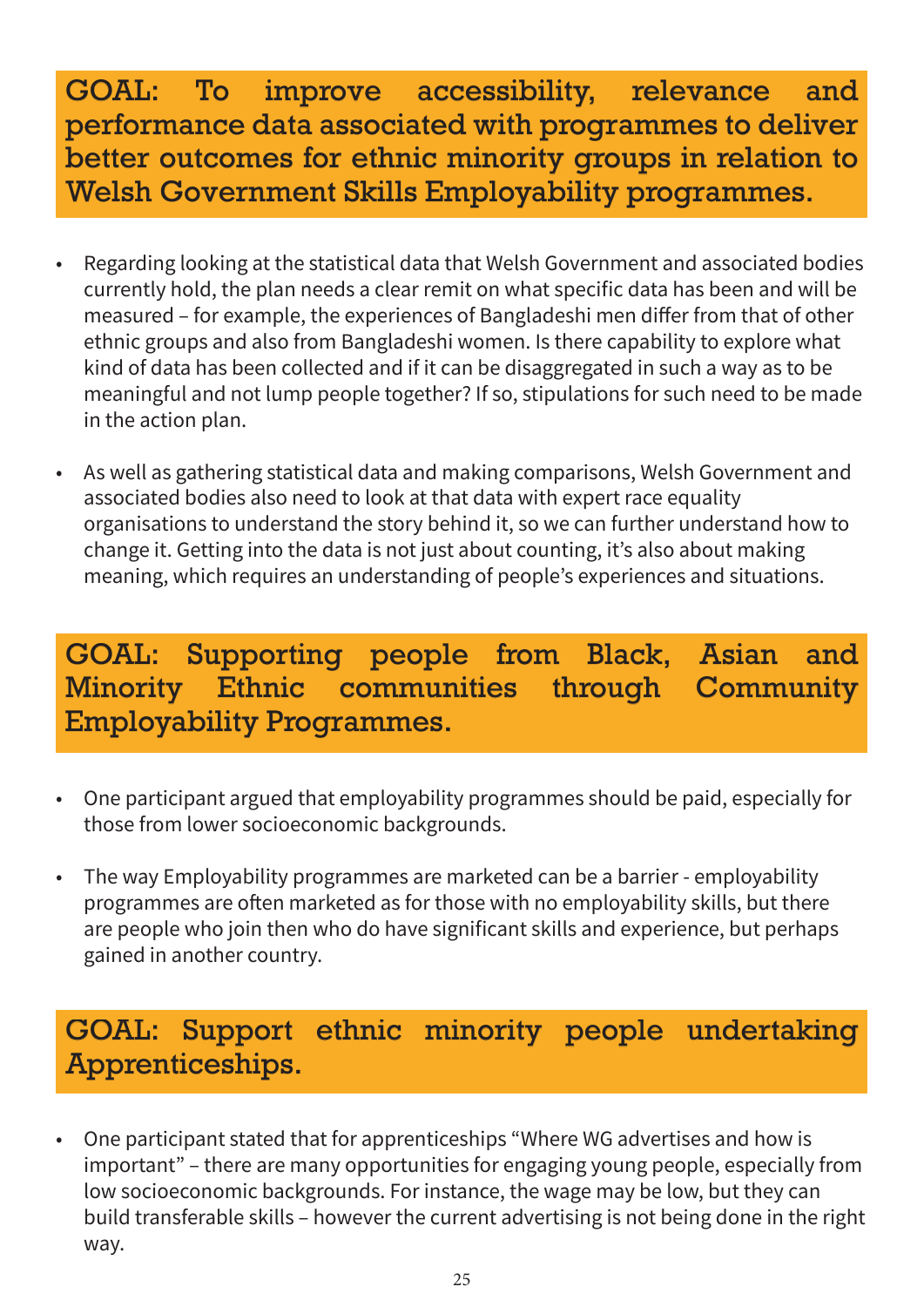- Websites and traditional forms of marketing are often in inaccessible language when one consultee asked if there is a central database of opportunities, another noted there is, but it is difficult to access and understand.
- One young participant called for WG to implement a target for apprenticeships for BAME people.

- Overall we found this section to be relatively weak compared to other sections and overly generic in its proposed aims and actions. The overall aim of the WG Employability Plan 'delivering an individualised approach to employability support, and promoting inclusivity, requiring organisations who deliver our programmes to demonstrate commitment to diversity, inclusivity and equality' is surely something which should be happening as a minimum requirement anyway.
- We are also surprised to see the introductory section mention the creation of one EDI role within Apprenticeships – this is a drop in the ocean and suggests that the scale of the challenge has not been fully taken on board.
- The language of this section shows an evident lack of co-production to date in the design and delivery of employability programmes – there is acknowledgement of lack of awareness amongst and lack of reach to ethnic minority communities – but no recognition of why this has happened – undertaking an 'anti-racist review' or with 'anti-racism as a lens' should be more specifically defined as to what this means in practice.
- There is too much focus on training of the existing workforce, rather than transforming and making that workforce representative - a goal should be added about achieving a more representative workforce at all levels amongst employability programme providers and commissioners. WG funded programmes should be mandated to achieve a locally or nationally (whichever is higher) representative workforce by 2030 – this is enough time to achieve and implement this and will prompt urgent action.
- In relation to the goal around collecting and analysing data from employability programmes –we would have assumed that this is already in place particularly for large programmes such as Communities for Work and Working Wales – so the question is what if anything additional is being committed to and how will this make a difference?
- We welcome a focus on the efficacy of Careers Wales and Working wales in reaching and supporting ethnic minority people effectively, but suggest that the current wording of the action 'Careers Wales/ Working Wales services will be asked to take forward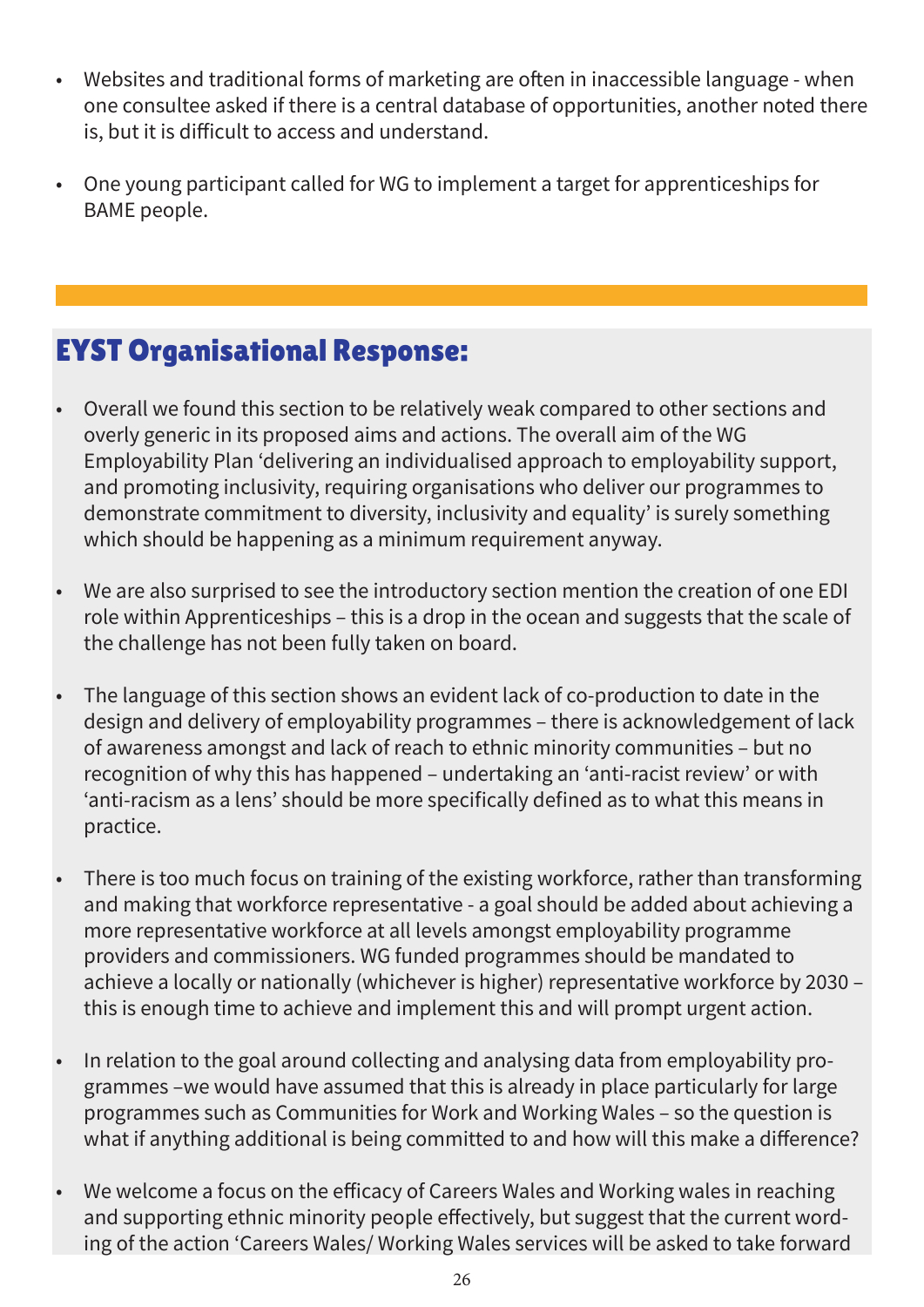developments that enable them to connect in a more effective and relevant way to ethnic minority groups' is fairly meaningless and is the least that can be expected rather than being a robust expectation for action which could contribute to becoming an Anti-racist Wales.

• The goal to 'Test new employability approaches to anti-racism' – should that be 'test new anti-racism approaches to employability'? Furthermore, the actions for this goal should specify that they will be carried out collaboratively with ethnic minority-led groups.

# Social Partnership and Fair Work

### Response from our Consultation

*Consultees did not respond specially to this section.*

# EYST Organisational Response:

GOAL: We will improve workplace compliance with equality law and tackle workplace discrimination, bullying and harassment from recruitment practices and right through the career ladder.

• We welcome the proposed focus to improve collaboration with the EHRC and other enforcement agencies but suggest that a further action is needed to strengthen the existing provision of employee advice to enable non-unionised ethnic minority employees to raise workplace grievances in the first place without fear of reprisal – in this regard we bring attention to the BAME Multilingual Helpline which has recently received continuation funding (from Lottery funding) and will be led by EYST in partnership with Citizens Advice Cymru, Promo Cymru and Women Connect First – and should continue to be supported and promoted by WG.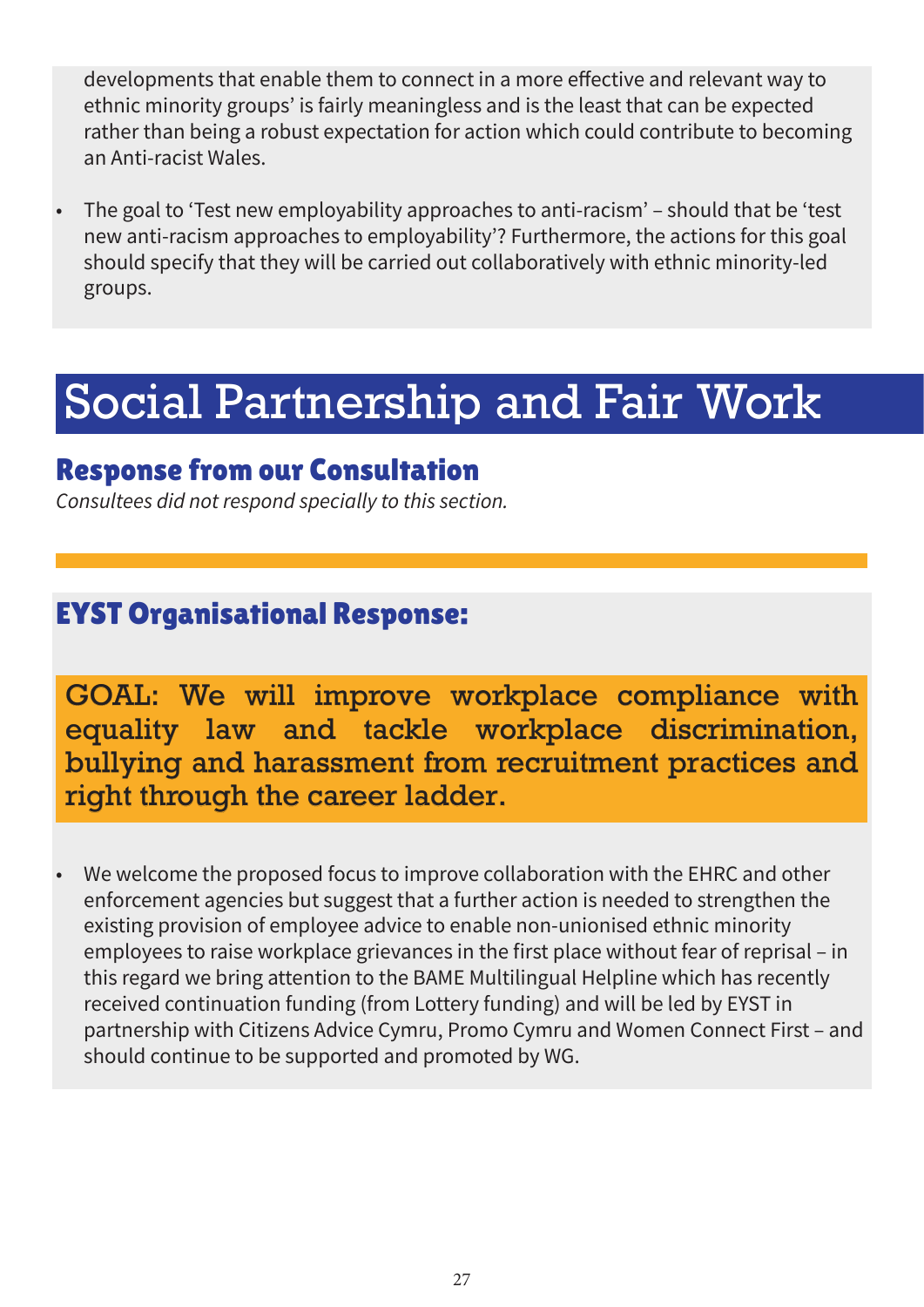# Entrepreneurship

### Response from our Consultation

*Consultees did not respond specially to this section.*

# EYST Organisational Response:

• Under the goal 'To ensure that contracted Business Wales services are reflective of the population of Wales', we particularly welcome the specificity of the action 'New tenders to deliver Business Wales services will include a requirement that asks bidders how they aim to reflect the demography of the population they serve in their client base and staffing, in particular for public facing roles such as advisors and mentors' and would like to see a similar action specified across the REAP for all major WG contracts and programmes.

# Housing and Accommodation

Housing and Accommodation Goals were discussed in two sessions: general consultation session and the session with children under 18.

# Response from our Consultation

#### **On Diverse Workforce:**

- Participants noted that organisations may need guidance on achieving a mor diverse workforce, especially in recruiting in geographical areas outside Swansea, Newport, and Cardiff. One action point may be developing guidance for housing organisations to transform their workforce. Regulatory bodies – and Welsh Government as a funder - should hold organisations accountable, evaluating workforce diversity when they are doing audits and housing regulation meetings.
- Children consulted noted that:
	- Disabled people need more access to appropriate housing
	- There aren't enough houses for poorer people in particular
	- We need more police patrols to reduce anti social behaviour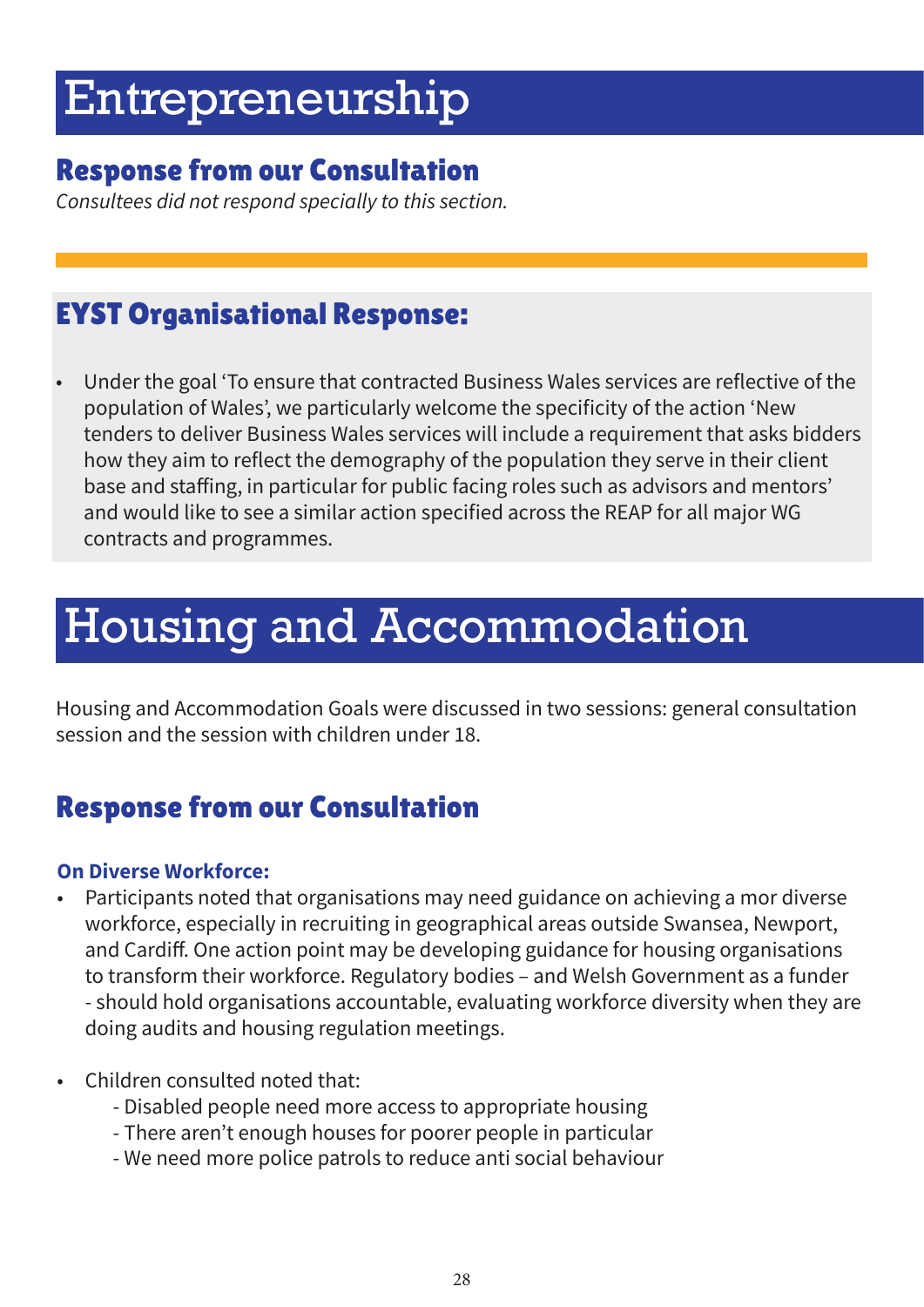- In general, we welcome the overall aims focused on achieving a more representative workforce, increased race awareness, better engagement with minority ethnic tenants and tackling poverty. However, the proposed actions lack any focus on the fourth aim of tackling poverty. In fact spiralling housing costs is a key cause of poverty so we recommend actions should include a wider review of the cost of rental costs in Wales, and any mitigating actions which WG could put in place.
- In terms of representative workforce, the proposed actions should go further If WG is serious about achieving an Anti-Racist Wales by 2030 it should mandate that all boards of organisations including Housing Providers which receive any funding from WG should be reflective of the communities they serve by that date – 9 years is plenty long enough to achieve that.
- In terms of training and building cultural competence of housing providers, this is welcomed however this training should always be done by and with ethnic minority people and organisations, should be face to face not online, and should always be done alongside not instead of proactive steps to achieve a more representative workforce. It would not be acceptable for an all-male board to receive gender equality training and for this to be seen as progress towards gender equality. The same is true of all-white boards in terms of race equality.
- There should be a specific goal about meeting the housing needs of the growing ethnic minority older population, including reviewing the need for, effectiveness and sustainability of culturally specific sheltered housing (for example, Red Sea House in Cardiff and Swan Gardens in Swansea), and forecasting future needs.
- WG should require that housing advice providers who receive WG funding e.g Shelter, CABs) create specific roles for people who speak different languages, understand racism, and can meet the needs of ethnic minority people. A review of the Advice Fund should assess to what extent this fund is meeting these needs.
- Housing providers should also be mandated to undertake and publish an ethnicity pay gap review, as part of a wider salary review and pay gap exercise – there seem to be particularly high salaries amongst Registered Social Landlords which appears incongruent with their mission to support the most vulnerable in society, of whom a high proportion are also people from ethnic minority backgrounds.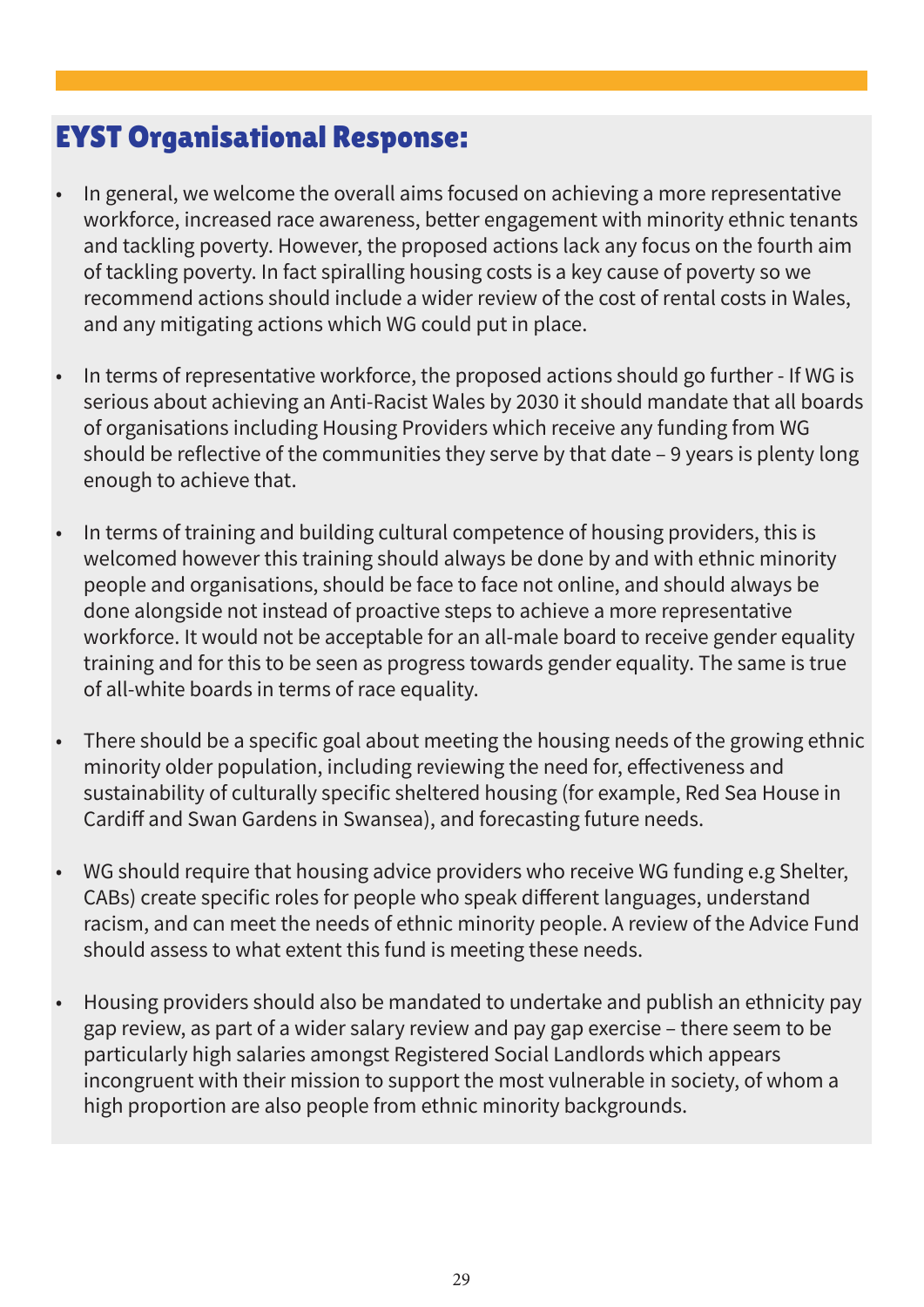# Culture, Heritage and Sport

# Response from our Consultation

- Participants noted the lack of SMART targets making it difficult to measure progress towards these.
- The second Goal of Funding was noted as being vital, and it was felt that funders In particular should be encouraged or required to support small projects run by small organisations "instead of giving funding over and over again to large and established organisations."
- Furthermore, there is a need to distinguish between specific BAME groups and target specific actions towards specific racial groups, celebrating difference and making sure it is most suited to community rather than generalisation is so important.

#### **On Culture:**

- Surrounding the culture of racism, it is not enough to say that racism is not tolerated, that is not to say that that isn't important, but how are you going to support that? Welsh Government need to be more open about Wales' racist past and the worse sides of history should be known to better understand.
- The use of language is also important and action should be included around maintaining anti-racist language in advertising and public spaces.
- Furthermore, for older young people, creating non-alcohol-based spaces and events to take part in Welsh culture would help BAME people feel more involved in Welsh life.
- Unconscious bias training should also be employed to make sure that these spaces are not ones in which racism is being reproduced.

#### **On Heritage:**

- When asked 'What does a good representation of a diverse Wales look like?', participants commented that celebrating Welsh culture is good, but it needs to be made more accessible and intersectional. The example was given of the Eisteddfod in particular and Wales in general, they both have a rich and diverse history that is not as whitewashed as it is made out to be, and which needs to be explored and showcased.
- National events to encourage BAME participation in Welsh culture would help too, like a national Eisteddfod or other event types that encourage diverse interpretations of what it meant to be Welsh.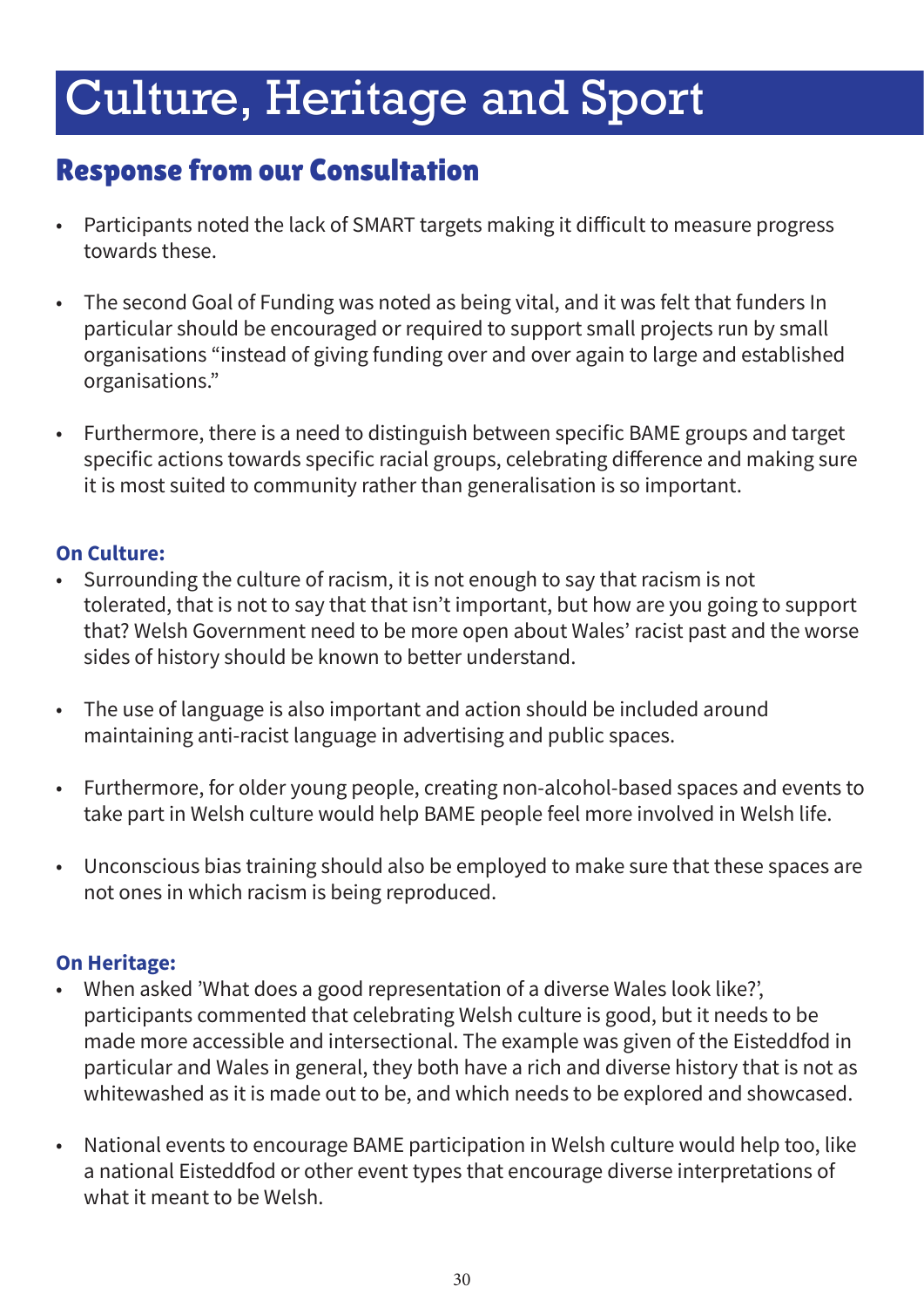- Consultees noted that an additional action point should be around ensuring a social media presence and marketing which is anti-racist would be helpful.
- Intersectional community hubs/ events that redefine what it means to be 'Welsh and X' would be helpful in helping community ties.
- Public life should be accessible to everyone including things such as cultural holidays, uniform policy, and access to cultural foods.

#### **On Sports:**

- There needs to be an action around improving the legal response to those experiencing racial harassment in sports, as well as making cyber bullying and online harassment an offence.
- Harassment towards BAME people in sports has resulted in racialised people feeling discouraged from participating in sports.
- It was widely agreed that specific initiatives that encourage women and girls to join sports are needed and should be stated in the action plan.

- We support all of the proposed goals and actions in this section and welcome the proposed framework. The only additional but important point we would make is that there is heavy reference across this section to involving and engaging with black and minority ethnic community groups, but this requires dedicated and sustainable resourcing. Without resourcing, community groups are overwhelmed with ad-hoc requests to engage and contribute, but lack the funded staff posts to take up these opportunities.
- A review of Sports Wales should be undertaken including its funding, staffing, leadership and programmes to assess the extent to which it can meet the needs of Wales diverse population and to embed anti-racist objectives into its ways of working and business plans.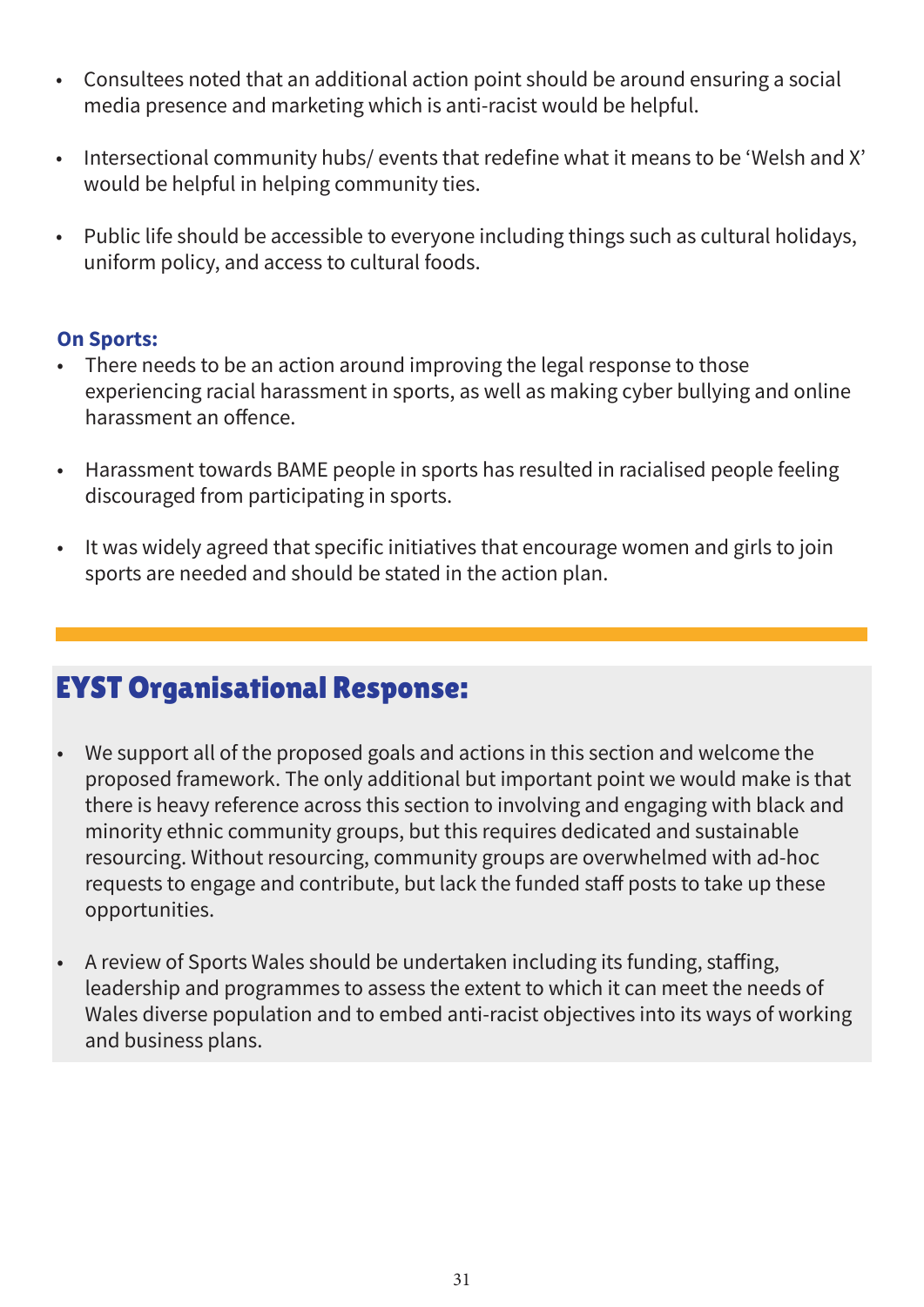# Hateful Attitudes

# Response from our Consultation

The topic of hate crime and hateful attitudes was discussed at most of the consultation sessions:

GOAL: For Wales to be an anti-racist country which feels a safe place to live by eliminating hateful attitudes and supporting victims of racially motivated hate crime.

- Consultees agreed with the goal of becoming an anti-racist country and said that for that to happen we need to tackle institutionalised racism which acts as a protective wall for those with hateful attitudes.
- Some made the point that the REAP should be more specific about what is meant by 'perpetrators' and 'bystanders' – is this the general public or not?
- Furthermore, while the aim to better support victims of racially motivated hate crime was welcomed, there was widespread feeling that it was not often worth reporting hate crime, with the burden of doing so greater than what they expect to gain. One person said "I've stopped reporting hate crime as it's a waste of time and I'm just a crime reference number."
- In terms of hate crime reporting and supporting there is a need for better systems in place for when things go wrong – there is a need to promote the pathways that exist but also improve those pathways too.
- Regarding hate crime, it is not only victims who need to report more, but police also need to record hate crime more accurately and also improve the way they respond to cases and interact with victims.
- Another point made was about the over saturation of white presenting people in Equality, Diversity, and Inclusion roles – this impacts people of colour as white people are then responsible for determining if racism occurs, there needs to be a process to let BAME people decide if an incident is racist or not.
- Improve training for all frontline public sector workers around diversity and inclusion and make it mandatory across Wales. Specifically, anti-racist training is needed that is not a tick-box exercises that is embedded, enacted, and practised with accountability to demonstrate effectiveness.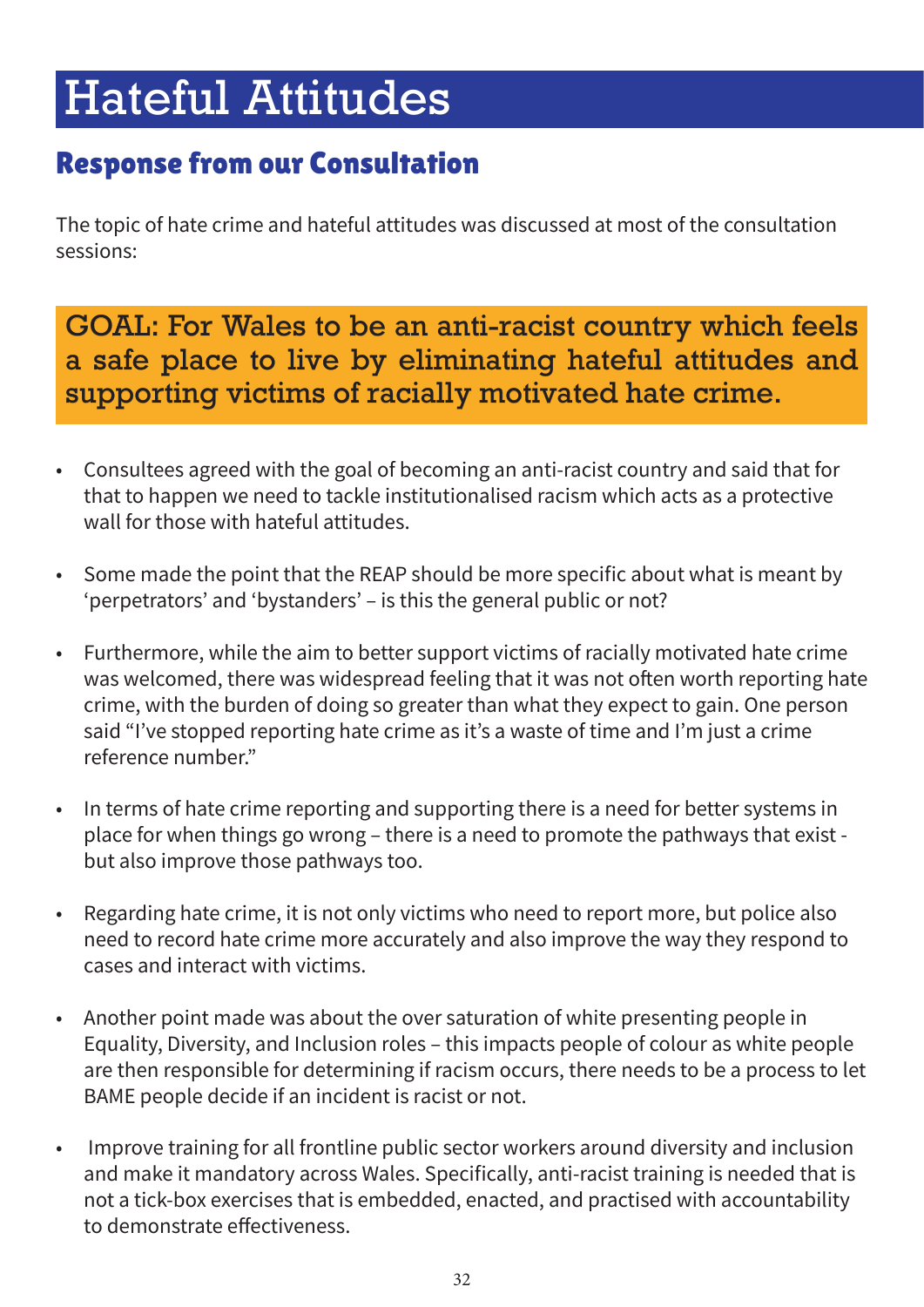- Interventions for perpetrators must focus on outcomes.
- Respondents in our consultation with participants from mid and West Wales stated that they would like to see more concrete actions taken in response to hate crime - for example the action taken by some Premiere football clubs to have a blackout on social media to protest racist trolling was given as a positive example to follow.
- Participants noted the importance of space for conversation about hate crime and sharing positive experiences. One participant gave the example of footballers as role models taking the knee and how this had provoked many positive conversations.
- It was widely agreed that schools in particularly need to do more to challenge and prevent hateful attitudes; it was felt that currently the norm in schools is to ignore or deny racism.
- The vast majority of YP within the forum agreed to having been exposed to a hateful attitude in their life e.g. school, home, shopping. They noted that young people are scared to talk about or report these incidents for fear of retribution or social ostracization.
- In terms of bystanders, there needs to be a concerted programme to equip individuals in how not to be a bystander, because human nature is not to step in. One person noted they had received excellent training on allyship for LGBTQ+ people followed by positive action.
- Participants remarked that the people putting together REAP are coming from a good place, however the REAP will however fall on its face unless people at the very top will take action. How do people in positions of influence show through their actions that they are an ally? How do they actively show that they are an anti-racist? Public Sector leaders by no means have the reach and influence of footballers e.g. taking the knee but they do have some. Do they do enough with it?

### GOAL: Tackle racism through building cohesive and integrated communities.

- It was suggested that the requirement to avoid hateful narratives should specifically apply to people holding public roles. And they need to be held accountable if they do foster division or hate. It was widely agreed that leaders have a strong responsibility to lead by example and "it doesn't help if our leaders are advocating hate speech." Some stated that government and public leaders need to be more confident to reject far right views too.
- A few community cohesion representatives from Powys, West Wales and NW Wales pointed to rising English/ Welsh tensions including some tension around the language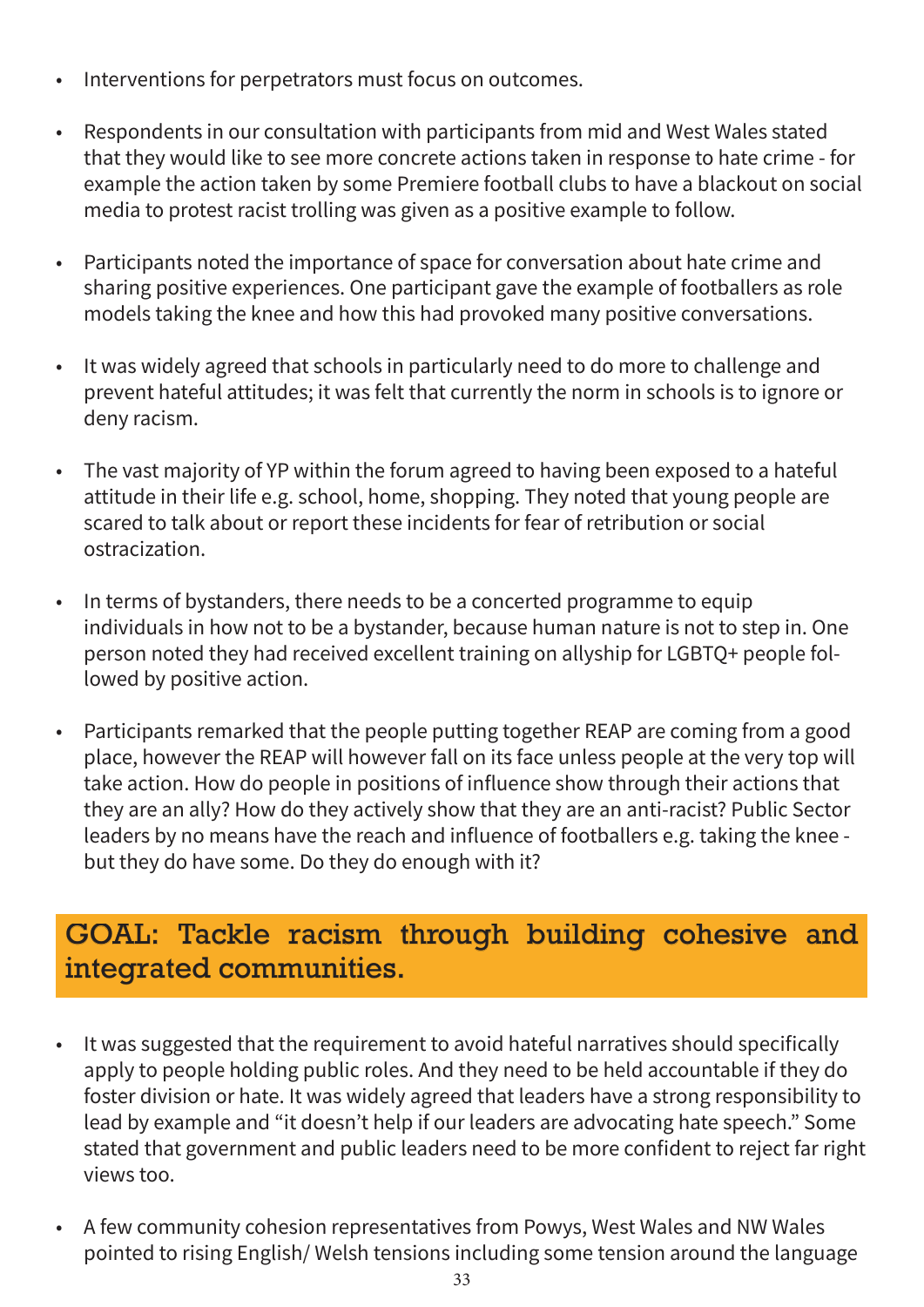but also around ownership of second homes.

• The vast majority of children consulted reported having been exposed to a hateful attitude in their life e.g. school, home, shopping, but that those experiences had never been taken seriously, reported or responded to.

- While we understand that Criminal Justice is not devolved, an additional action should be for WG to work more closely with Criminal Justice partners – perhaps through the Hate Crime Board Cymru - to examine and understand the experience of victims of hate crime and how it can be improved. The current REAP focuses quite narrowly on the role of Victim Support/ the Wales Hate Crime Support Centre, whereas, this can only function as at best a sticking plaster on a wound. Initial police response, CPS and the Judiciary's role in dealing with hate crimes and incidents should be examined and strengthened.
- We welcome the proposed action to develop work with hate crime perpetrators to better understand how to reduce racial abuse – however we would like to know more about this and how ethnic minority people and groups will be involved in this –the envisaged scale or timescale of the proposed work should also be clarified.
- In general, links between Criminal Justice Sector and the Race sector are weak and underdeveloped. There should be stronger and sustained structures through which communication and feedback loops happens, and existing groups such as the Hate Crime Board Cymru and the Criminal Justice in Wales Group should be widened to include at least two community/race sector representatives – one BAME group should not be expected to represent the diversity of the sector.
- Growing discontent with and lack of trust in police amongst black and minority ethnic people presents a real threat to community cohesion longer term and should therefore be addressed more strongly in this plan.
- The goal of tackling racism through building cohesive and integrated communities should go beyond a narrow focus on the WG's Community Cohesion programme and officers. An additional action should be to undertake a review of all WG funded programmes to assess their potential impact on Community Cohesion – similar to an Equality Impact Assessment. For example, the WG's significant funding to supporting Volunteering and the Voluntary Sector has clear links to community cohesion. So does funding for Supported Housing and Violence against women. Additionally, public bodies should be reminded of their duties under the Public Sector Equality Duty, the Socio-Economic Duty, and to specifically consider the community cohesion impacts of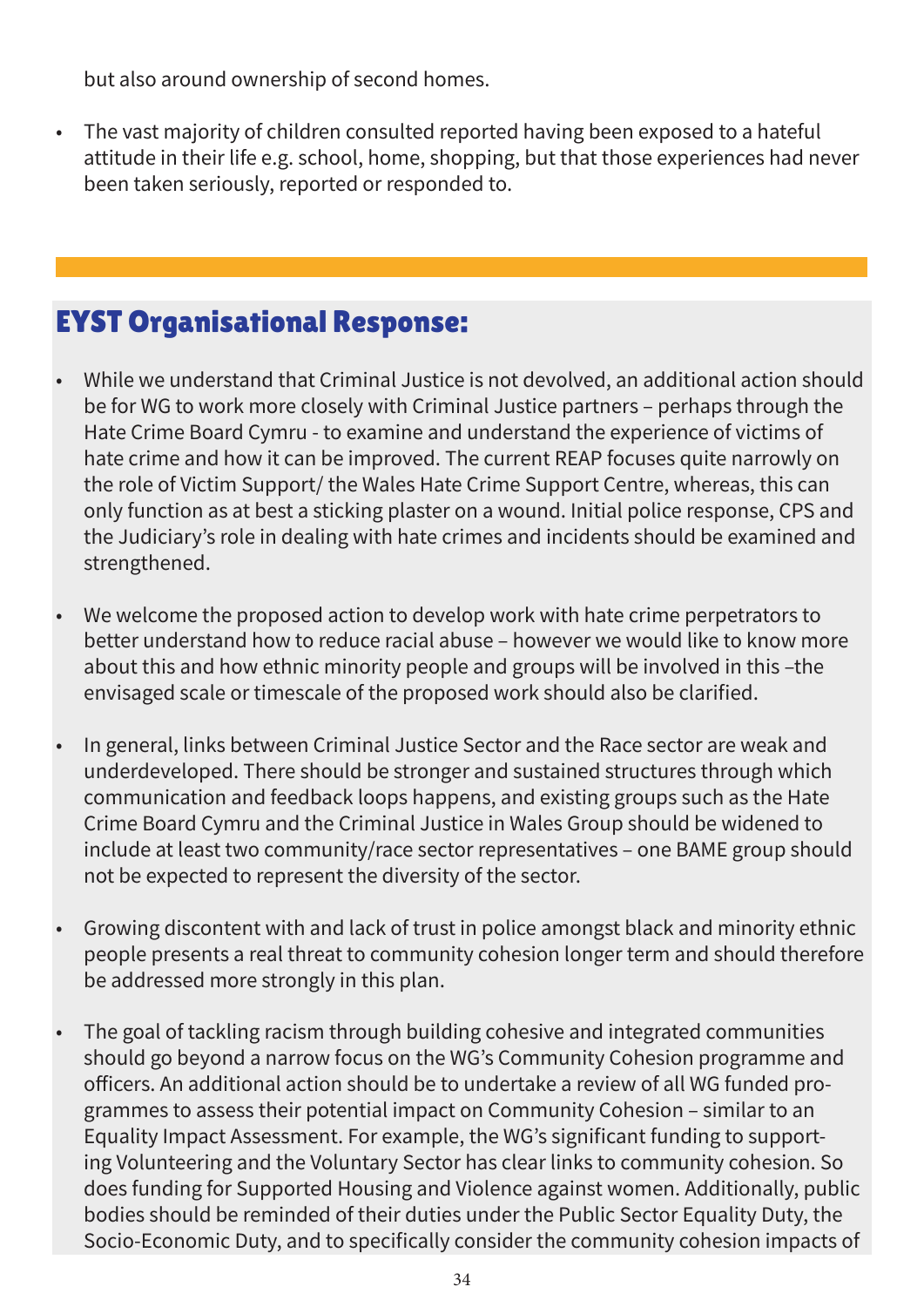their funding decisions and delivery models.

- We welcome the review of the WG's Community Cohesion Programme any revised programme should have more clearly defined objectives which align to those of An Anti-Racist Wales. Currently the Community Cohesion Coordinator roles are spread very thinly as they try to cover all the protected characteristics.
- To improve community cohesion, the importance of making community spaces available – In EYST's 2018 "Belonging and Living in Wales" report (based on surveys from 143 ethnic minority respondents from across Wales, many noted the lack of community spaces for neighbours to congregate as detrimental to community cohesion. Likewise, many also blamed shortage of funding for community groups as a result of austerity.
- We welcome the development of a CJiW race equality plan, but also suggest that each partner/arm within the CJiW partnership board should also develop its own REAP (ideally in collaboration and alignment with each other). Data collection, understanding baselines and understanding the stories behind the baselines should be a big part of this.

# Welsh Language

# Response from our Community Consultation

- There was considerable feeling amongst consultees felt that increasing requirements for Welsh language in particularly for public sector jobs were discriminatory and presents a barrier to people from ethnic minority backgrounds who were far less likely to have this skill – in contrast, they welcomed examples of job adverts where the requirement was for a 'willingness' to learn Welsh while on the job.
- It was also felt that opportunities for people from ethnic minority backgrounds to learn Welsh should be increased.

# EYST Organisational Response:

• In addition to the above comments, we suggest that the WG's approach to promoting the Welsh Language should be widened to one of promoting multi- lingualism recognising the range of mother tongues which are spoken within Wales.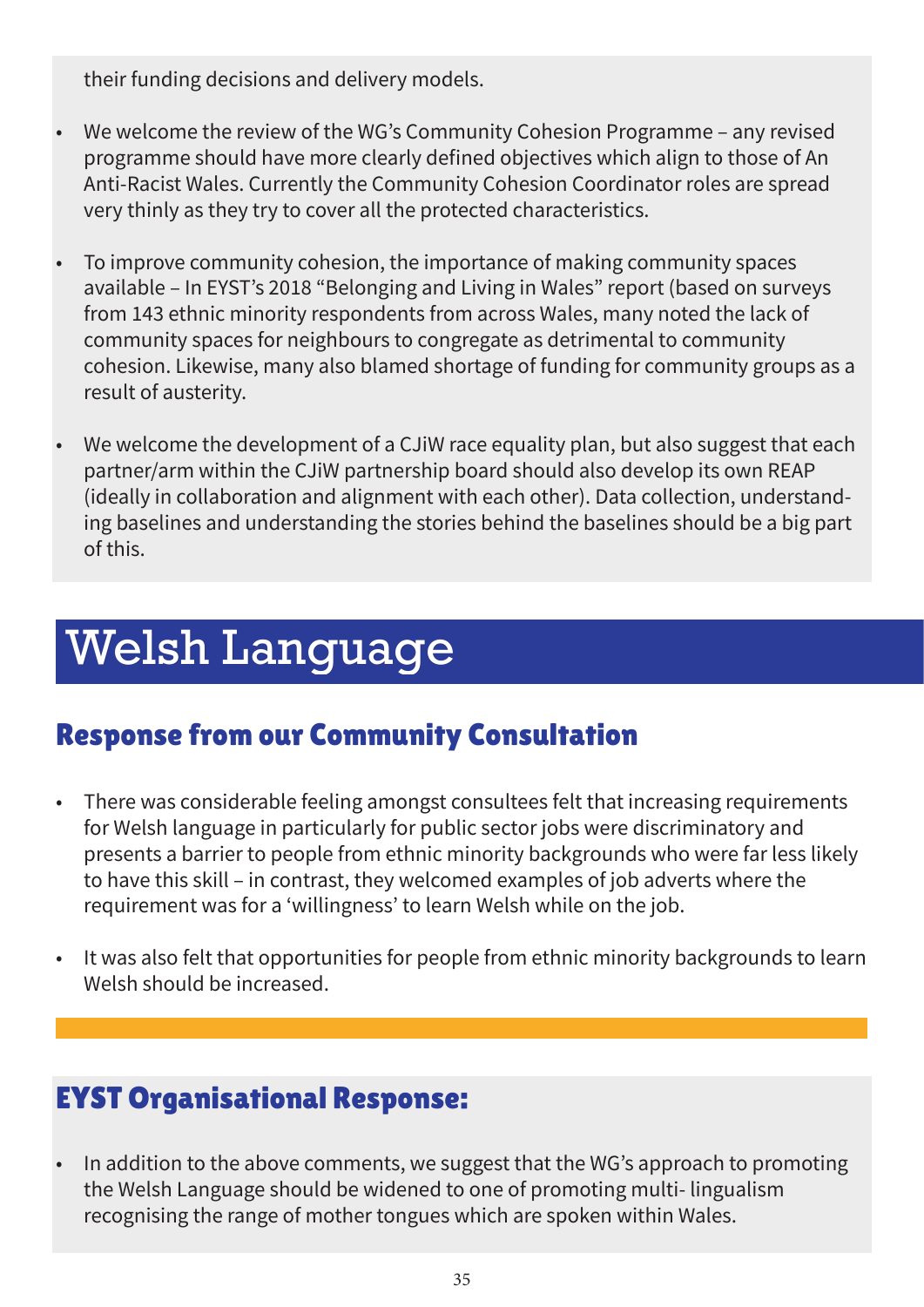- Furthermore, all WG jobs should include on the job opportunities to gain Welsh language skills.
- In relation to commissioning research on the attitudes of ethnic minority people towards the Welsh language, we would draw attention to the piece of research with EYST are currently undertaking on behalf of Coleg Cymraeg, into the views and experiences of young ethnic minority people towards the Welsh language and Welsh medium education – expected completion date Oct 2021.

# Environment

# Response from our Community Consultation

- The experience of the covid pandemic has brought increased awareness of the importance of access to countryside and greenery as a wellbeing factor. Much of the population struggled in accessing green spaces, particularly those who live in poorer areas, with fewer green spaces and financial constraints to accessing public transport.
- We need stronger commitment to reducing or subsidising the cost of public transport, as green spaces are otherwise inaccessible especially to those living in rural areas.
- Marketing of rural and green destinations across Wales needs to be made more welcoming and inclusive to people from ethnic minority backgrounds.
- The REAP needs to do more in specifically addressing climate change and the disproportionate effects it has on poor and ethnic minority people e.g. the links between pollution and asthma.
- Social housing, which has high levels of ethnic minority tenancy needs to improve planning to ensure better access to green spaces.
- An additional environmental consideration for housing and the environment should be proximity and access to culturally specific food and places of worship.

# EYST Organisational Response:

It is disappointing how short this section is compared to other sections, and it suggests that the importance of environment in determining life outcomes is sufficiently understood or recognised – in fact the brevity of this section is illustrative of the wider problem which is the gulf between the environmental sector and the race sector or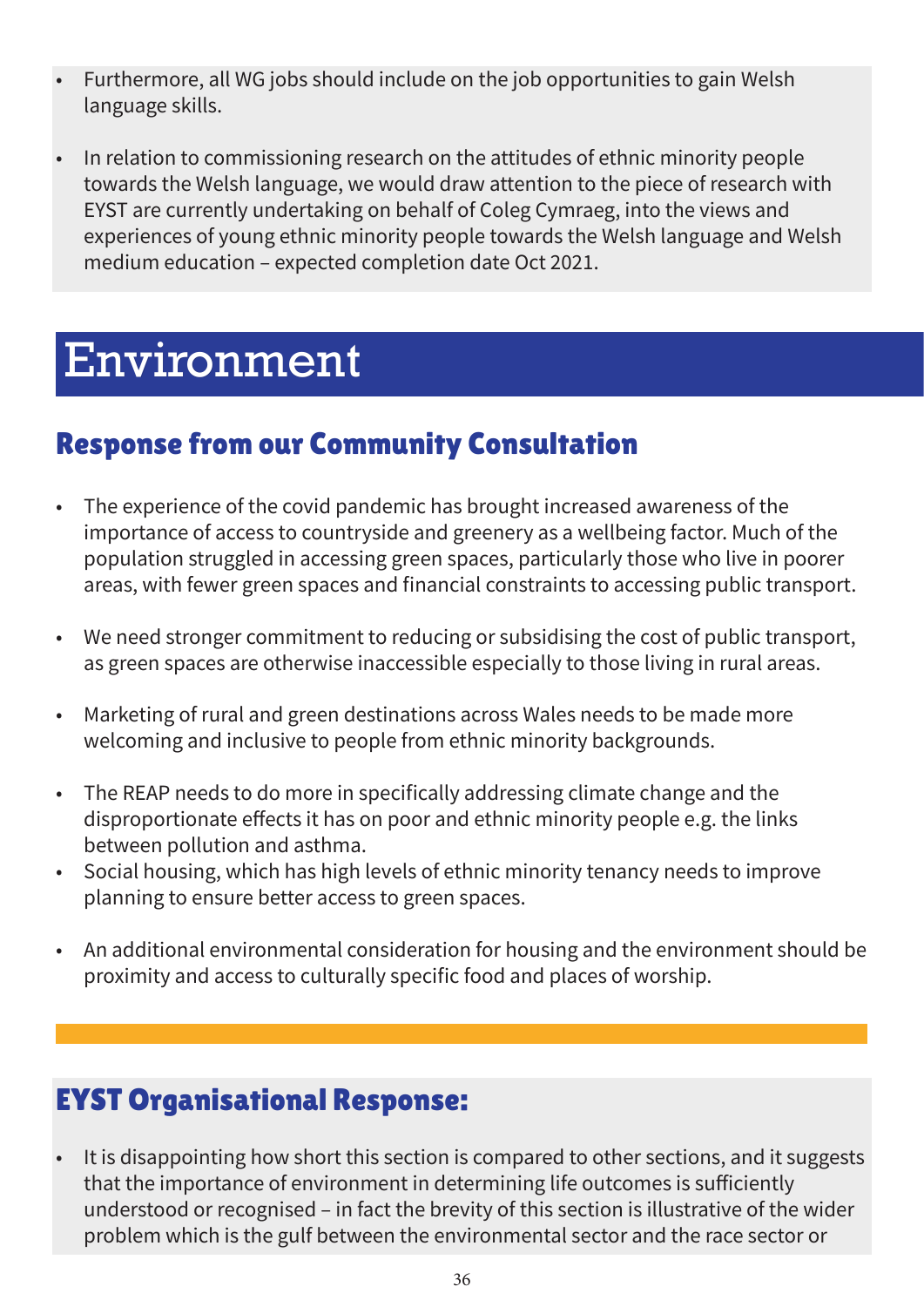between 'green' and 'brown' issues.

- In fact WG's programme for government presents clear opportunities for ensuring meaningful engagement of ethnic minority communities in its focus on the climate and nature emergency.
- WG should scrutinise the work of Natural Resources Wales and that of the Wales Public Body Equality Partnership to identify any opportunities to integrated anti-racist objectives into their respective work programmes and regulatory framework.
- The Future Generations Act requires WG to act in ways which safeguard our future generations and this should fully involve ethnic minority people – Welsh Government should review the functions of its own Future Generations Unit to identity ways in which ethnic minority people can become more involved in the green and future generations agenda – including through paid work.
- New jobs created within the green economy should also be targeted at those from under-represented groups, and there should be a focus on attracting more diverse applicants to this sector including through Apprenticeships.
- More research is needed on the impact of environmental racism better data is needed on disproportionate health impacts of environmental factors including air pollutants, (in)access to green spaces, proximity to brown sites, waste treatment plants, industrial areas or motorways.

# Cross-Cutting Issues

- In relation to the action about having a single 'map' of ethnic minority communities and groups, we would reference the online map<sup>4</sup> which has already been created by us via our All Wales BAME Engagement programme and is currently in the process of being updated (completion date August 2021).
- We would also comment that any such maps need to have an annual refresh in order to ensure they remain current – and this needs to be appropriately resourced.
- In relation to reviewing funding approaches, we would add that there is a body of expertise within the Wales Funders Forum, WG's Grants Centre of Excellence and the TSPC Funding and Compliance Subgroup which should all be accessed with a view to undertaking a Wales wide review of funding for the race sector.
- The goal around improving support for complainants and victims of racisms should
- 4 http://www.eyst.org.uk/bame-map.php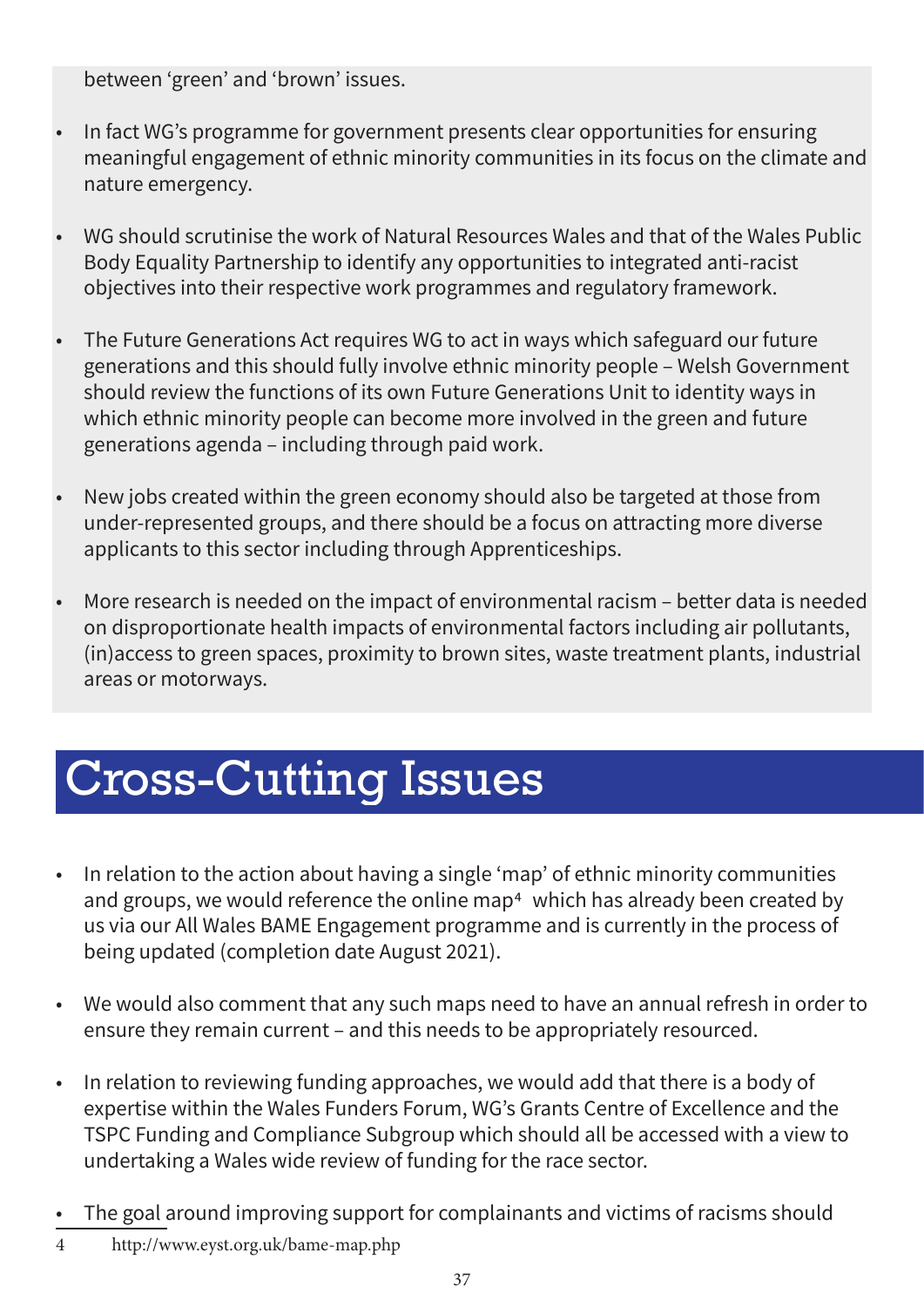include undertaking a wholesale review of WG commissioned Advocacy services including Children and Young People's Advocacy services for their appropriateness and ability to support ethnic minority complaints and victims of racism. A similar review should also take place of WG-funded Advice Services. - the point is money is already spent by WG for these services but they are not accessible or effective when it comes to ethnic minority people.

• The goal on Volunteering should include an action to review the impact and scope of the WG funded Volunteering in Wales Grant programme managed by WCVA, and how it can be better shaped and focused in the future to increase support to ethnic minority volunteers.

#### **3. Are there any goals and actions that you can think of that are missing? Who should deliver on them and what actions would help to deliver them?**

See Above.

#### **4. What are the key challenges that could stop the goals and actions achieving anti-racism by 2025?**

*Need to define 'Anti-Racism'* - Anti-racism is used as term throughout, but there is no definition given of what this means in practice or what the principles of anti-racism are (not just 'not racist' / 'not discriminatory'), not even in the terminology appendix of plan. Especially when related to processes, policies, and behaviours, to be able to hold to account it must be specific and detailed to use it to critique.

*What makes this different?* In every consultation session, bar the ones for children or young people, participants observed we've had so many conversations like this without change – why should people believe this one will be any different?

*REAP as a 'tick box' exercise?* Many participants referred to the danger of actions relating to the REAP becoming tick box exercises and several referred to observed or expected resistance to change.

*Danger of Homogenising* – It was noted that in fields of health, education, employability and skills, there must be attention to dynamics, outcomes and experiences of different ethnicities and different solutions for specific ethnicities. It is also important to consider different sexualities and abilities but also importantly, diversity within the BAME category, ensuring that voices from different communities and identities are heard. This should be specific if the WG are to truly lean to intersectionality as racism oppresses different subsections of BAME people differently.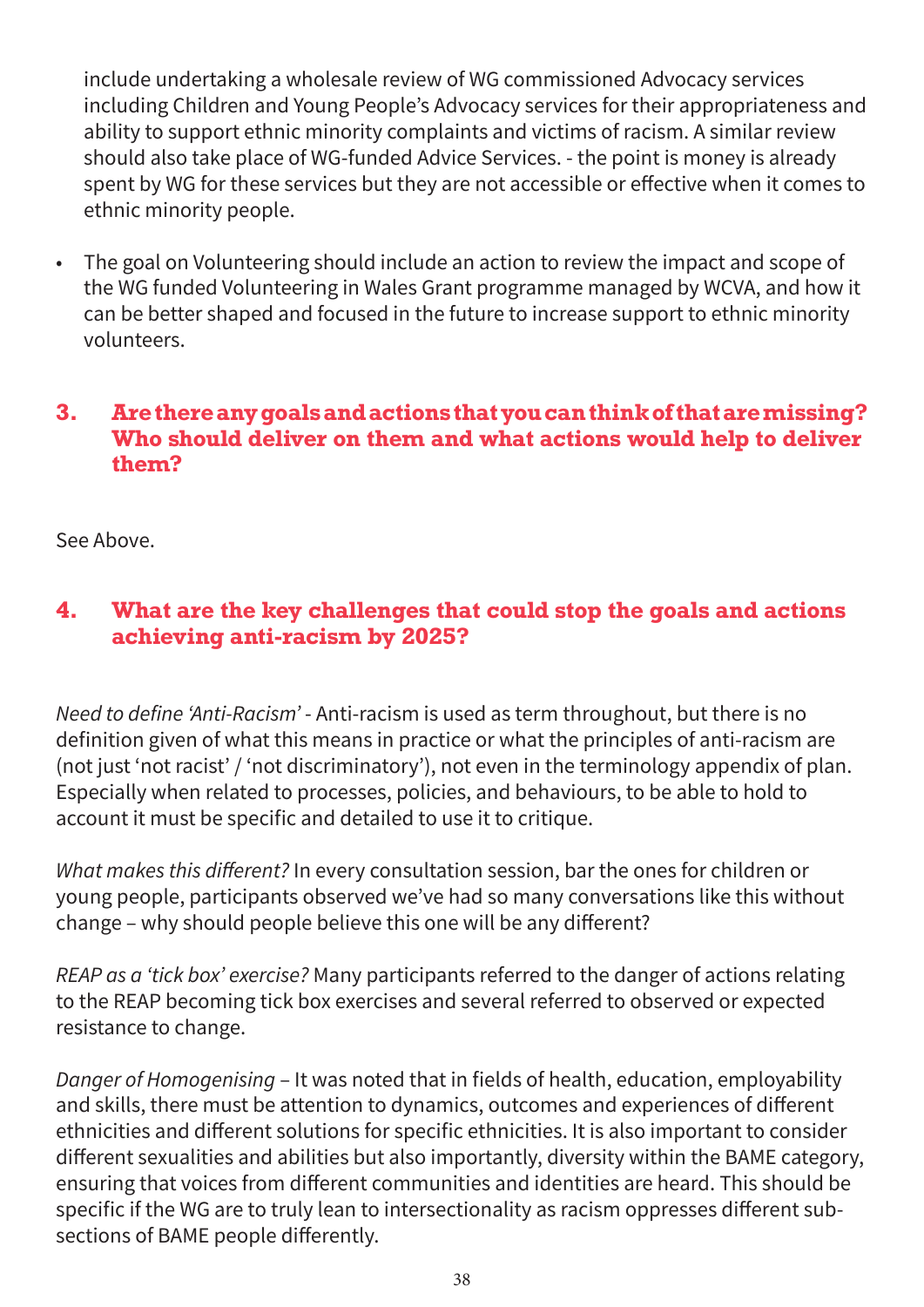*Positive Action* - There is no clear definition on the scope of positive action – it seems to be seen as just target setting in ways actions written – also the actions should be stronger and should go beyond increasing understanding to mandated implementation of positive action.

- A good deal of the outcomes and actions are vague Many of the outcome are high, level aspirational (almost vision type) outcomes, but in many cases the incremental steps and milestones in the journey between actions and outcomes is not addressed. (Risk of becoming "pie-in-the-sky" rather than a clear path with milestones that can be tracked and evaluated.
- There are multiple references to reviews that have yet to be undertaken or strategies yet to be written (e.g. Under Tackilng Health Inequalities: 'Welsh Government will develop strategies to determine whether the short term and medium term actions have led to improvements in issues such as diversity of the volunteer base for the CVB, and the number of people who feel supported if they consider that they have a race related complaint which they wish to make to the NHS or a Local Authority'). It is impossible to evaluate the impact those will have, or if the actions that come from them will be deliverable or if they will result in expected outcomes By adopting such a meta- approach, the plan risks becoming devoid of detail and tangible measures.
- Perhaps the biggest challenge to the plans' implementation is the lack of specific commitments on resources to do so - where, when and how will the money to deliver the plan be made available?
- Implementation gap there is a significant and increasingly conspicuous implementation gap between Welsh Government policies and strategies when compared to practices and programmes. How do Welsh Government propose to address and avoid this? For instance, what has come of Reflecting Wales in Running Wales – in the past two years?
- How to turn a big ship? A potential barrier and challenge is the weight of the status quo and resistance from established leaders and senior civil servants in continuing to do things they way they have always been done.
- What about the middle managers and front-line workers? There is a strong emphasis on leadership which is needed – but it is not clear how the actions will be applied to the different tiers – middle tier managers and frontline workers – ultimately it is the frontline workers that will impact most directly on the experiences of services for people.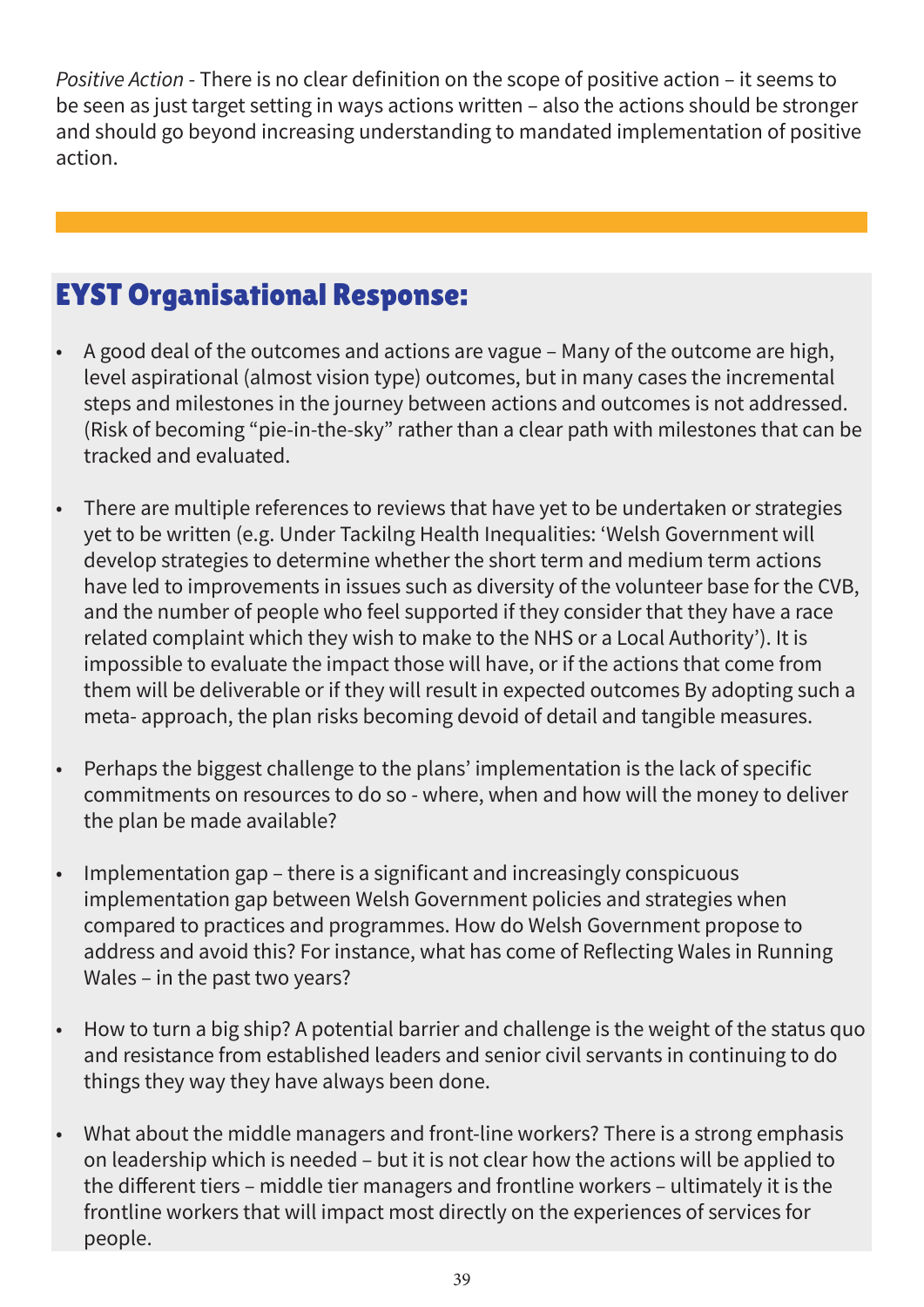**5. What resources (this could include funding, staff time, training, access to support or advocacy services among other things) do you think will be necessary in achieving the goals and actions outlined?**

### Response from our Consultation Session:

- Participants in EYST's general consultation session noted that there is an overarching question of whether and how the action plan will be properly resourced. Many of the goals and associated actions will require a lot of money for learning, development and training – all of which will also require devotion of staff time. It is imperative that organizations/departments have access to additional funds to implement the plan. Otherwise, lack of funds will become a barrier to execution.
- They also noted that different resources are needed to engage with different communities and people: "People have different ways that they like to be engaged with and responds to different things, therefore, if there is alternative information or material that needs to be clear."
- Accessibility needs to underpin everything that is done in the action plan and all types of work moving forward. – including consideration of access needs of disabled people, LGBTQ+ and all other protected characteristics.

# EYST Organisational Response:

- To truly achieve this vision, every single Welsh Government programme and area of work needs to be aligned to the REAP with specific actions identified and integrated into the 'business as usual' of WG. This is a mammoth task, but is the only way in which an Anti-Racist Wales can be achieved.
- **6. Do you feel the Race Equality Action Plan adequately covers the intersection of race with other protected characteristics, such as religion or belief, disability, age, sexual orientation, gender reassignment, sex, and marriage and civil partnership? If not, how can we improve this?**

# Response from our Consultation Session:

- The paper lacked reference throughout the whole document to socio-economic disadvantage and poverty especially as it has been a key factor arising under Covid-19.
- LGBTQ+ and Gypsy, Roma and Traveller needs need to be more explicit especially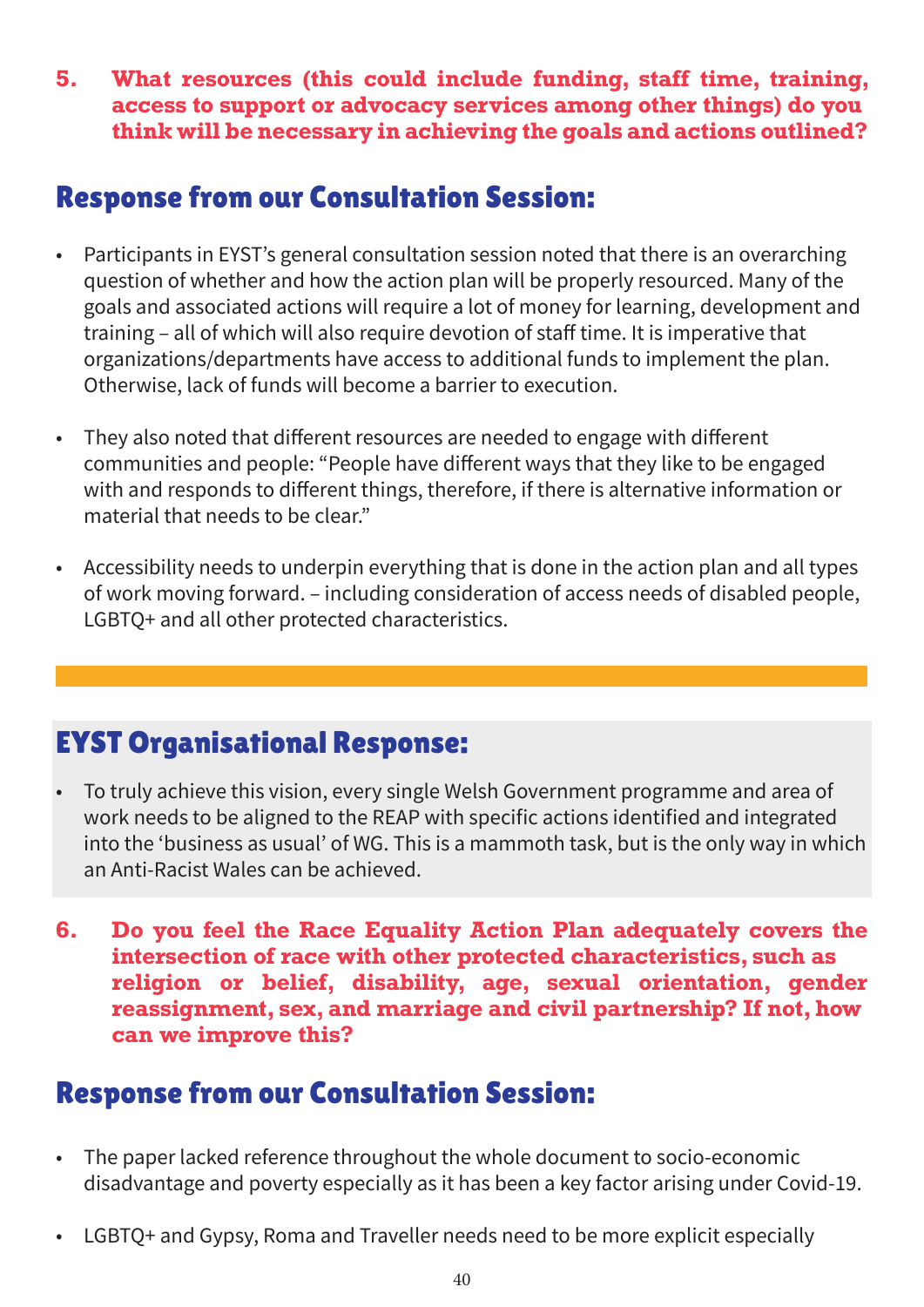because of the multiple disadvantages experienced by people at these intersections, for example asylum seeking LGBTQ+ people.

- A further note concerning consulting with BAME people of all ages and gender. This process should also consider different sexualities and abilities but also importantly, diversity within the BAME category, ensuring that voices from different communities and identities are heard. This should be specific if the WG are to truly lean to intersectionality as racism oppresses different subsections of BAME people differently.
- We need to remember that the overall population is made up of diverse sectors including age, gender, sexuality etc. The REAP needs to continuously look to support all intersections and improve access and resources to services - we need a shift to a more inclusive vision and mindset.

# EYST Organisational Response:

- There needs to be more focus throughout on the impact of poverty and a specific action should be for WG to mandate the Real Living Wage in all of its directly funded or subsidised programmes.
- The plan seemed to prioritise gender over other protected characteristics (other than race) and it would be helpful to specifically mention and other protected characteristics wherever one specific characteristic is mentioned.
- Also although intersectionality has become the latest fashionable term, it is important to remember we are talking about multiple disadvantage and multiple barriers contributing to systemic inequality.
- **7. Please see the section on Governance. What suggestions can you provide for measuring success in creating an anti-racist Wales and for strengthening the accountability for implementation?**

# Response from our Consultation Session:

- Senior leadership across Welsh Government must take this on fully, and there must be SMART targets throughout.
- The Action Plan is also unclear on who would be held accountable especially as it is not a bill or act – sanctions are important. The Action Plan would be better if it were to be enshrined in law / have clear links to specific sections of the law to uphold and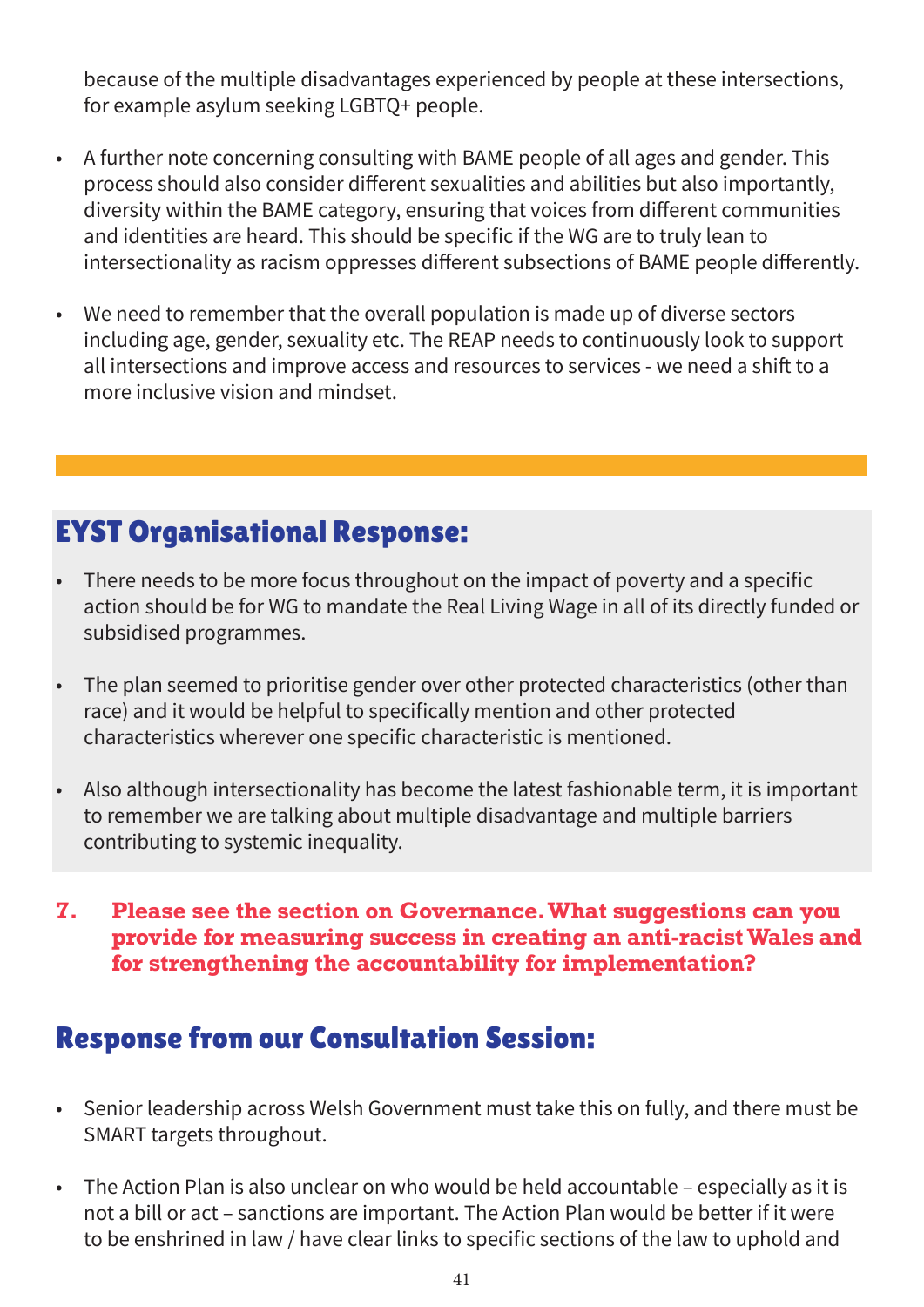reinforce it.

- In terms of accountability for implementation, organisations need to be held to account in relation to their equality and employment data including their ethnicity recruitment and progression rates and ethnicity pay gap.
- More BME people are needed as senior leaders and as board members. More voices of the communities are needed highlighting cultural needs, however, there is the need to remember to implement policy as it means nothing
- Policy means nothing without implementation, and regulatory bodies must play a key role – People were very worried about it all falling apart due to lack of accountability and a current lack of clear sanctions for lack of implementation.
- For example, ESTYN should measure the performance of schools in decolonising the curriculum, the provision of relevant training for teachers, effectively handling and documenting racist incidents; housing bodies should be scrutinised on the actions and progress of social landlords in diversifying their workforce and boards and progressing BAME employees to senior positions.

- 'We plan to change the Steering Group, which has overseen the development of the plan, into an Accountability Group'. The document sets out that the Steering Group will be turned into an Accountability Group – what is this change beyond a change of name?
- How will membership of the Group be decided? How will this be democratic? How will be people of diverse backgrounds and intersections be represented – especially people from lower income groups – all of these questions need answering.
- There needs to be a regular check in structure with lived experience policy groups in order to have real-life accountability with Black and Minority Ethnic members of the public.
- **8. We would like to know your views on the effects that these proposals would have on the Welsh language, specifically on opportunities for people to use Welsh and on treating the Welsh language no less favourably than English. What effects do you think there would be? How could**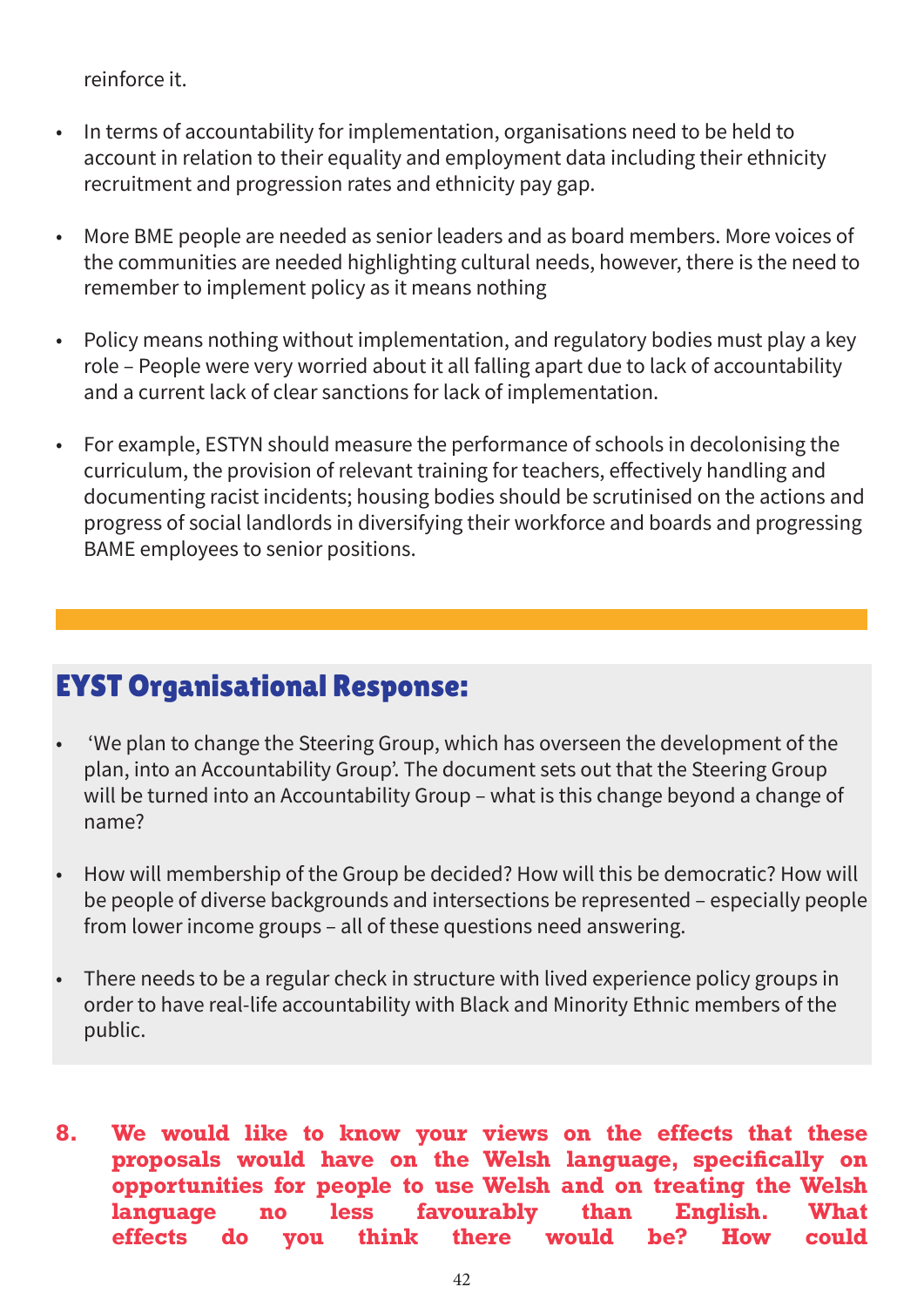#### **positive effects be increased, or negative effects be mitigated?**

In order to not further disadvantage ethnic minority people from gaining and progressing within employment and progressing within public and political life in Wales, it is important that efforts are redoubled to offer Black, Asian and ethnic minority people opportunities to learn and improve their Welsh.

It is also recommended that WG consider widening their approach to one which supports not only bilingualism in Wales but multilingualism, recognising and valuing the multiple languages spoken within Wales which make up its rich cultural heritage and landscape.

**9. Please also explain how you believe the proposed draft regulations or the proposal in respect of the revised trading order could be formulated or changed so as to have positive effects or increased positive effects on opportunities for people to use the Welsh language and on treating the Welsh language no less favourably than the English language, and no adverse effects on opportunities for people to use the Welsh language and on treating the Welsh language no less favourably than the English language.**

See above.

**10. This plan has been developed in co-construction, and discussions around language and identity have shown that many people do not consider the term 'BAME' to be appropriate. As a result we refer to Black,Asian andMinority Ethnic people or particular ethnic minority people in the Plan. However, we recognise that this term is also problematic and, where possible, being more specific to the particular race or ethnicity an individual or community identifies with is generally preferred. However, there are times where it is necessary to make reference to all those people who share the experience of being subject to racism.We have used the term Black, Asian and Minority Ethnic people for this purpose. What are your views on this term and is there an alternative you would prefer? Welsh speakers may wish to consider suitable terminology in both languages.**

### Response from our Consultation Session:

• Overall there was a mixed response and perspectives.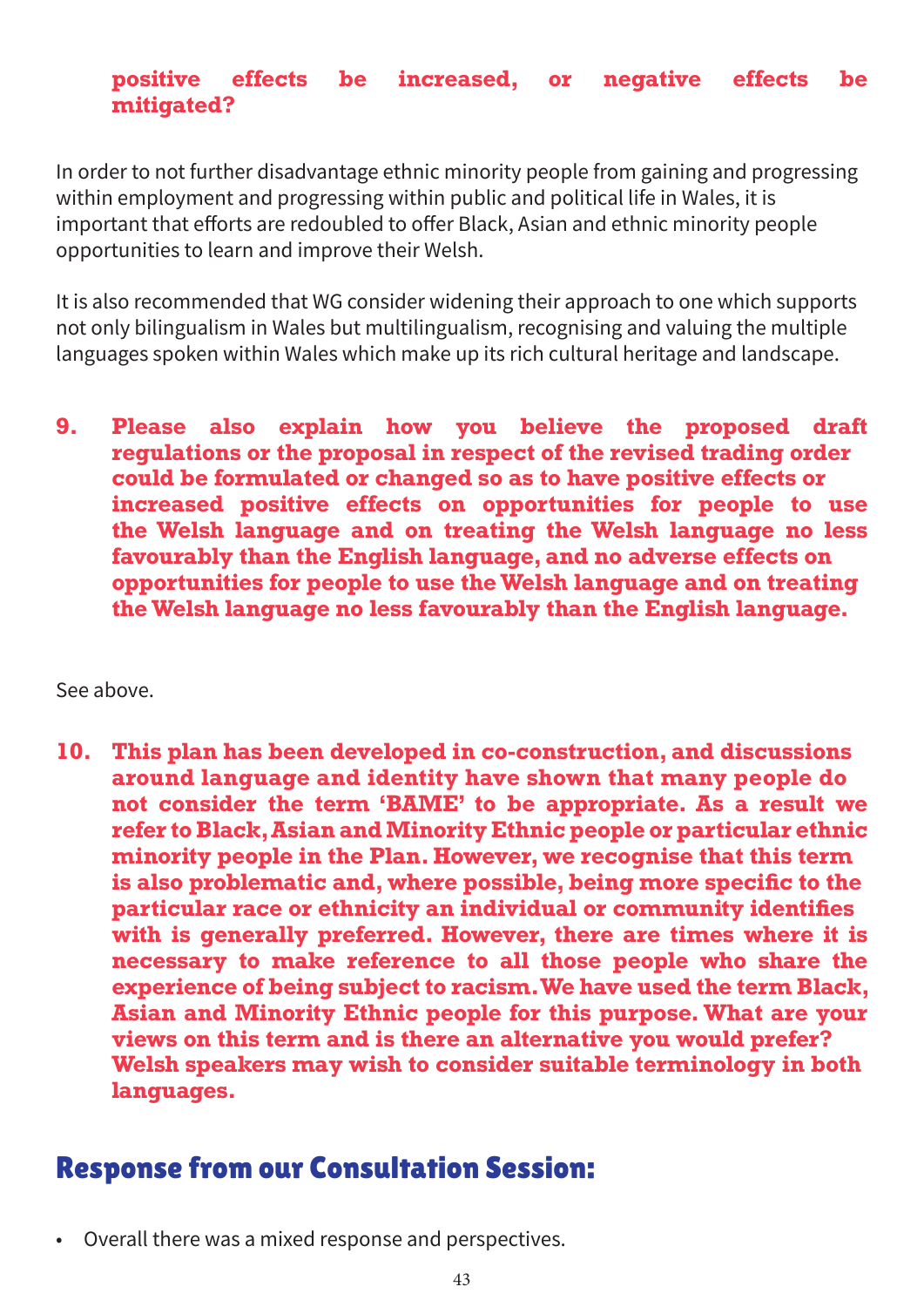- A few people stated they didn't like the term BAME or minority ethnic as they both generalized all groups. One comment was, "Bundling together all minority groups is itself meaningless, in my opinion."
- Particularly amongst younger age groups, some did prefer the term 'People of Colour', but also recognised that the term can be problematic, and some strongly opposed people of colour due to connotations of the historically disparaging use of the term 'coloured'.
- Lumping people together in one group makes it harder to see the individual differences between people, and the differences within ethnicities e.g. the category Asian is huge - Mongolian, Chinese, Malaysian – our features are all different.
- Different ethnicities will have different experiences, and these are not always bad. For example, Indian and Chinese employment rates are higher than their white counterparts in the UK.
- There are elements of cross-racism between different ethnicities that needs to be taken into account too.
- There should be a shift away from the terms BAME/BME as it postulates White as a default and every other ethnicity as other.
- Instead of terms like BAME, possibly more accessible language like 'hard to reach' however, this does run the risk of downplaying the racial aspect to discrimination and ignores agencies' deficiencies in not reaching certain groups. The term 'seldom heard' is a bit better, as this entails a critique of organisation's static, stagnant communication, and engagement problem. "There needs to be commitment to employ the people who look and sound like those we want to hear from."
- The grouping of BAME is too reductive. There needs to be specific action points for specific ethnicity groups especially regarding policing, economic provisions and more. There is no monolithic experience, so the grouping needs to reflect this as different ethnicities have different experiences.

- While we recognised that there are a range of opinions and perspectives on this question, we support the use of the term racialised people, or ethnic minorities/ minority ethnic/ ethnic minority people/ people from ethnic minority backgrounds.
- The term 'racialised' emphasises the common shared experience of people from a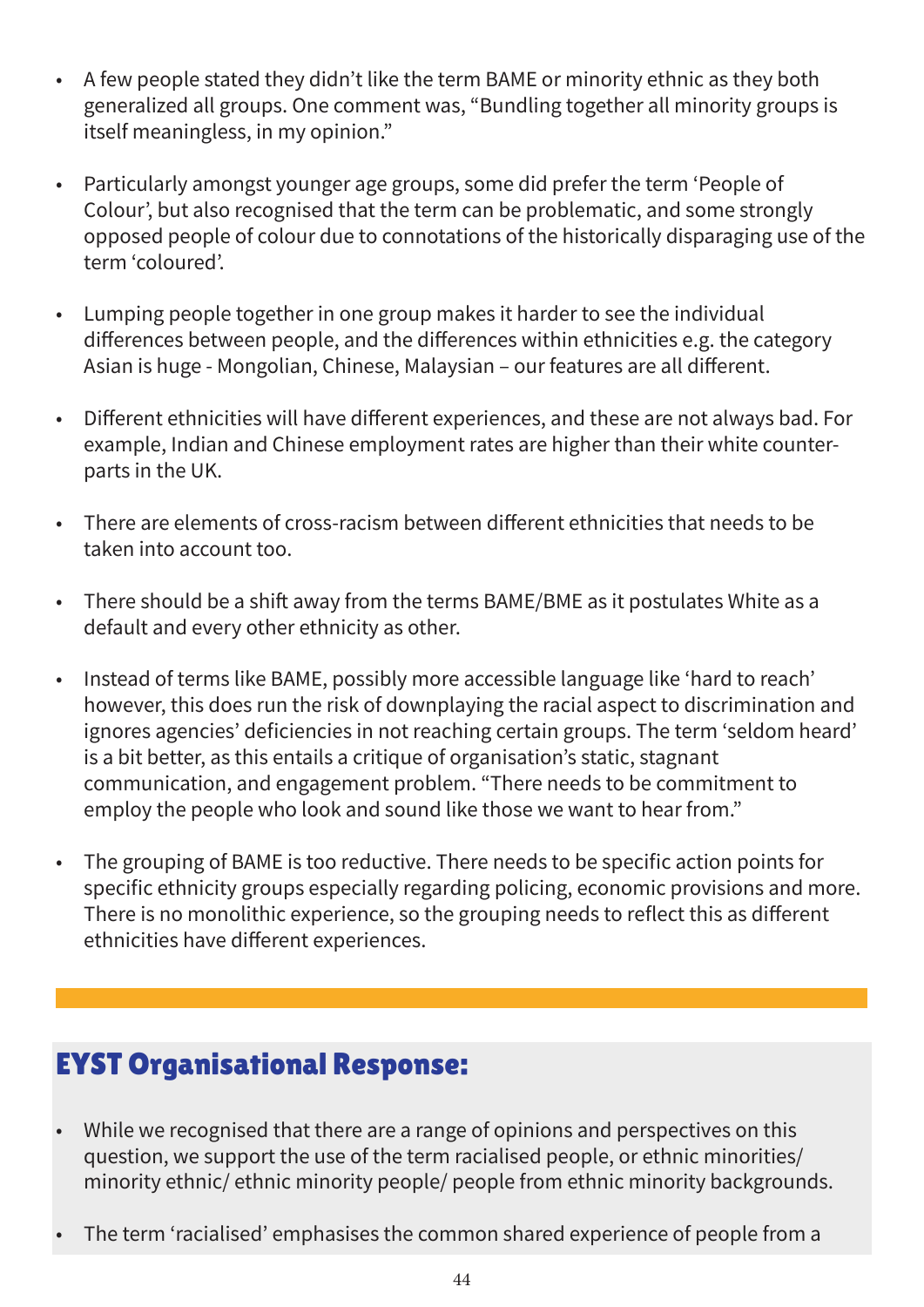range of backgrounds who are primarily defined by their race—so racialised - in particular contexts and settings.

- We also support the use of 'people from ethnic minority backgrounds' as this recognises the diversity of backgrounds and ethnicities as well as the fact that we are not taking about the white majority.
- We find the term BAME and the term 'Black, Asian and Minority Ethnic' to be somewhat non-sensical as Black and Asian are themselves minority ethnic categories. It would only make sense if it was Black, Asian and other minority ethnic people.

# About EYST

*EYST Wales is an award-winning Wales-wide charity established in 2005 which aims to support ethnic minority young people, families and individuals living in Wales and help them to contribute, participate and feel a valued part of Wales. It does this through a range of services targeted variously at ethnic minority young people, ethnic minority families, refugees and asylum seekers and also the wider public. We are a team of 60 staff with 5 core service areas: 1) Black, Asian and minority ethnic Young People; 2) Black, Asian and Minority Ethnic Families: 3) Refugees and Asylum Seekers; 4) Black, Asian and Minority Ethnic Community groups and; 5) Tackling Racism in the Wider community.*

*EYST Wales has been funded by Welsh Government since 2017 to deliver the All Wales BAME (Black, Asian and Minority Ethnic) Engagement Programme, aimed at gathering the views and experiences of minority ethnic people living in Wales and improving the evidence base from which to positively influence public policies and services to better reflect the needs of ethnic minority communities.*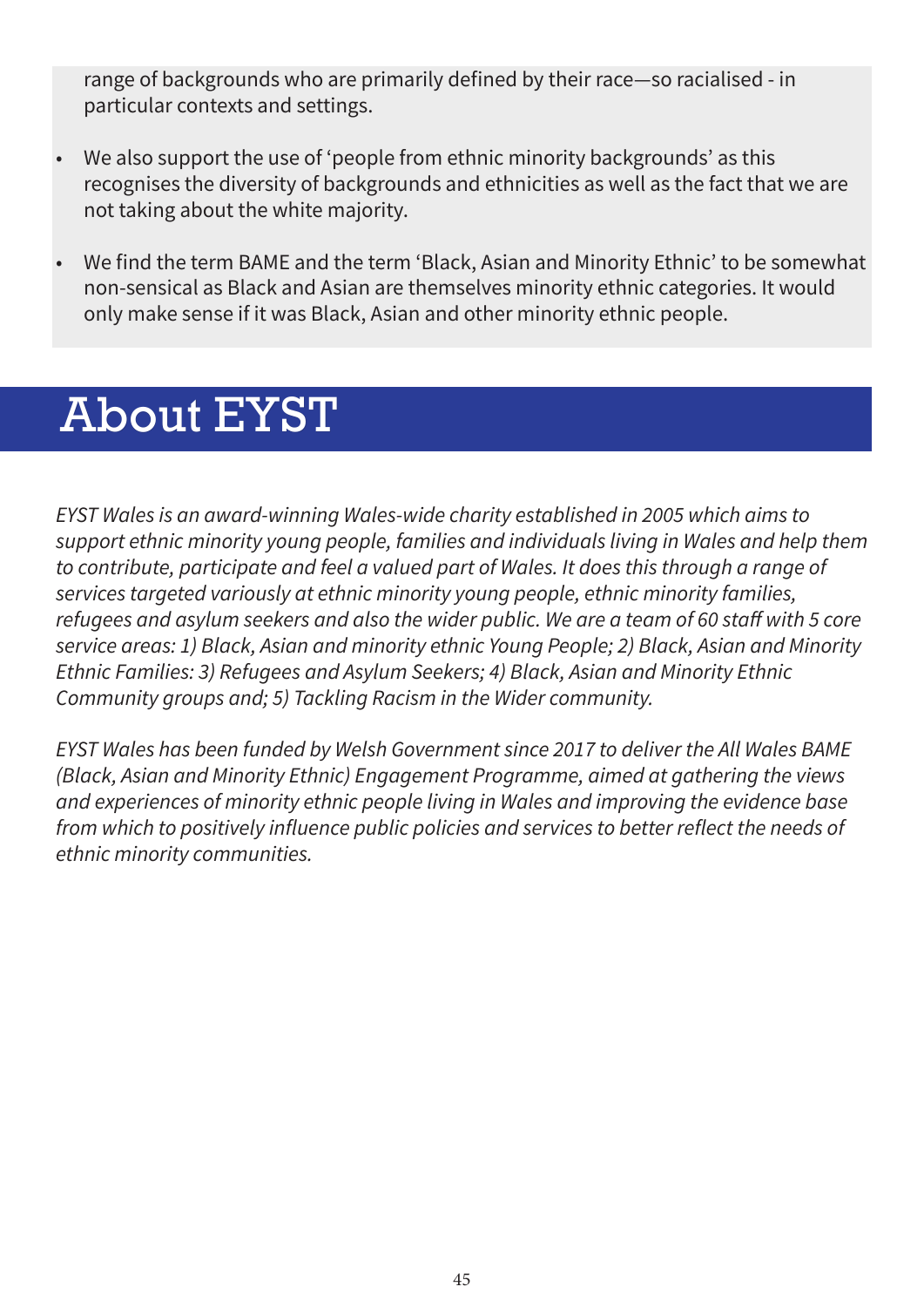# » Methodology of Consultation:

To inform this consultation response, EYST held six consultation sessions between May and July of 2021: a general session for all public; a session for children under 18 with Children's Commissioner Sally Holland; a session for older people and carers with Older Person's Commissioner Helena Herklots; two sessions for young people aged 16-24; and a session for people who live/work in North, Mid or West Wales. We also shared a survey based on consultation content and discussion format with the BAME Engagement Programme mailing list as well as participants who requested to be able to provide follow up answers. The consultation sessions began with a presentation outlining the REAP values/vision and co-production process before focusing on specific policy areas, goals and actions. In the general session, attendees selected breakout rooms. In the other sessions, attendees voted on priority policy areas to focus on in whole group discussion. A total of 183 participants took part across the 6 consultation sessions.

# » Table of Consultation Sessions:

| <b>Date</b>  | <b>Title of Consultation</b>           | <b>Number of Attendees</b> |
|--------------|----------------------------------------|----------------------------|
| 19/05/21     | <b>General Consultation</b>            | 58                         |
| 20/05/21     | Under 18s Children's<br>Consultation   | 33                         |
| 26/05/21     | Older Person's 50+<br>Consultation     | 29                         |
| 02/06/21     | Young Person's (16-24)<br>Consultation | 10                         |
| 25/06/21     | Swansea Girls Group YP<br>Consultation | 10                         |
| 29/06/21     | North/West/Mid Wales<br>Consultation   | 43                         |
|              |                                        |                            |
| <b>TOTAL</b> |                                        | 183                        |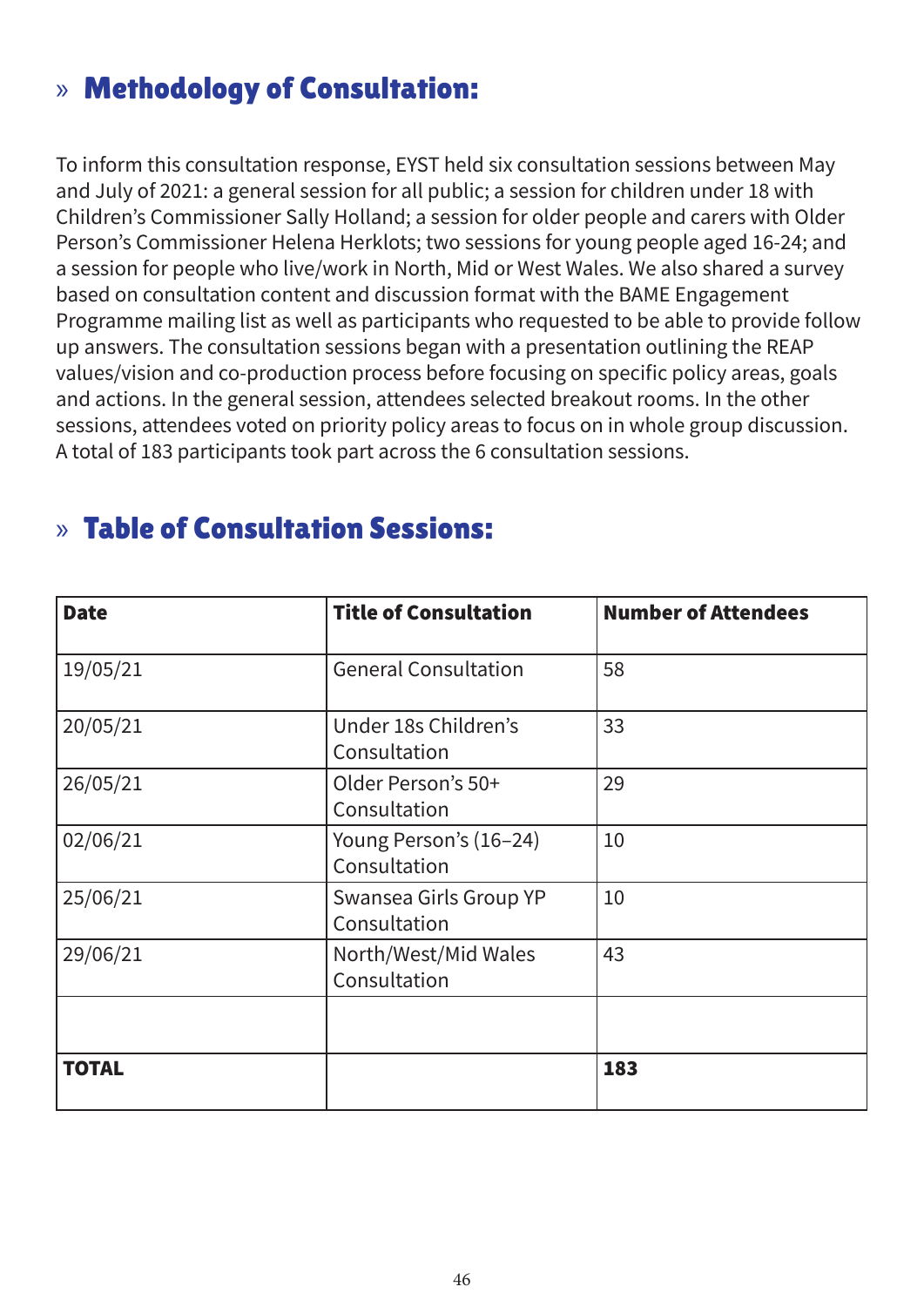EYST's organisational response is based on our wider knowledge and insight gleaned from our practical expertise in specific policy areas.

We are happy for our response to be made public.

Published by EYST July 2021 www.eyst.org.uk